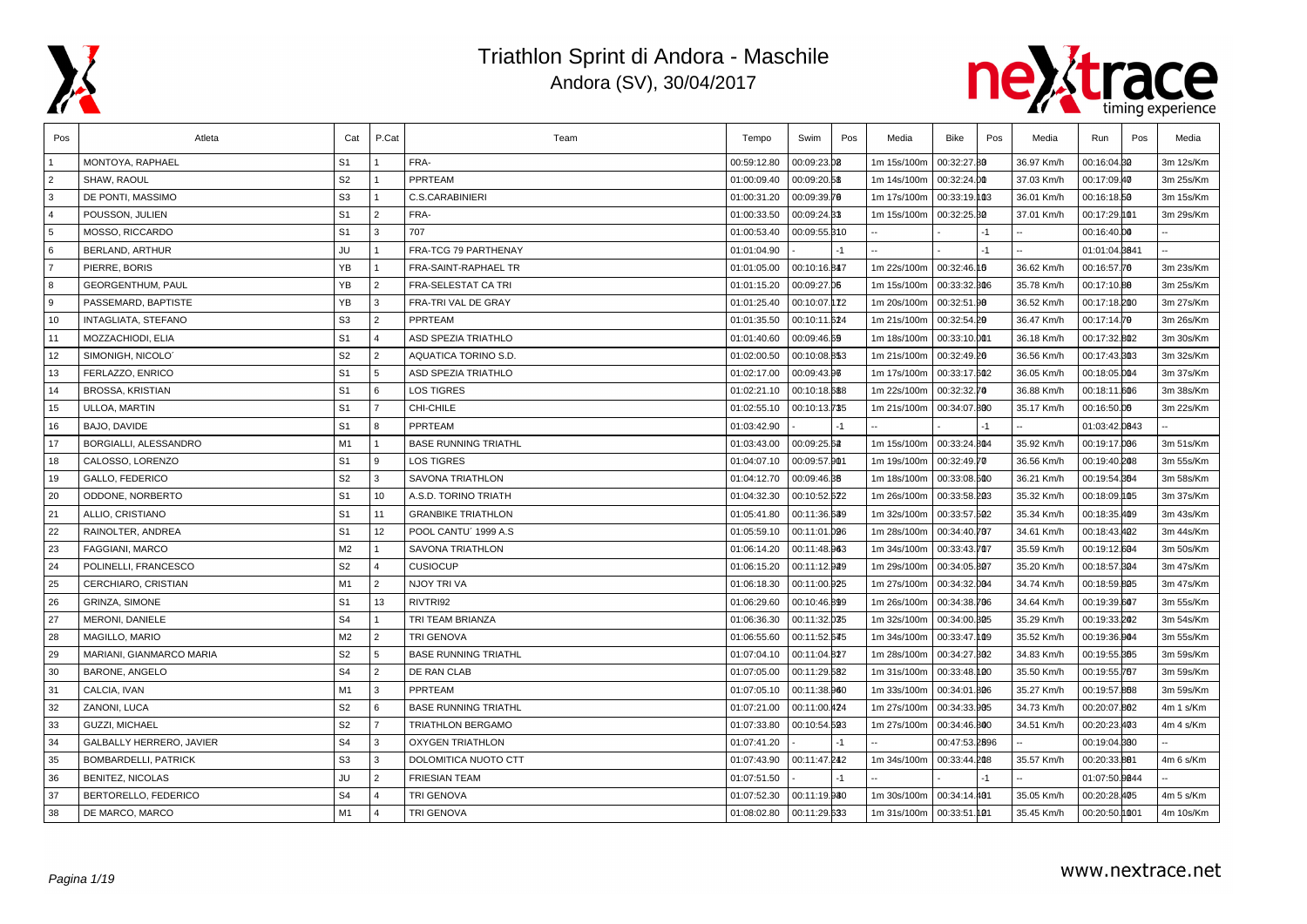



| 39 | KAMALICH, ANDREA             | M1             | 5              | PROPATRIA MILANO            | 01:08:06.50 | 00:12:12.808  | 1m 37s/100m 00:34:43.008 |               |      | 34.56 Km/h | 00:19:30.600  | 3m 53s/Km      |
|----|------------------------------|----------------|----------------|-----------------------------|-------------|---------------|--------------------------|---------------|------|------------|---------------|----------------|
| 40 | CIACI, LORENZO               | S <sub>2</sub> | $\mathsf{R}$   | PROPATRIA MILANO            | 01:08:15.40 | 00:11:34.136  | 1m 32s/100m              | 00:34:07.708  |      | 35.17 Km/h | 00:20:57.1012 | 4m 11s/Km      |
| 41 | CEDDIA, SIMONE               | S <sub>1</sub> | 14             | TRI TEAM BRIANZA            | 01:08:20.30 | 00:10:16.426  | 1m 22s/100m              | 00:35:07.307  |      | 34.17 Km/h | 00:21:27.8045 | 4m 17s/Km      |
| 42 | ABBO, ALESSIO                | S <sub>3</sub> | $\overline{4}$ | <b>SAVONA TRIATHLON</b>     | 01:08:26.20 | 00:11:35.737  | 1m 32s/100m              | 00:34:07.809  |      | 35.17 Km/h | 00:21:10.0028 | 4m 14s/Km      |
| 43 | BERTAGNIN, GIOVANNI          | M <sub>2</sub> | 3              | VALLE GESSO SPORT           | 01:09:17.20 | 00:12:16.509  | 1m 38s/100m              | 00:34:44.509  |      | 34.54 Km/h | 00:20:52.2005 | 4m 10s/Km      |
| 44 | GARAVAGLIA, MAURO            | M <sub>2</sub> | $\overline{a}$ | <b>TRYLOGY</b>              | 01:09:19.00 | 00:11:31.534  | 1m 32s/100m              | 00:34:00.104  |      | 35.29 Km/h | 00:21:56.4094 | 4m 23s/Km      |
| 45 | <b>BRATTOLI, GIOVANNI</b>    | S <sub>4</sub> | 5              | TRI TEAM BRIANZA            | 01:09:27.40 | 00:14:01.7239 | 1m 52s/100m              | 00:35:16.001  |      | 34.02 Km/h | 00:18:22.007  | 3m 40s/Km      |
| 46 | <b>BAIMA BESQUET, DENIS</b>  | S <sub>4</sub> | 6              | <b>EVO TEAM</b>             | 01:09:32.10 | 00:14:02.1740 | 1m 52s/100m              | 00:35:02.505  |      | 34.25 Km/h | 00:18:40.800  | 3m 44s/Km      |
| 47 | MILANI, ROBERTO              | M1             | 6              | A.S.D. TORINO TRIATH        | 01:09:36.90 | 00:12:23.951  | 1m 39s/100m              | 00:36:31.6029 |      | 32.86 Km/h | 00:19:14.505  | 3m 50s/Km      |
| 48 | <b>MUGLIARISI, SIMONE</b>    | S <sub>3</sub> | 5              | <b>SAVONA TRIATHLON</b>     | 01:09:38.20 | 00:11:35.938  | 1m 32s/100m              | 00:35:42.502  |      | 33.61 Km/h | 00:20:37.003  | 4m 7 s/Km      |
| 49 | OGGERO, ANDREA               | M <sub>2</sub> | 5              | <b>SAVONA TRIATHLON</b>     | 01:09:49.40 | 00:12:28.764  | 1m 39s/100m              | 00:36:19.4017 |      | 33.04 Km/h | 00:19:08.501  | 3m 49s/Km      |
| 50 | AGNELLO, EMILIANO            | M1             | $\overline{7}$ | RASCHIANI TRI PAVESE        | 01:10:01.30 | 00:12:51.267  | 1m 42s/100m              | 00:35:59.008  |      | 33.34 Km/h | 00:19:21.07   | 3m 52s/Km      |
| 51 | FORESTA, ANDREA              | S <sub>4</sub> |                | <b>SAVONA TRIATHLON</b>     | 01:10:02.90 | 00:13:56.0033 | 1m 51s/100m              | 00:35:00.603  |      | 34.28 Km/h | 00:19:00.507  | 3m 47s/Km      |
| 52 | COBETTO, LUCA                | M <sub>3</sub> |                | <b>IRONBIELLA</b>           | 01:10:08.10 | 00:13:06.980  | 1m 44s/100m              | 00:35:39.208  |      | 33.66 Km/h | 00:19:51.763  | 3m 58s/Km      |
| 53 | BARBIERI SARACENO, FRANCESCO | M <sub>2</sub> | 6              | TRI GENOVA                  | 01:10:10.10 | 00:12:33.567  | 1m 40s/100m              | 00:36:03.604  |      | 33.28 Km/h | 00:19:47.000  | 3m 57s/Km      |
| 54 | NASUELLI, NICOLA             | S <sub>4</sub> | 8              | <b>CUSIOCUP</b>             | 01:10:14.10 | 00:14:00.8038 | 1m 52s/100m              | 00:35:09.608  |      | 34.13 Km/h | 00:19:37.805  | 3m 55s/Km      |
| 55 | RIMOLI, FRANCESCO            | M1             | 8              | TRI TEAM BRIANZA            | 01:10:22.30 | 00:12:58.123  | 1m 43s/100m              | 00:35:38.007  |      | 33.67 Km/h | 00:20:05.000  | 4m 0 s/Km      |
| 56 | CHIORBOLI, GIANNI            | M <sub>2</sub> |                | <b>IRONBIELLA</b>           | 01:10:31.40 | $-1$          |                          |               | $-1$ |            | 00:56:11.8039 |                |
| 57 | GIORGINI, LUCA               | M1             | 9              | TRI TEAM BRIANZA            | 01:10:33.40 | 00:10:51.801  | 1m 26s/100m              | 00:38:05.2091 |      | 31.50 Km/h | 00:20:05.469  | 4m 0 s/Km      |
| 58 | BERGAGLIO, SIMONE            | S <sub>2</sub> | 9              | PROPATRIA MILANO            | 01:10:47.10 | 00:12:53.080  | 1m 43s/100m              | 00:36:00.789  |      | 33.33 Km/h | 00:19:48.661  | 3m 57s/Km      |
| 59 | LEONE, LUCA                  | S <sub>4</sub> | 9              | TRI TEAM BRIANZA            | 01:10:56.20 | $-1$          |                          | 00:36:30.5027 |      |            | 00:20:35.882  |                |
| 60 | <b>BENATTI, MATTEO</b>       | S <sub>3</sub> | 6              | <b>OXYGEN TRIATHLON</b>     | 01:10:57.80 | 00:13:28.4402 | 1m 47s/100m              | 00:35:31.469  |      | 33.78 Km/h | 00:20:15.105  | $4m$ 2 s/ $Km$ |
| 61 | DELLA DONNA, SAVERIO         | M3             | 2              | A.S.D. TORINO TRIATH        | 01:11:00.30 | 00:13:54.8732 | 1m 51s/100m              | 00:35:27.005  |      | 33.85 Km/h | 00:19:55.666  | 3m 59s/Km      |
| 62 | GRISOT, CLAUDIO              | S <sub>3</sub> | $\overline{7}$ | A.S.D. TORINO TRIATH        | 01:11:03.00 | 00:13:04.287  |                          |               | $-1$ |            | 00:19:29.609  |                |
| 63 | MASSOLA, ALBERTO             | S <sub>4</sub> | 10             | A.S.D. TORINO TRIATH        | 01:11:09.10 | 00:12:49.004  | 1m 42s/100m              | 00:36:14.3004 |      | 33.11 Km/h | 00:20:37.584  | 4m 7 s/Km      |
| 64 | MASSONE, ATTILIO             | M1             | 10             | A.S.D. TORINO TRIATH        | 01:11:19.30 | 00:11:41.181  | 1m 33s/100m              | 00:36:40.8038 |      | 32.72 Km/h | 00:20:28.706  | 4m 5 s/Km      |
| 65 | ROSSI, LUCA                  | S <sub>3</sub> | 8              | CINGHIALI MANNARI           | 01:11:23.30 | 00:13:07.962  | 1m 44s/100m              | 00:35:43.703  |      | 33.59 Km/h | 00:20:31.008  | 4m 6 s/Km      |
| 66 | <b>UBERTO, FRANCESCO</b>     | M1             | 11             | ZEROTRENTA TRIATHLON        | 01:11:24.70 | 00:13:30.1103 | 1m 48s/100m              | 00:35:10.709  |      | 34.12 Km/h | 00:20:44.805  | 4m 8 s/Km      |
| 67 | SOLDA', ALESSANDRO           | S <sub>4</sub> | 11             | <b>CUSIOCUP</b>             | 01:11:30.20 | 00:14:02.5742 | 1m 52s/100m              | 00:36:59.4073 |      | 32.44 Km/h | 00:18:43.801  | 3m 44s/Km      |
| 68 | SOLDANI, GIORGIO             | S <sub>3</sub> | 9              | TRIATHLON BERGAMO           | 01:11:32.10 | 00:14:43.9291 | 1m 57s/100m              | 00:36:02.993  |      | 33.30 Km/h | 00:18:34.508  | 3m 42s/Km      |
| 69 | MARCELLINO, FABIO            | M <sub>2</sub> | 8              | A.S.D. TORINO TRIATH        | 01:11:35.20 | 00:12:26.562  | 1m 39s/100m              | 00:36:12.0001 |      | 33.14 Km/h | 00:20:48.197  | 4m 9 s/Km      |
| 70 | MACHERELLI, ALDO             | M <sub>3</sub> | 3              | <b>TTS</b>                  | 01:11:37.00 | 00:13:39.6311 | 1m 49s/100m              | 00:35:12.660  |      | 34.09 Km/h | 00:20:41.786  | 4m 8 s/Km      |
| 71 | SCHIASSELLONI, LUCA          | S <sub>1</sub> | 15             | <b>TTS</b>                  | 01:11:40.00 | 00:13:00.695  | 1m 44s/100m              | 00:36:31.0028 |      | 32.86 Km/h | 00:20:17.006  | 4m 3 s/Km      |
| 72 | DE GREGORIO, GIANNI          | M <sub>3</sub> | $\overline{4}$ | PPRTEAM                     | 01:11:42.80 | 00:12:50.666  | 1m 42s/100m              | 00:35:25.563  |      | 33.88 Km/h | 00:21:18.7037 | 4m 15s/Km      |
| 73 | ANDRONICO, GILLES            | S <sub>4</sub> | 12             | PPRTEAM                     | 01:11:42.80 | 00:14:33.0275 | 1m 56s/100m              | 00:36:18.1011 |      | 33.05 Km/h | 00:18:56.603  | 3m 47s/Km      |
| 74 | <b>BUSCAGLIA, ANDREA</b>     | M <sub>2</sub> | 9              | <b>TRILAKE</b>              | 01:11:52.70 | $-1$          |                          | 00:35:23.462  |      |            | 00:20:43.190  |                |
| 75 | LEVATI, STEFANO              | S <sub>2</sub> | 10             | LC BRUGHERIO 2              | 01:12:00.20 | 00:13:18.793  | 1m 46s/100m              | 00:35:37.006  |      | 33.69 Km/h | 00:21:06.6022 | 4m 13s/Km      |
| 76 | DELORENZI, ENRICO            | S <sub>4</sub> | 13             | A.S. VIRTUS                 | 01:12:00.90 | 00:13:14.291  | 1m 45s/100m              | 00:35:46.708  |      | 33.55 Km/h | 00:21:37.2055 | 4m 19s/Km      |
| 77 | GATTI, JARI                  | S <sub>3</sub> | 10             | <b>SAVONA TRIATHLON</b>     | 01:12:02.80 | 00:11:11.808  | 1m 29s/100m              | 00:34:30.703  |      | 34.78 Km/h | 00:24:31.6023 | 4m 54s/Km      |
| 78 | VASSALLO, LUCA               | M1             | 12             | <b>BASE RUNNING TRIATHL</b> | 01:12:03.20 | 00:10:49.480  | 1m 26s/100m              | 00:37:50.0067 |      | 31.71 Km/h | 00:20:49.4000 | 4m 9 s/Km      |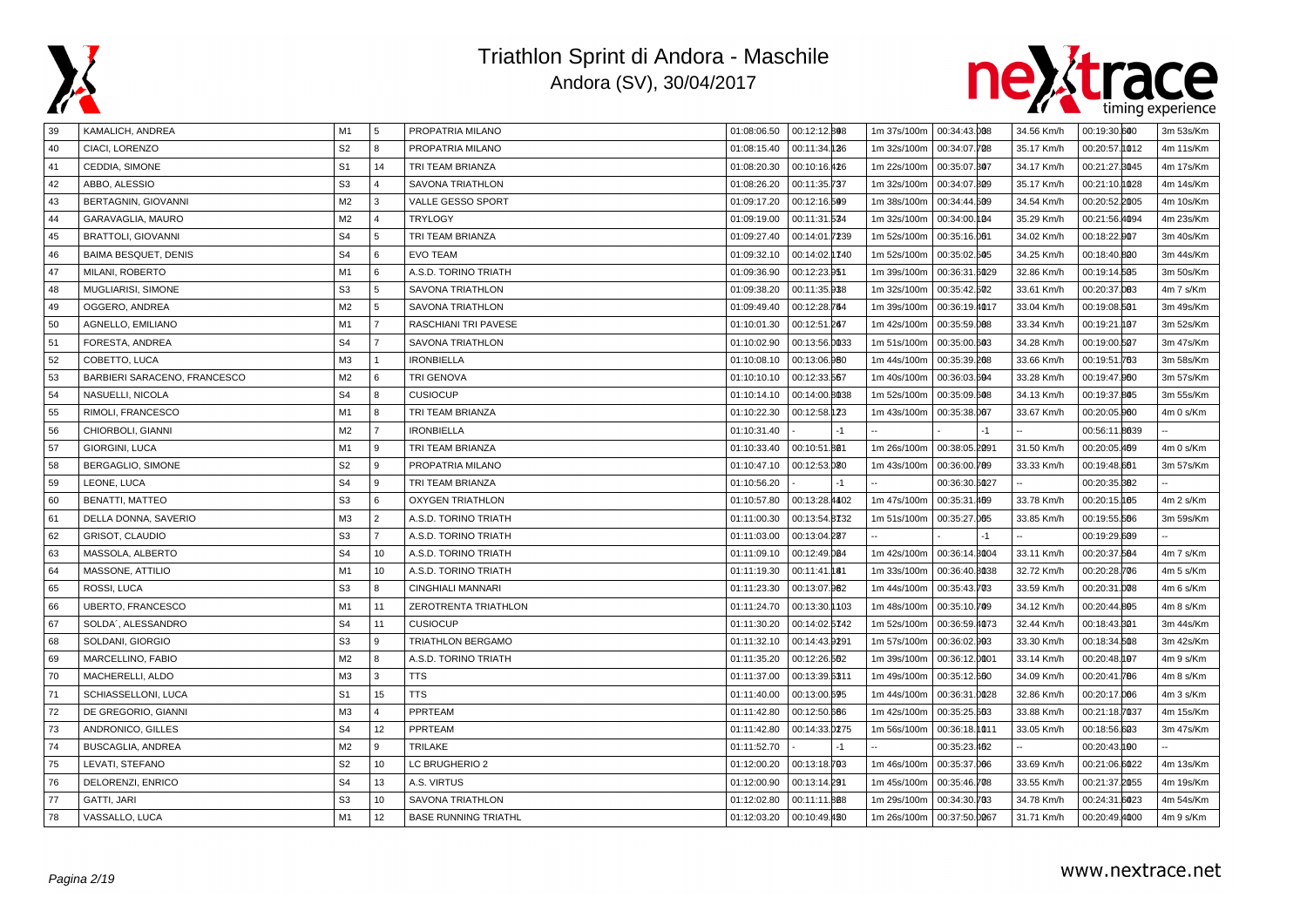



| 79  | <b>GHINSELLI, ALBERTO</b>   | M1             | 13             | <b>DA PAURA</b>             | 01:12:04.00 | 00:13:24.798  | 1m 47s/100m | 00:35:32.701  |      | 33.77 Km/h | 00:20:42.187    | 4m 8 s/Km            |
|-----|-----------------------------|----------------|----------------|-----------------------------|-------------|---------------|-------------|---------------|------|------------|-----------------|----------------------|
| 80  | SPAGNOTTO, LUCA             | S <sub>1</sub> | 16             | TRI TEAM BRIANZA            | 01:12:04.00 | 00:13:04.588  | 1m 44s/100m | 00:35:51.283  |      | 33.47 Km/h | 00:21:10.0030   | 4m 14s/Km            |
| 81  | <b>INVERNIZZI, SIMONE</b>   | S <sub>3</sub> | 11             | DOCTORBIKE TRIATHLON        | 01:12:05.90 | 00:12:40.159  | 1m 41s/100m | 00:36:13.8003 |      | 33.13 Km/h | 00:21:38.8059   | 4m 19s/Km            |
| 82  | FUMAGALLI, THOMAS           | S <sub>2</sub> | 11             | SPARTACUS TRILECCO          | 01:12:07.10 | 00:14:08.9049 | 1m 53s/100m | 00:35:01.604  |      | 34.26 Km/h | 00:20:46.196    | 4m 9 s/Km            |
| 83  | VIGNOLI, FABRIZIO           | M <sub>1</sub> | 14             | <b>CUSIOCUP</b>             | 01:12:08.60 | 00:13:12.588  | 1m 45s/100m | 00:35:45.004  |      | 33.56 Km/h | 00:20:51.0002   | 4m 10s/Km            |
| 84  | FERRERO, ALBERTO            | S <sub>3</sub> | 12             | AQUATICA TORINO S.D.        | 01:12:09.60 | 00:14:02.1841 | 1m 52s/100m | 00:35:34.464  |      | 33.73 Km/h | 00:20:44.203    | 4m 8 s/Km            |
| 85  | <b>GUMIERO, STEFANO</b>     | M <sub>2</sub> | 10             | <b>GRANBIKE TRIATHLON</b>   | 01:12:12.60 | 00:11:51.604  | 1m 34s/100m | 00:36:53.1061 |      | 32.53 Km/h | 00:21:42.5069   | 4m 20s/Km            |
| 86  | ANTONACCI, ANDREA           | JU             | l 3            | <b>OXYGEN TRIATHLON</b>     | 01:12:12.60 | 00:11:26.951  | 1m 31s/100m | 00:37:01.1075 |      | 32.41 Km/h | 00:21:03.3019   | 4m 12s/Km            |
| 87  | CESARI, DAVIDE              | S <sub>4</sub> | 14             | TRI TEAM BRIANZA            | 01:12:14.30 | 00:13:44.9418 | 1m 49s/100m | 00:35:27.366  |      | 33.85 Km/h | 00:20:55.3010   | 4m 11s/Km            |
| 88  | ALBINI, CARLO               | M2             | 11             | ASD TEAM HIBISCUS           | 01:12:16.80 | 00:13:30.4404 | 1m 48s/100m | 00:35:45.305  |      | 33.56 Km/h | 00:21:25.0042   | 4m 16s/Km            |
| 89  | BINETTI, MARCO              | M1             | 15             | A.S.D. TORINO TRIATH        | 01:12:16.80 | 00:13:39.1010 | 1m 49s/100m | 00:36:06.607  |      | 33.24 Km/h | 00:20:52.2006   | 4m 10s/Km            |
| 90  | CAVALLERI, GIORGIO          | M3             | 5              | <b>BUSTO ARSIZIO A.R.C.</b> | 01:12:17.40 | 00:13:12.487  | 1m 45s/100m | 00:35:48.200  |      | 33.51 Km/h | 00:21:19.2039   | 4m 15s/Km            |
| 91  | ROMANO, MASSIMO             | M <sub>1</sub> | 16             | AQUARIUM VALLESCRIVI        | 01:12:26.60 |               |             | 00:35:32.600  |      |            | 00:21:26.1043   |                      |
| 92  | CASAGRANDE, GIUSEPPE        | M <sub>1</sub> | 17             | ASD ZENA TRI TEAM           | 01:12:28.00 | 00:12:42.760  | 1m 41s/100m | 00:36:40.2037 |      | 32.72 Km/h | 00:21:10.0031   | 4m 14s/Km            |
| 93  | CONCER, PAOLO               | M <sub>1</sub> | 18             | <b>NLF</b>                  | 01:12:37.50 | 00:12:35.258  | 1m 40s/100m | 00:36:27.9026 |      | 32.92 Km/h | 00:20:52.0003   | 4m 10s/Km            |
| 94  | <b>GANDOLFI, LUCA</b>       | S <sub>2</sub> | 12             | <b>SGM TRIATHLON</b>        | 01:12:41.40 | 00:13:06.789  | 1m 44s/100m | 00:38:09.8099 |      | 31.45 Km/h | 00:19:46.609    | 3m 57s/Km            |
| 95  | MARI, PAOLO                 | M <sub>1</sub> | 19             | VALTELLINA TRIATHLON        | 01:12:43.50 | 00:14:40.8386 | 1m 57s/100m | 00:37:04.9082 |      | 32.37 Km/h | 00:19:03.908    | 3m 48s/Km            |
| 96  | DALLA LIBERA, LUCA          | S <sub>3</sub> | 13             | PADOVA TRIATHLON            | 01:12:44.10 | 00:13:10.185  | 1m 45s/100m | 00:35:04.206  |      | 34.22 Km/h | 00:22:20.8034   | 4m 28s/Km            |
| 97  | ZORZA, DAVIDE               | S <sub>4</sub> | 15             | A TEAM                      | 01:12:45.70 | 00:12:10.687  | 1m 37s/100m | 00:36:38.2035 |      | 32.75 Km/h | 00:21:53.1088   | 4m 22s/Km            |
| 98  | MORINI, CORRADO             | M <sub>3</sub> | 6              | <b>CUS PARMA ASD</b>        | 01:12:47.40 | 00:14:09.0650 | 1m 53s/100m | 00:36:41.5039 |      | 32.71 Km/h | 00:20:11<br>⊧өз | 4m 2 s/Km            |
| 99  | CRAVERO, LORENZO            | S <sub>3</sub> | 14             | A.S.D. TORINO TRIATH        | 01:12:47.70 | 00:14:00.6537 | 1m 52s/100m | 00:37:22.8014 |      | 32.11 Km/h | 00:19:08.002    | 3m 49s/Km            |
| 100 | ERMELLINO, PAOLO            | M <sub>2</sub> | 12             | SAVONA TRIATHLON            | 01:12:49.60 | 00:13:58.6235 | 1m 51s/100m | 00:35:42.001  |      | 33.61 Km/h | 00:20:26.404    | 4m 5 s/Km            |
| 101 | SAMPO', LUCA PAOLO          | M1             | 20             | <b>TTS</b>                  | 01:12:51.90 | 00:13:34.2808 | 1m 48s/100m | 00:35:25.564  |      | 33.88 Km/h | 00:21:46.8075   | 4m 21s/Km            |
| 102 | MERCIARI, MASSIMO           | M <sub>2</sub> | 13             | <b>TRI GENOVA</b>           | 01:12:52.10 | 00:14:13.5956 | 1m 53s/100m | 00:36:16.9009 |      | 33.08 Km/h | 00:20:17.007    | 4m <sub>3</sub> s/Km |
| 103 | TADDEI, VALERIO             | M <sub>1</sub> | 21             | CUNEO1198 TRITEAM           | 01:12:53.10 | 00:13:42.0113 | 1m 49s/100m | 00:35:33.563  |      | 33.75 Km/h | 00:21:34.7053   | 4m 18s/Km            |
| 104 | LUCHETTA, GIOVANNI ALDO     | M <sub>5</sub> | $\vert$ 1      | ASD CNM TRIATHLON           | 01:12:54.40 | 00:12:51.769  |             |               | $-1$ |            | 00:21:39.0061   |                      |
| 105 | CAMOZZI, PIETRO             | M <sub>1</sub> | 22             | SAVONA TRIATHLON            | 01:12:56.30 | 00:15:10.5225 | 2m 1.s/100m | 00:36:10.399  |      | 33.17 Km/h | 00:19:22.708    | 3m 52s/Km            |
| 106 | ZANCHI, MARCO               | S <sub>4</sub> | 16             | <b>NLF</b>                  | 01:12:58.30 |               |             | 00:35:54.206  |      |            | 00:22:07.0007   |                      |
| 107 | FROJO, MARCO                | M <sub>2</sub> | 14             | A.S. VIRTUS                 | 01:13:05.40 | 00:12:59.174  | 1m 43s/100m | 00:35:45.706  |      | 33.56 Km/h | 00:22:39.5057   | 4m 31s/Km            |
| 108 | CARDANA, NICCOLÒ            | S <sub>3</sub> | 15             | <b>TRILAKE</b>              | 01:13:07.90 | 00:14:50.4398 | 1m 58s/100m | 00:35:45.907  |      | 33.56 Km/h | 00:20:29.207    | 4m 5 s/Km            |
| 109 | AMOROSI, MARCO              | S <sub>1</sub> | 17             | <b>GRANBIKE TRIATHLON</b>   | 01:13:17.30 | 00:12:46.702  | 1m 42s/100m | 00:35:53.785  |      | 33.44 Km/h | 00:22:56.9086   | 4m 35s/Km            |
| 110 | LOGOTETA, MARCO             | M1             | 23             | <b>IRONBIELLA</b>           | 01:13:19.00 | 00:12:47.003  | 1m 42s/100m | 00:36:00.801  |      | 33.33 Km/h | 00:22:44.8063   | 4m 32s/Km            |
| 111 | COMANDONE, PAOLO            | M <sub>1</sub> | 24             | A.S.D. TORINO TRIATH        | 01:13:19.10 | 00:14:34.1076 | 1m 56s/100m | 00:36:16.9008 |      | 33.08 Km/h | 00:20:07.861    | 4m 1 s/Km            |
| 112 | ERMELLINO, ANDREA           | M <sub>1</sub> | 25             | SAVONA TRIATHLON            | 01:13:21.10 | 00:16:22.0812 | 2m 10s/100m | 00:34:50.201  |      | 34.44 Km/h | 00:19:00.006    | 3m 47s/Km            |
| 113 | PERSICHITTI, STEFANO        | M2             | 15             | PROPATRIA MILANO            | 01:13:21.40 | 00:13:43.3316 | 1m 49s/100m | 00:35:39.569  |      | 33.66 Km/h | 00:22:05.4005   | 4m 25s/Km            |
| 114 | CARRETTA, CARLO MARIA       | M4             | $\overline{1}$ | PROPATRIA MILANO            | 01:13:21.70 | 00:13:47.8621 | 1m 50s/100m | 00:35:41.900  |      | 33.62 Km/h | 00:22:12.0014   | 4m 26s/Km            |
| 115 | BOZZANO, CARLO              | S <sub>3</sub> | 16             | POL.MAREMOLA                | 01:13:34.00 |               |             | 00:37:17.8006 |      |            | 00:22:58.1990   |                      |
| 116 | OLLA', GAETANO              | S <sub>3</sub> | 17             | BUSTO ARSIZIO A.R.C.        | 01:13:39.40 | 00:14:13.9557 | 1m 53s/100m | 00:36:02.102  |      | 33.30 Km/h | 00:21:09.4027   | 4m 13s/Km            |
| 117 | SANTACESARIA, VITO GIUSEPPE | S <sub>3</sub> | 18             | <b>NLF</b>                  | 01:13:40.10 | 00:12:30.005  | 1m 40s/100m | 00:37:17.2005 |      | 32.18 Km/h | 00:21:37.6056   | 4m 19s/Km            |
| 118 | LANZONI, FEDERICO           | S <sub>2</sub> | 13             | <b>BUSTO ARSIZIO A.R.C.</b> | 01:13:46.00 | 00:12:19.050  |             |               | $-1$ |            | 00:23:00.0097   |                      |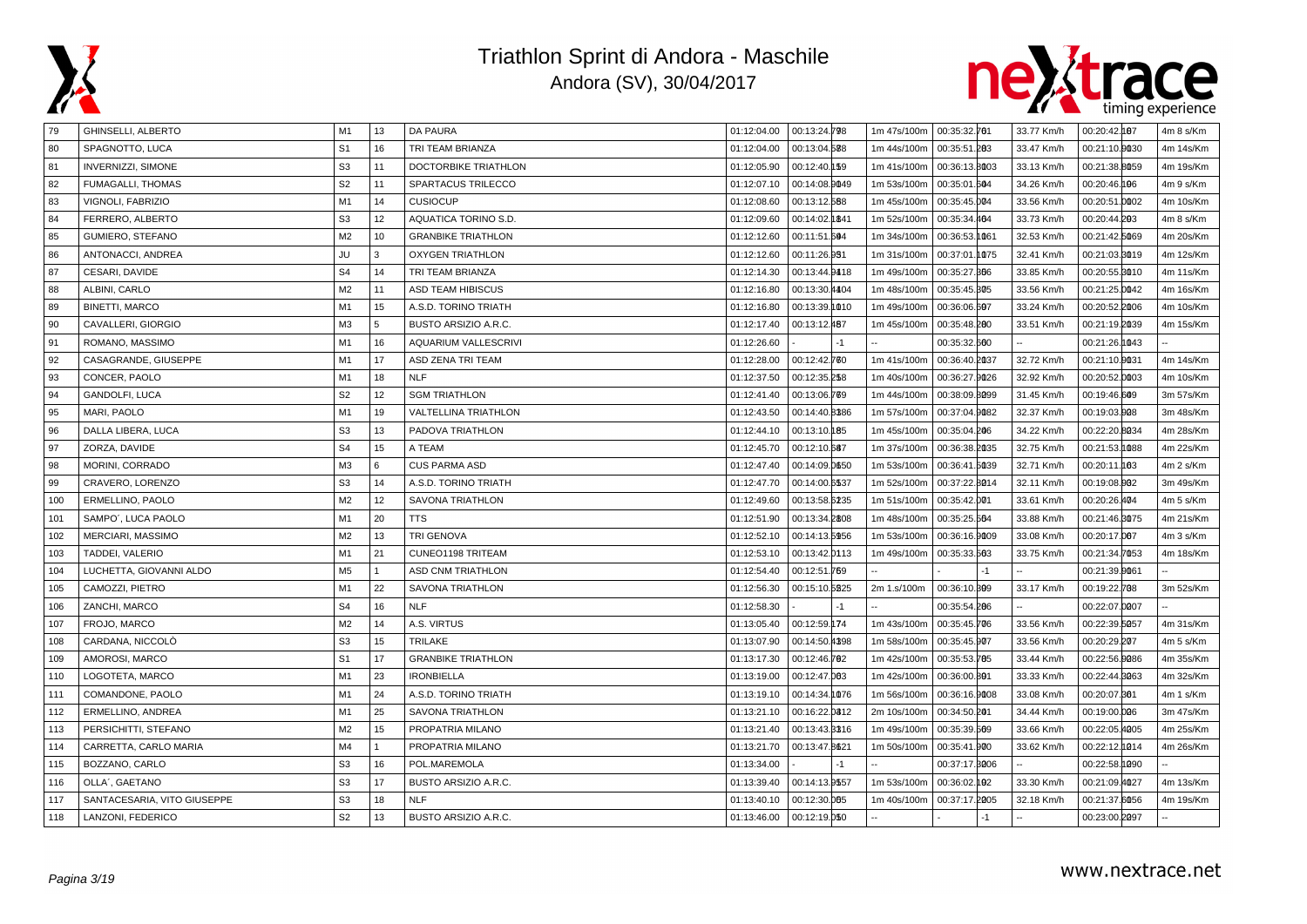



| 119 | PICCO TELLARO, LUCA         | S <sub>3</sub> | 19             | SAVONA TRIATHLON            | 01:13:52.50 | 00:13:26.9200              | 1m 47s/100m | 00:37:41.8049 | 31.84 Km/h | 00:20:48.508  | 4m 9 s/Km |
|-----|-----------------------------|----------------|----------------|-----------------------------|-------------|----------------------------|-------------|---------------|------------|---------------|-----------|
| 120 | VISINALI, ANTONIO FRANCESCO | S <sub>3</sub> | 20             | PROPATRIA MILANO            | 01:13:54.20 | 00:13:49.5222              | 1m 50s/100m | 00:36:49.4050 | 32.59 Km/h | 00:21:17.8035 | 4m 15s/Km |
| 121 | PIZZAMIGLIO, ANDREA         | S <sub>4</sub> | 17             | RASCHIANI TRI PAVESE        | 01:13:55.50 | $-1$                       |             | 00:37:44.8058 |            | 00:20:44.404  |           |
| 122 | GAMBA, JONAS                | S <sub>1</sub> | 18             | <b>BASE RUNNING TRIATHL</b> | 01:13:58.40 | 00:15:15.2831              | 2m 1.s/100m | 00:36:18.8013 | 33.05 Km/h | 00:20:39.005  | 4m 7 s/Km |
| 123 | BALOSSINO, ALESSANDRO       | S <sub>2</sub> | 14             | DORIA NUOTO LOANO           | 01:14:01.30 | -1                         |             | 00:36:17.6010 |            | 00:22:54.4080 |           |
| 124 | <b>GRITTI, MICHELE</b>      | S <sub>3</sub> | 21             | F.I.TRI.                    | 01:14:11.80 | $-1$                       |             | 00:35:48.801  |            | 00:20:42.609  |           |
| 125 | BERETTA, ALESSANDRO         | M <sub>2</sub> | 16             | <b>TRI GENOVA</b>           | 01:14:13.10 | 00:14:10.4153              | 1m 53s/100m | 00:35:27.867  | 33.85 Km/h | 00:22:59.1093 | 4m 35s/Km |
| 126 | TRIMARCHI, GAETANO          | M <sub>4</sub> | $\overline{2}$ | RIVTRI92                    | 01:14:17.50 | 00:13:32.4205              | 1m 48s/100m | 00:35:49.202  | 33.50 Km/h | 00:22:54.0081 | 4m 34s/Km |
| 127 | ANGELINO, ALBERTO           | M <sub>2</sub> | 17             | <b>IRONBIELLA</b>           | 01:14:24.90 |                            |             | 00:35:33.102  |            | 00:22:58.5092 |           |
| 128 | GIAMBRUNI, EDOARDO          | S <sub>3</sub> | 22             | <b>ASD SPEZIA TRIATHLO</b>  | 01:14:31.00 | 00:13:53.9528              | 1m 51s/100m | 00:36:50.9057 | 32.57 Km/h | 00:21:47.1077 | 4m 21s/Km |
| 129 | <b>BIANCHI, DAVIDE</b>      | S <sub>4</sub> | 18             | <b>FRA-PONENTE TRIATH</b>   | 01:14:34.70 | 00:14:32.1073              | 1m 56s/100m | 00:36:43.0041 | 32.68 Km/h | 00:20:49.209  | 4m 9 s/Km |
| 130 | SALA, FABIO RINALDO         | M1             | 26             | 3 LIFE                      | 01:14:36.10 | 00:13:20.505               | 1m 46s/100m | 00:38:20.6014 | 31.30 Km/h | 00:20:32.709  | 4m 6 s/Km |
| 131 | FERRO, ROBERTO              | M1             | 27             | SAVONA TRIATHLON            | 01:14:40.80 | 00:14:38.6383              | 1m 57s/100m | 00:36:57.7069 | 32.47 Km/h | 00:21:03.5020 | 4m 12s/Km |
| 132 | <b>BONOMI, MATTEO</b>       | S <sub>1</sub> | 19             | <b>ASD SPEZIA TRIATHLO</b>  | 01:14:40.90 | 00:13:35.6209              | 1m 48s/100m | 00:36:20.5018 | 33.02 Km/h | 00:22:53.4079 | 4m 34s/Km |
| 133 | MARINO GALLINA, GIACOMO     | S <sub>1</sub> | 20             | TRI TEAM BRIANZA            | 01:14:43.60 | 00:13:52.5726              | 1m 50s/100m | 00:35:27.768  | 33.85 Km/h | 00:23:14.0016 | 4m 38s/Km |
| 134 | <b>GATTI, MAURO</b>         | S <sub>4</sub> | 19             | A.S. AUTONOSATE             | 01:14:50.10 | 00:13:22.606               | 1m 46s/100m | 00:38:04.8089 | 31.52 Km/h | 00:20:55.2008 | 4m 11s/Km |
| 135 | BOTTERO, SEVERUS ELIAS      | S <sub>1</sub> | 21             | F.I.TRI.                    | 01:14:59.90 | 00:14:34.2577              | 1m 56s/100m | 00:36:58.0070 | 32.46 Km/h | 00:21:33.0051 | 4m 18s/Km |
| 136 | CUCCHIARO, LUCA             | S <sub>3</sub> | 23             | <b>TTS</b>                  | 01:15:00.00 | 00:14:06.7446              | 1m 52s/100m | 00:36:35.1032 | 32.80 Km/h | 00:22:29.3046 | 4m 29s/Km |
| 137 | ZAPPA, GABRIELE             | S <sub>4</sub> | 20             | TRI TEAM BRIANZA            | 01:15:01.00 | 00:16:51.8873              | 2m 14s/100m | 00:35:47.609  | 33.53 Km/h | 00:19:36.203  | 3m 55s/Km |
| 138 | <b>BIONDI, GIANLUCA</b>     | M1             | 28             | 3 LIFE                      | 01:15:04.80 | 00:14:45.6394              | 1m 57s/100m | 00:37:11.4092 | 32.27 Km/h | 00:20:17.808  | 4m 3 s/Km |
| 139 | RUSMINI, MASSIMO            | M4             | 3              | RHO TRIATHLON CLUB          | 01:15:05.90 | 00:13:54.0529              | 1m 51s/100m | 00:37:30.1028 | 32.0 Km/h  | 00:21:28.8047 | 4m 17s/Km |
| 140 | SEBASTIANI, LUIGI           | M4             | $\overline{4}$ | <b>CANAVESE TRIATHLON</b>   | 01:15:10.00 | 00:14:37.1581              | 1m 56s/100m | 00:37:10.4091 | 32.28 Km/h | 00:21:27.4046 | 4m 17s/Km |
| 141 | GALLAZZI, PAOLO             | M <sub>2</sub> | 18             | T.D. RIMINI                 | 01:15:22.10 | $-1$                       |             | 00:36:44.0043 |            | 00:21:28.4048 |           |
| 142 | SPANO, EDOARDO              | JU             | $\Delta$       | RIVTRI92                    | 01:15:23.90 | $-1$                       |             | 00:38:06.7095 |            | 00:23:39.1049 |           |
| 143 | AGRATI, ANDREA              | M1             | 29             | <b>TRILAKE</b>              | 01:15:26.60 |                            |             | 00:37:17.0004 |            | 00:21:11.3032 |           |
| 144 | BRERO, STEFANO              | M1             | 30             | <b>IRONBIELLA</b>           | 01:15:27.60 | 00:16:11.7294              | 2m 9.s/100m | 00:37:50.8068 | 31.71 Km/h | 00:19:38.406  | 3m 55s/Km |
| 145 | GIANI, FABIO                | M <sub>2</sub> | 19             | PIANETA ACQUA               | 01:15:28.20 | 00:14:30.8470              | 1m 55s/100m | 00:38:32.1029 | 31.14 Km/h | 00:19:11.003  | 3m 50s/Km |
| 146 | ORSENIGO, MASSIMO           | S <sub>4</sub> | 21             | <b>IRONLARIOTRIATH</b>      | 01:15:29.70 | 00:14:08.0947              | 1m 53s/100m | 00:37:17.4007 | 32.18 Km/h | 00:22:00.4000 | 4m 24s/Km |
| 147 | PERRELLA, MARCO             | M1             | 31             | PROPATRIA MILANO            | 01:15:30.20 | 00:13:44.1017              | 1m 49s/100m | 00:36:58.1071 | 32.46 Km/h | 00:22:36.3055 | 4m 31s/Km |
| 148 | MILANESI, GIANBATTISTA      | M <sub>2</sub> | 20             | <b>TRYLOGY</b>              | 01:15:31.80 | 00:15:18.5234              | 2m 2.s/100m | 00:37:29.1026 | 32.01 Km/h | 00:20:20.300  | 4m 3 s/Km |
| 149 | ZANETTI, MATTEO             | S <sub>1</sub> | 22             | <b>CUSIOCUP</b>             | 01:15:32.60 | $-1$                       |             | 00:35:51.604  |            | 00:20:42.888  |           |
| 150 | CALEGARI, MICHELE           | M <sub>2</sub> | 21             | <b>TTS</b>                  | 01:15:33.40 | 00:14:13.4655              | 1m 53s/100m | 00:37:35.0039 | 31.92 Km/h | 00:21:40.0065 | 4m 19s/Km |
| 151 | MORAGLIA, DANIELE           | S <sub>4</sub> | 22             | RIVTRI92                    | 01:15:38.30 | 00:12:27.823               | 1m 39s/100m | 00:37:45.5061 | 31.78 Km/h | 00:23:30.7042 | 4m 42s/Km |
| 152 | MASCINI, STEFANO            | M <sub>1</sub> | 32             | <b>FORHANS TEAM</b>         | 01:15:42.30 | 00:12:30.436               | 1m 40s/100m | 00:36:19.0014 | 33.04 Km/h | 00:24:56.7057 | 4m 59s/Km |
| 153 | BONAGIUNTI, LORENZO         | M <sub>1</sub> | 33             | <b>TRI GENOVA</b>           | 01:15:43.30 | 00:15:06.2822              | 2m 0.s/100m | 00:37:14.0098 | 32.22 Km/h | 00:21:03.6021 | 4m 12s/Km |
| 154 | <b>BEGHINI, MASSIMO</b>     | M1             | 34             | <b>ASD SPEZIA TRIATHLO</b>  | 01:15:43.70 | 00:13:51.5724              | 1m 50s/100m | 00:38:08.1096 | 31.46 Km/h | 00:22:05.5006 | 4m 25s/Km |
| 155 | GAROZZO, EMANUELE           | S <sub>4</sub> | 23             | F.I.TRI.                    | 01:15:43.90 | 00:15:21.9838              | 2m 2.s/100m | 00:36:23.8022 | 32.98 Km/h | 00:21:45.1072 | 4m 20s/Km |
| 156 | LASALANDRA, IVAN            | M1             | 35             | FRA-PONENTE TRIATH.         | 01:15:46.50 | $-1$                       |             | 00:36:50.8056 |            | 00:22:00.8001 |           |
| 157 | DOTTA, ANDREA               | S <sub>1</sub> | 23             | <b>TRIVIVISPORT</b>         | 01:15:50.10 | $-1$                       |             | 00:36:51.8060 |            | 00:22:14.8023 |           |
| 158 | TAHAN, DAMIEN               | M <sub>3</sub> | $\overline{7}$ | <b>TEAM DISANTO COACHIN</b> |             | 01:15:51.20  00:13:56.5834 | 1m 51s/100m | 00:37:27.3023 | 32.04 Km/h | 00:21:51.0084 | 4m 22s/Km |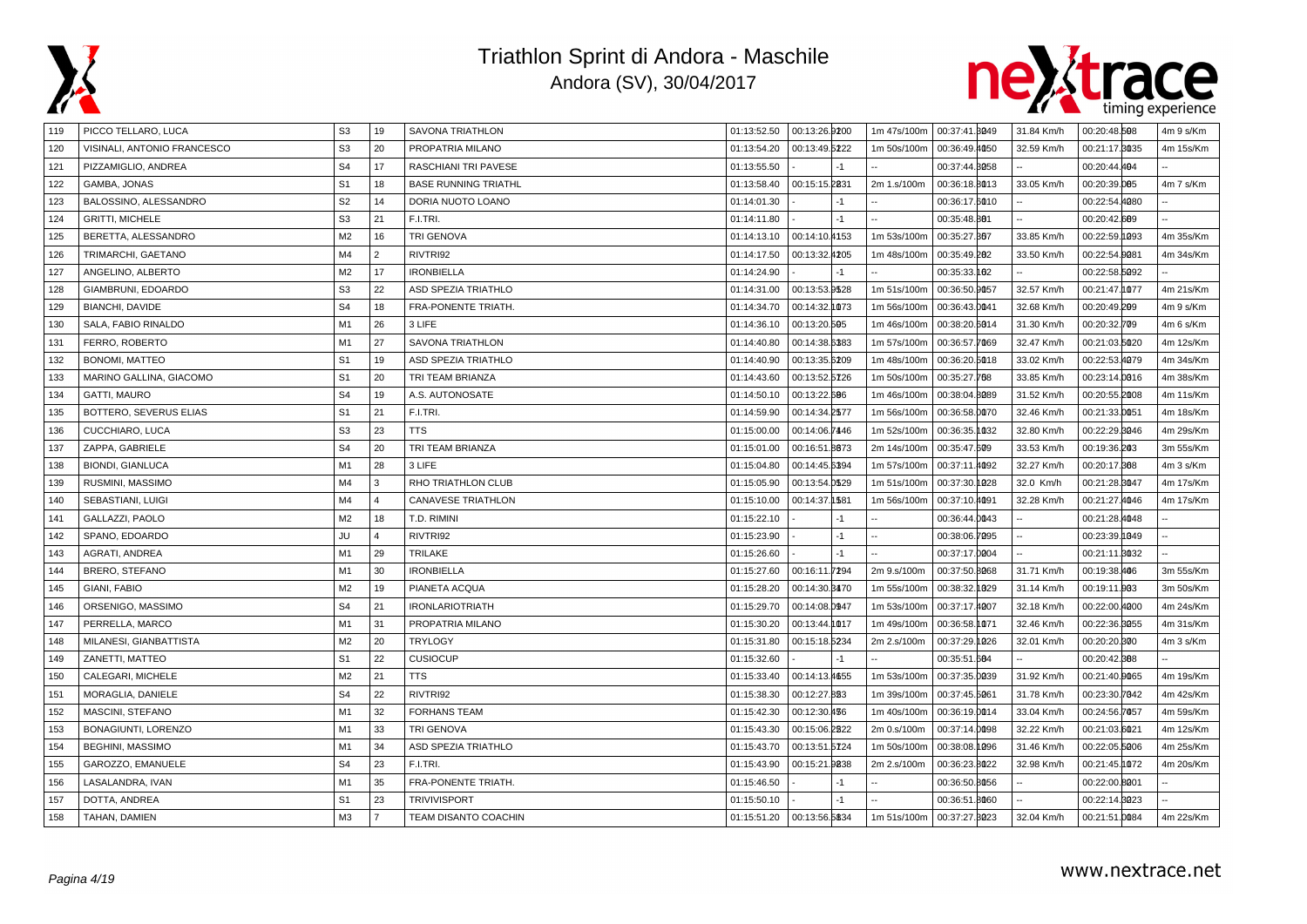



| 159 | GALFIONE, MARCO        | S <sub>3</sub> | 24 | TRI TEAM SAVIGLIANO       | 01:15:56.10  00:14:24.2166 |               |      | 1m 55s/100m | 00:37:18.5008 | 32.17 Km/h | 00:21:54.5090 | 4m 22s/Km |
|-----|------------------------|----------------|----|---------------------------|----------------------------|---------------|------|-------------|---------------|------------|---------------|-----------|
| 160 | PIRANA, ANDREA         | S <sub>4</sub> | 24 | <b>CANAVESE TRIATHLON</b> | 01:15:56.30                |               |      |             | 00:37:09.2087 |            | 00:22:15.6025 |           |
| 161 | BOLONGARO, GIOVANNI    | M <sub>2</sub> | 22 | <b>TRILAKE</b>            | 01:15:56.50                | 00:14:09.9252 |      | 1m 53s/100m | 00:36:31.8030 | 32.86 Km/h | 00:22:29.8045 | 4m 29s/Km |
| 162 | PARRAVICINI, CARLO     | S <sub>3</sub> | 25 | TRI TEAM BRIANZA          | 01:15:56.90                | 00:15:20.9036 |      | 2m 2.s/100m | 00:37:35.0038 | 31.92 Km/h | 00:21:00.7015 | 4m 12s/Km |
| 163 | VIO, CARLO             | M3             | 8  | ASD ZENA TRI TEAM         | 01:16:03.80                | 00:14:26.2368 |      | 1m 55s/100m | 00:36:37.5034 | 32.77 Km/h | 00:22:14.8022 | 4m 26s/Km |
| 164 | VEZZONI, MATTIA OLMO   | S <sub>3</sub> | 26 | VALLE D'AOSTA             | 01:16:08.20                |               | $-1$ |             | 00:37:28.8024 |            | 00:22:11.5012 |           |
| 165 | BIONDA, ALBERTO        | M2             | 23 | TRILAKE                   | 01:16:08.30                |               | $-1$ |             | 00:37:23.3015 |            | 00:24:50.0052 |           |
| 166 | DUCA, ANDREA           | M2             | 24 | <b>OXYGEN TRIATHLON</b>   | 01:16:10.60                |               | $-1$ |             | 00:38:02.3087 |            | 00:21:47.6079 |           |
| 167 | <b>BAGNIS, LORENZO</b> | M <sub>1</sub> | 36 | CUNEO1198 TRITEAM         | 01:16:16.50                | 00:13:54.7031 |      |             |               |            | 01:02:21.4642 |           |
| 168 | LEONCINI, ALBERTO      | S <sub>3</sub> | 27 | SAVONA TRIATHLON          | 01:16:17.00                |               | -1   |             | 00:37:20.0012 |            | 00:23:26.4033 |           |
| 169 | REVELLO, DAVIDE        | S <sub>2</sub> | 15 | F.I.TRI.                  | 01:16:17.50                | 00:16:06.8287 |      | 2m 8.s/100m | 00:36:46.1046 | 32.63 Km/h | 00:21:08.2025 | 4m 13s/Km |
| 170 | DONEDDU, MICHELE       | S <sub>3</sub> | 28 | <b>HYDRO SPORT</b>        | 01:16:17.60                | 00:15:34.6053 |      | 2m 4.s/100m | 00:36:14.5005 | 33.11 Km/h | 00:21:58.0097 | 4m 23s/Km |
| 171 | MOSCARDO, PAOLO        | S <sub>3</sub> | 29 | FCZ TRIATHLON             | 01:16:19.30                | 00:15:28.3244 |      | 2m 3.s/100m | 00:36:57.6068 | 32.47 Km/h | 00:21:34.2052 | 4m 18s/Km |
| 172 | PALINI, DANIELE        | S <sub>4</sub> | 25 | <b>FREEZONE</b>           | 01:16:21.20                |               | $-1$ |             | 00:36:38.2036 |            | 00:22:25.9040 |           |
| 173 | MONTANI, GIORGIO       | M <sub>3</sub> | 9  | TRI NOVARA                | 01:16:26.20                | 00:17:52.2627 |      | 2m 22s/100m | 00:36:19.3016 | 33.04 Km/h | 00:20:19.209  | 4m 3 s/Km |
| 174 | TURRA, MATTEO          | M2             | 25 | TRI TEAM BRIANZA          | 01:16:30.20                | 00:12:49.265  |      | 1m 42s/100m | 00:37:42.4055 | 31.83 Km/h | 00:22:22.0035 | 4m 28s/Km |
| 175 | DE BIASIO, TOMMASO     | M1             | 37 | A.S.D. TORINO TRIATH      | 01:16:30.40                | 00:15:01.4916 |      | 2m 0.s/100m | 00:36:59.1072 | 32.44 Km/h | 00:22:17.5029 | 4m 27s/Km |
| 176 | PESCE, MASSIMO         | M3             | 10 | AQUATICA TORINO S.D.      | 01:16:33.80                | 00:13:45.9320 |      | 1m 49s/100m | 00:37:53.6073 | 31.67 Km/h | 00:22:42.8061 | 4m 32s/Km |
| 177 | VERRENGIA, PIETRO      | M <sub>1</sub> | 38 | <b>VALBOSSA TRIATHLON</b> | 01:16:34.40                |               | $-1$ |             | 00:36:24.8023 |            | 00:20:15.004  |           |
| 178 | MALASPINA, LORENZO     | S <sub>4</sub> | 26 | <b>ASD TEAM HIBISCUS</b>  | 01:16:35.30                | 00:15:51.4269 |      | 2m 6.s/100m | 00:36:53.7064 | 32.53 Km/h | 00:21:41.8067 | 4m 20s/Km |
| 179 | OLIVERI, ANDREA        | M2             | 26 | SAVONA TRIATHLON          | 01:16:36.20                | 00:14:35.8480 |      | 1m 56s/100m | 00:35:58.507  | 33.36 Km/h | 00:23:07.5008 | 4m 37s/Km |
| 180 | SEMINO, ANDREA         | M <sub>2</sub> | 27 | <b>TRI GENOVA</b>         | 01:16:39.70                | 00:13:42.8915 |      |             | $-1$          |            | 00:23:00.0099 |           |
| 181 | BELLINI, CORRADO       | M3             | 11 | TRI TEAM BRIANZA          | 01:16:40.30                | 00:14:42.0987 |      | 1m 57s/100m | 00:36:00.800  | 33.33 Km/h | 00:22:51.6076 | 4m 34s/Km |
| 182 | CHIARAMELLO, RENATO    | M4             | 5  | <b>TRIVIVISPORT</b>       | 01:16:41.60                |               | $-1$ |             | 00:37:53.6074 |            | 00:20:52.0004 |           |
| 183 | PARMA, LORENZO         | M <sub>1</sub> | 39 | TRI TEAM BRIANZA          | 01:16:45.80                | 00:14:23.3264 |      | 1m 55s/100m | 00:36:16.7007 | 33.08 Km/h | 00:23:58.5072 | 4m 47s/Km |
| 184 | GINEVRO, MARIO         | S <sub>4</sub> | 27 | A.S.D. TORINO TRIATH      | 01:16:47.10                | 00:16:17.3304 |      | 2m 10s/100m | 00:36:21.3019 | 33.01 Km/h | 00:21:50.4081 | 4m 21s/Km |
| 185 | COLOMBARI, GIACOMO     | M1             | 40 | TRI TEAM BRIANZA          | 01:16:48.60                | 00:14:15.6859 |      | 1m 53s/100m | 00:39:28.2083 | 30.40 Km/h | 00:21:00.8016 | 4m 12s/Km |
| 186 | DI PINO, CRISTIANO     | M <sub>2</sub> | 28 | <b>TRI GENOVA</b>         | 01:16:49.60                | 00:12:53.331  |      | 1m 43s/100m | 00:37:04.1079 | 32.37 Km/h | 00:24:15.2093 | 4m 50s/Km |
| 187 | MAIO, SEBASTIANO DIEGO | S <sub>4</sub> | 28 | <b>IRONBIELLA</b>         | 01:16:50.80                | 00:16:43.7956 |      | 2m 13s/100m | 00:36:18.1012 | 33.05 Km/h | 00:21:38.2057 | 4m 19s/Km |
| 188 | MORELLO, ANDREA        | M <sub>1</sub> | 41 | <b>NLF</b>                | 01:16:52.80                |               | $-1$ |             | 00:37:41.0047 |            | 00:22:58.2091 |           |
| 189 | SOFIA, ROBERTO         | M4             | 6  | <b>ASD CNM TRIATHLON</b>  | 01:16:55.70                | 00:15:26.0040 |      | 2m 3.s/100m | 00:37:41.9054 | 31.84 Km/h | 00:21:01.5017 | 4m 12s/Km |
| 190 | ASTORE, ALBERTO        | M2             | 29 | SAI FRECCE BIANCHE        | 01:16:55.90                | 00:13:11.586  |      | 1m 45s/100m | 00:37:05.4083 | 32.35 Km/h | 00:24:21.8000 | 4m 52s/Km |
| 191 | LOGLIO, LORENZO        | M <sub>2</sub> | 30 | TRI TEAM BRIANZA          | 01:16:56.50                |               | $-1$ |             | 00:36:48.6048 |            | 00:23:03.5002 |           |
| 192 | RAMOINO, MAURIZIO      | S <sub>4</sub> | 29 | F.I.TRI.                  | 01:16:56.50                |               | $-1$ |             | 00:37:30.8029 |            | 00:21:24.5041 |           |
| 193 | ZULLO, SIMONE          | S <sub>3</sub> | 30 | <b>NLF</b>                | 01:16:57.50                |               | $-1$ |             | 00:39:18.2066 |            | 00:20:55.2009 |           |
| 194 | NICCOLAI, VALERIO      | S <sub>2</sub> | 16 | ASD SPEZIA TRIATHLO       | 01:16:57.80                | 00:15:29.0247 |      | 2m 3.s/100m | 00:36:23.5021 | 32.98 Km/h | 00:23:16.0021 | 4m 39s/Km |
| 195 | CAVAGNINI, ALBERTO     | M <sub>3</sub> | 12 | <b>FREEZONE</b>           | 01:16:59.60                | 00:14:57.6206 |      | 1m 59s/100m | 00:36:51.2058 | 32.56 Km/h | 00:22:56.0082 | 4m 35s/Km |
| 196 | CASASSA, MATTEO        | S <sub>2</sub> | 17 | <b>GRANBIKE TRIATHLON</b> | 01:17:00.10                | 00:14:54.7200 |      | 1m 59s/100m | 00:37:27.1022 | 32.04 Km/h | 00:22:07.8009 | 4m 25s/Km |
| 197 | <b>BERTONI, LUCA</b>   | M2             | 31 | A.S.D. VARESE TRIATH      | 01:17:00.90                |               | -1   |             | 00:36:47.2047 |            | 00:22:59.5096 |           |
| 198 | TESSORE, DAVIDE        | S <sub>4</sub> | 30 | <b>GRANBIKE TRIATHLON</b> | 01:17:01.50                |               | $-1$ |             | 00:37:33.9036 |            | 00:22:57.8088 |           |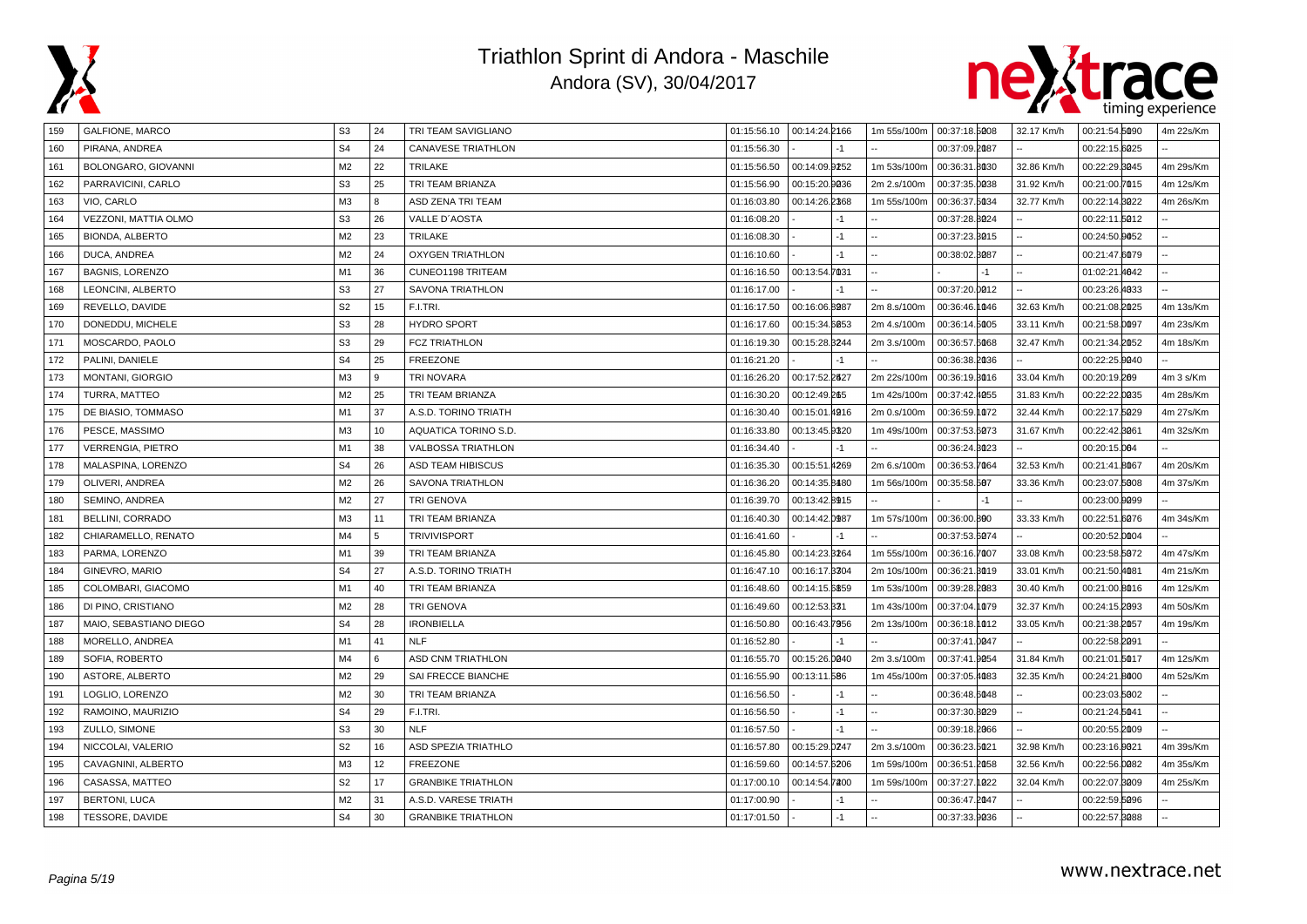



| 199 | RAPUZZI, FABRIZIO          | S <sub>4</sub> | 31 | PROPATRIA MILANO            | 01:17:02.30 | 00:14:57.8204 |      | 1m 59s/100m | 00:36:53.9066 | 32.53 Km/h | 00:22:08.5010 | 4m 25s/Km |
|-----|----------------------------|----------------|----|-----------------------------|-------------|---------------|------|-------------|---------------|------------|---------------|-----------|
| 200 | MAGGIONI, STEFANO          | S <sub>4</sub> | 32 | TRI TEAM BRIANZA            | 01:17:02.80 | 00:16:44.1357 |      | 2m 13s/100m | 00:36:26.7024 | 32.93 Km/h | 00:21:40.8064 | 4m 19s/Km |
| 201 | BERNOCCO, ALBERTO          | M <sub>3</sub> | 13 | <b>TRIVIVISPORT</b>         | 01:17:04.30 | 00:15:28.7845 |      | 2m 3.s/100m | 00:36:48.7049 | 32.60 Km/h | 00:22:16.2027 | 4m 27s/Km |
| 202 | COSTANZO, DARIO            | S <sub>3</sub> | 31 | AQUATICA TORINO S.D.        | 01:17:04.50 |               | $-1$ |             | 00:37:59.8080 |            | 00:23:14.2017 |           |
| 203 | VIGANO', ALESSANDRO        | M1             | 42 | <b>IRONLARIOTRIATH</b>      | 01:17:05.20 | 00:15:47.7867 |      | 2m 6.s/100m | 00:36:53.7063 | 32.53 Km/h | 00:22:07.8008 | 4m 25s/Km |
| 204 | RIVA, ELIO                 | M <sub>2</sub> | 32 | <b>CUNEO TRI</b>            | 01:17:05.50 |               | $-1$ |             | $-1$          |            | 01:17:05.1646 |           |
| 205 | RE, ANDREA                 | M <sub>3</sub> | 14 | RASCHIANI TRI PAVESE        | 01:17:06.70 |               | $-1$ |             | 00:36:05.506  |            | 00:24:10.0087 |           |
| 206 | FRASSATI, ANDREA           | M <sub>2</sub> | 33 | <b>IRONBIELLA</b>           | 01:17:07.80 | 00:15:13.6829 |      | 2m 1.s/100m | 00:38:55.9053 | 30.83 Km/h | 00:20:58.5013 | 4m 11s/Km |
| 207 | MIGNONE, FEDERICO          | S <sub>3</sub> | 32 | SAVONA TRIATHLON            | 01:17:07.90 | 00:14:54.9201 |      | 1m 59s/100m | 00:37:41.6052 | 31.84 Km/h | 00:22:26.8043 | 4m 29s/Km |
| 208 | TUIS, MARCO                | M1             | 43 | DORIA NUOTO LOANO           | 01:17:08.50 | 00:14:19.5560 |      | 1m 54s/100m | 00:39:04.2056 | 30.71 Km/h | 00:21:19.1038 | 4m 15s/Km |
| 209 | VOLTOLINI, FABRIZIO        | M <sub>3</sub> | 15 | <b>BASE RUNNING TRIATHL</b> | 01:17:08.90 | 00:13:22.807  |      | 1m 46s/100m | 00:38:18.5009 | 31.33 Km/h | 00:22:57.8089 | 4m 35s/Km |
| 210 | ALLEVI, MATTEO             | S <sub>3</sub> | 33 | <b>IRONLARIOTRIATH</b>      | 01:17:12.10 | 00:14:39.8584 |      | 1m 57s/100m | 00:38:45.2043 | 30.96 Km/h | 00:21:32.1050 | 4m 18s/Km |
| 211 | BELTRAMI, ROBERTO          | M3             | 16 | <b>SAVONA TRIATHLON</b>     | 01:17:16.30 |               | $-1$ |             | 00:38:10.8001 |            | 00:20:54.6007 |           |
| 212 | BELLARDO, LUCA             | M <sub>1</sub> | 44 | TRI TEAM BRIANZA            | 01:17:16.50 | 00:15:44.7965 |      | 2m 5.s/100m | 00:36:14.9006 | 33.11 Km/h | 00:21:44.7071 | 4m 20s/Km |
| 213 | CHIAD_FIORIO, STEFANO      | S <sub>4</sub> | 33 | F.I.TRI.                    | 01:17:19.30 | 00:14:08.8548 |      | 1m 53s/100m | 00:38:15.9004 | 31.37 Km/h | 00:22:22.5037 | 4m 28s/Km |
| 214 | BERTONE, MANUEL            | S <sub>4</sub> | 34 | RASCHIANI TRI PAVESE        | 01:17:19.40 | 00:16:12.3297 |      | 2m 9.s/100m | 00:36:50.0052 | 32.57 Km/h | 00:22:16.2026 | 4m 27s/Km |
| 215 | VISCONTI, PIERUGO          | M <sub>3</sub> | 17 | SAI FRECCE BIANCHE          | 01:17:26.50 |               | $-1$ |             | 00:37:35.0037 |            | 00:22:12.5017 |           |
| 216 | AIROLDI, PAOLO             | S <sub>4</sub> | 35 | ASD TEAM HIBISCUS           | 01:17:26.70 | 00:14:13.9858 |      | 1m 53s/100m | 00:37:32.0033 | 31.97 Km/h | 00:23:10.3013 | 4m 38s/Km |
| 217 | PISCETTA, LORENZO          | M <sub>2</sub> | 34 | <b>OXYGEN TRIATHLON</b>     | 01:17:32.90 |               | $-1$ |             | 00:38:31.4027 |            | 00:24:35.2026 |           |
| 218 | GASPARETTO, MARCO          | M1             | 45 | <b>ASD SPEZIA TRIATHLO</b>  | 01:17:35.10 | 00:15:05.8221 |      | 2m 0.s/100m | 00:36:55.4067 | 32.50 Km/h | 00:21:54.7091 | 4m 22s/Km |
| 219 | GARCIA VERA, PEDRO         | S <sub>2</sub> | 18 | <b>ASD CNM TRIATHLON</b>    | 01:17:36.70 | 00:14:13.1954 |      | 1m 53s/100m | 00:38:29.5024 | 31.18 Km/h | 00:21:58.0099 | 4m 23s/Km |
| 220 | VERONESE, FRANCESCO        | S <sub>2</sub> | 19 | A.S.D. TORINO TRIATH        | 01:17:37.20 | 00:14:56.8903 |      | 1m 59s/100m | 00:37:09.3088 | 32.30 Km/h | 00:23:48.6061 | 4m 45s/Km |
| 221 | DE BONIS, STEFANO          | S <sub>3</sub> | 34 | TRI TEAM BRIANZA            | 01:17:37.30 | 00:16:17.1303 |      | 2m 10s/100m | 00:37:23.6016 | 32.09 Km/h | 00:20:56.5011 | 4m 11s/Km |
| 222 | AJMAR, ANDREA              | M <sub>2</sub> | 35 | AQUATICA TORINO S.D.        | 01:17:37.60 | 00:14:35.6379 |      | 1m 56s/100m | 00:37:47.5063 | 31.76 Km/h | 00:22:33.0051 | 4m 30s/Km |
| 223 | CASETTA, MARCO             | S <sub>4</sub> | 36 | PPRTEAM                     | 01:17:37.80 | 00:16:46.3261 |      | 2m 14s/100m | 00:36:53.5062 | 32.53 Km/h | 00:21:46.4076 | 4m 21s/Km |
| 224 | MARCHESE, LUCA             | M1             | 46 | PPRTEAM                     | 01:17:39.40 | 00:13:33.6707 |      | 1m 48s/100m | 00:38:22.7017 | 31.27 Km/h | 00:23:29.0039 | 4m 41s/Km |
| 225 | <b>VETTORI, WALTER</b>     | S <sub>3</sub> | 35 | TRI TEAM BRIANZA            | 01:17:40.00 | 00:15:28.9246 |      | 2m 3.s/100m | 00:39:44.9094 | 30.20 Km/h | 00:19:32.001  | 3m 54s/Km |
| 226 | BARBAGLIA, MASSIMILIANO    | S <sub>4</sub> | 37 | <b>CUSIOCUP</b>             | 01:17:41.50 | 00:14:37.8582 |      | 1m 56s/100m | 00:36:26.7025 | 32.93 Km/h | 00:23:45.1056 | 4m 44s/Km |
| 227 | BROLLO, JACOPO ANTONIO     | M <sub>2</sub> | 36 | TRI TEAM BRIANZA            | 01:17:45.60 | 00:15:37.8256 |      | 2m 4.s/100m | 00:37:11.8095 | 32.27 Km/h | 00:22:29.4047 | 4m 29s/Km |
| 228 | <b>GRAFFIONE, MAURO</b>    | S <sub>4</sub> | 38 | <b>TTS</b>                  | 01:17:46.40 | 00:13:13.989  |      | 1m 45s/100m | 00:37:08.9086 | 32.31 Km/h | 00:24:13.1889 | 4m 50s/Km |
| 229 | ORMEZZANO, EZIO            | M <sub>3</sub> | 18 | AQUATICA TORINO S.D.        | 01:17:46.50 | 00:14:30.6171 |      | 1m 55s/100m | 00:39:19.8070 | 30.52 Km/h | 00:21:46.0073 | 4m 21s/Km |
| 230 | PIA, ALESSANDRO            | M1             | 47 | F.I.TRI.                    | 01:17:46.90 | 00:16:28.5623 |      | 2m 11s/100m | 00:36:45.6045 | 32.65 Km/h | 00:21:38.4058 | 4m 19s/Km |
| 231 | <b>GUARNIERI, GABRIELE</b> | M <sub>5</sub> | 2  | <b>TRIATHLON BERGAMO</b>    | 01:17:47.90 | 00:16:43.7555 |      | 2m 13s/100m | 00:38:20.3013 | 31.30 Km/h | 00:21:58.7098 | 4m 23s/Km |
| 232 | RIGHI, MATTEO              | S <sub>2</sub> | 20 | <b>OXYGEN TRIATHLON</b>     | 01:17:49.90 | 00:15:14.0030 |      | 2m 1.s/100m | 00:37:53.2072 | 31.67 Km/h | 00:22:25.3038 | 4m 29s/Km |
| 233 | SCIARRILLO, DIEGO ANTONIO  | S <sub>4</sub> | 39 | <b>GRANBIKE TRIATHLON</b>   | 01:17:50.80 | 00:13:50.4423 |      | 1m 50s/100m | 00:37:43.6057 | 31.81 Km/h | 00:23:46.4060 | 4m 45s/Km |
| 234 | SANGIORGI, FEDERICO        | M <sub>2</sub> | 37 | <b>IRONBIELLA</b>           | 01:17:52.20 | 00:16:48.6064 |      | 2m 14s/100m | 00:37:01.9076 | 32.41 Km/h | 00:21:53.5089 | 4m 22s/Km |
| 235 | ANTONIOLI, LAURENT         | M <sub>3</sub> | 19 | TRI TEAM BRIANZA            | 01:17:52.40 |               | $-1$ |             | 00:37:15.9002 |            | 00:22:50.3073 |           |
| 236 | VACCHETTA, DANILO          | M3             | 20 | OASI LAURA VICUNA           | 01:17:52.80 |               | $-1$ |             | 00:35:35.465  |            | 00:23:05.4004 |           |
| 237 | SOLDA', FILIPPO            | S <sub>4</sub> | 40 | <b>CUSIOCUP</b>             | 01:17:54.30 | 00:14:09.1151 |      | 1m 53s/100m | 00:37:12.5096 | 32.25 Km/h | 00:24:39.7035 | 4m 55s/Km |
| 238 | RAIMONDO, OMAR             | M1             | 48 | <b>ALBA TRI</b>             | 01:17:54.80 |               | $-1$ |             | 00:36:11.8000 |            | 00:22:57.2087 |           |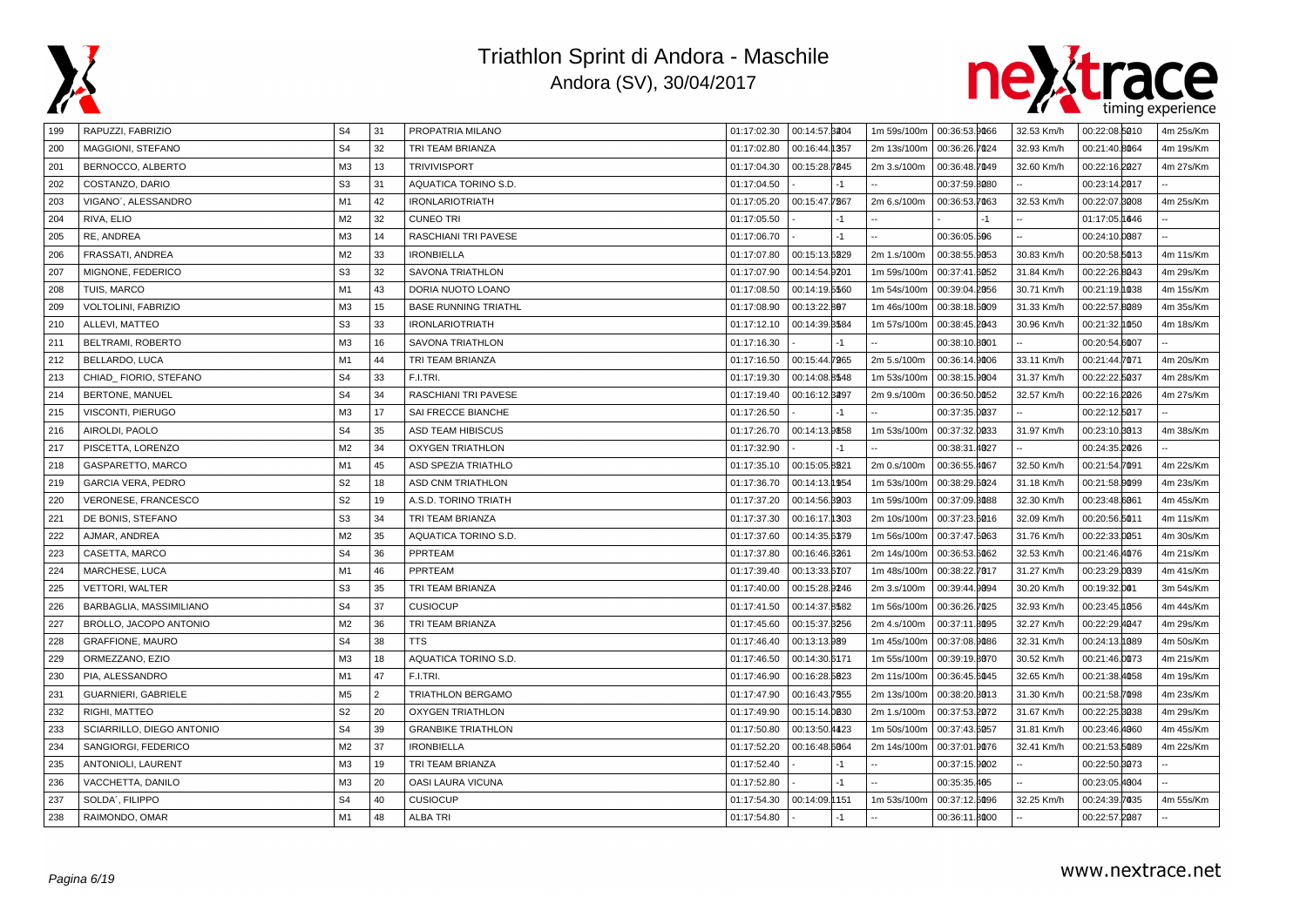



| 239 | MARI, ANDREA              | M1             | 49             | TRI TEAM BRIANZA            |             | 01:17:57.20   00:14:42.1188 | 1m 57s/100m 00:36:35.4033 |               |      | 32.80 Km/h | 00:24:06.0081      | 4m 49s/Km |
|-----|---------------------------|----------------|----------------|-----------------------------|-------------|-----------------------------|---------------------------|---------------|------|------------|--------------------|-----------|
| 240 | CATTANEO, ROBERTO         | M1             | 50             | TRI TEAM BRIANZA            | 01:17:57.30 |                             |                           |               |      |            | 00:22:12.3016      |           |
| 241 | <b>BRUNETTI, FABIO</b>    | <b>JU</b>      | 5              | ASD SPEZIA TRIATHLO         | 01:18:00.90 | 00:15:52.8272               | 2m 6.s/100m               | 00:37:55.3075 |      | 31.64 Km/h | 00:22:14.<br>h 220 | 4m 26s/Km |
| 242 | RIBOLINI, ALESSANDRO      | S <sub>4</sub> | 41             | ASD SPEZIA TRIATHLO         | 01:18:02.10 | 00:15:44.5264               | 2m 5.s/100m               | 00:37:38.8043 |      | 31.88 Km/h | 00:22:19.6031      | 4m 27s/Km |
| 243 | <b>GRITTI, MATTEO</b>     | S <sub>3</sub> | 36             | F.I.TRI.                    | 01:18:02.40 | $-1$                        |                           |               | $-1$ |            | 01:00:56.8040      |           |
| 244 | RAMAGLIA, ANGELO          | M4             | $\overline{7}$ | <b>BASE RUNNING TRIATHL</b> | 01:18:05.40 | 00:16:28.0221               | 2m 11s/100m               | 00:36:50.5055 |      | 32.57 Km/h | 00:22:13.1019      | 4m 26s/Km |
| 245 | BUTCHIEVIETZ, IVAN        | M <sub>2</sub> | 38             | <b>NLF</b>                  | 01:18:06.30 | 00:13:09.483                |                           |               | $-1$ |            | 00:22:45.6065      |           |
| 246 | LONGO, ANDREA             | M <sub>3</sub> | 21             | PROPATRIA MILANO            | 01:18:09.90 | 00:17:20.7004               | 2m 18s/100m               | 00:36:05.005  |      | 33.25 Km/h | 00:22:40.2060      | 4m 31s/Km |
| 247 | <b>MAFFIOLI, LUIGI</b>    | M1             | 51             | <b>TRI NOVARA</b>           | 01:18:12.80 | 00:15:08.7223               | 2m 1.s/100m               | 00:37:41.4050 |      | 31.84 Km/h | 00:22:48.0069      | 4m 33s/Km |
| 248 | REDAELLI, DAVIDE          | S <sub>4</sub> | 42             | TRI TEAM BRIANZA            | 01:18:17.20 | 00:13:27.2001               | 1m 47s/100m               | 00:37:51.6070 |      | 31.70 Km/h | 00:24:27.4013      | 4m 53s/Km |
| 249 | GIOVANDO, CLAUDIO         | S <sub>3</sub> | 37             | <b>CANAVESE TRIATHLON</b>   | 01:18:17.80 | 00:16:50.6570               | 2m 14s/100m               | 00:37:19.0010 |      | 32.15 Km/h | 00:21:22.4040      | 4m 16s/Km |
| 250 | CARBONE, FULVIO           | M <sub>3</sub> | 22             | SAVONA TRIATHLON            | 01:18:18.80 | 00:17:03.0889               | 2m 16s/100m               | 00:37:38.7042 |      | 31.88 Km/h | 00:21:08.0026      | 4m 13s/Km |
| 251 | NIKOLOSKI, OSKAR          | M1             | 52             | TRI TEAM BRIANZA            | 01:18:20.10 | $-1$                        |                           | 00:36:50.0053 |      |            | 00:21:47.5078      |           |
| 252 | SALASSI, RAFFAELE         | S <sub>1</sub> | 24             | ASD SPEZIA TRIATHLO         | 01:18:22.20 | 00:14:58.9809               | 1m 59s/100m               | 00:37:33.2034 |      | 31.95 Km/h | 00:23:25.5031      | 4m 41s/Km |
| 253 | RUSSO, CESARE             | M <sub>3</sub> | 23             | RIVTRI92                    | 01:18:24.10 | 00:13:59.2636               | 1m 51s/100m               | 00:36:53.9065 |      | 32.53 Km/h | 00:24:42.8037      | 4m 56s/Km |
| 254 | PARMIGIANI, CHRISTIAN     | M1             | 53             | ASD CNM TRIATHLON           | 01:18:24.50 | 00:16:32.0829               | 2m 12s/100m               | 00:38:22.8018 |      | 31.27 Km/h | 00:21:41.4066      | 4m 20s/Km |
| 255 | SIMONI, ALESSANDRO        | M1             | 54             | <b>BASE RUNNING TRIATHL</b> | 01:18:25.90 | 00:15:26.2841               | 2m 3.s/100m               | 00:37:42.4056 |      | 31.83 Km/h | 00:22:31.4049      | 4m 30s/Km |
| 256 | MICCI, ROBERTO            | S <sub>3</sub> | 38             | <b>OXYGEN TRIATHLON</b>     | 01:18:26.60 | 00:14:57.9207               | 1m 59s/100m               | 00:36:44.1044 |      | 32.66 Km/h | 00:24:24.8007      | 4m 52s/Km |
| 257 | <b>ANTONIOTTI, ETTORE</b> | M3             | 24             | <b>IRONBIELLA</b>           | 01:18:31.10 | 00:15:50.4268               | 2m 6.s/100m               | 00:37:02.5078 |      | 32.40 Km/h | 00:23:37.8048      | 4m 43s/Km |
| 258 | MARCHISIO, LUCA           | M1             | 55             | A.S. VIRTUS                 | 01:18:34.30 | $-1$                        |                           | 00:38:20.8015 |      |            | 00:22:19.8032      |           |
| 259 | ROMERIO, DANIELE          | M1             | 56             | <b>CUSIOCUP</b>             | 01:18:35.00 | 00:15:34.5052               | 2m 4.s/100m               | 00:37:57.1076 |      | 31.62 Km/h | 00:21:55.7092      | 4m 23s/Km |
| 260 | LUCCHETTI, PAOLO          | M <sub>2</sub> | 39             | <b>CANAVESE TRIATHLON</b>   | 01:18:35.30 | $-1$                        |                           | 00:36:19.8015 |      |            | 00:21:26.3044      |           |
| 261 | PANATTONI, ENRICO MARIA   | M <sub>3</sub> | 25             | A.S.D. TORINO TRIATH        | 01:18:36.20 | 00:16:38.8844               | 2m 13s/100m               | 00:37:11.6094 |      | 32.27 Km/h | 00:22:56.7085      | 4m 35s/Km |
| 262 | LABONIA, GIANFRANCO       | M <sub>2</sub> | 40             | <b>VERDE PISELLO GROUP</b>  | 01:18:37.60 | 00:16:12.3396               | 2m 9.s/100m               | 00:37:11.6093 |      | 32.27 Km/h | 00:22:22.5036      | 4m 28s/Km |
| 263 | MARTOCCIA, ANDREA         | M1             | 57             | DORIA NUOTO LOANO           | 01:18:39.40 | 00:16:11.0293               | 2m 9.s/100m               | 00:38:39.3037 |      | 31.04 Km/h | 00:21:39.0060      | 4m 19s/Km |
| 264 | OSELLA, MICHELE           | M1             | 58             | <b>DDS</b>                  | 01:18:40.30 | $-1$                        |                           | 00:38:50.6049 |      |            | 00:21:52.0086      |           |
| 265 | LAGUARDIA, ANDREA         | S <sub>3</sub> | 39             | PPRTEAM                     | 01:18:43.30 | $-1$                        |                           | 00:38:05.5093 |      |            | 00:19:04.209       |           |
| 266 | CERRETTI, OSCAR           | M <sub>1</sub> | 59             | A.S. VIRTUS                 | 01:18:44.80 | 00:15:22.7239               | 2m 2.s/100m               | 00:37:58.7077 |      | 31.60 Km/h | 00:22:43.7062      | 4m 32s/Km |
| 267 | DURBANO, ALESSANDRO       | M <sub>1</sub> | 60             | CUNEO1198 TRITEAM           | 01:18:45.20 | 00:16:09.7090               | 2m 9.s/100m               | 00:37:19.7011 |      | 32.15 Km/h | 00:22:34.7054      | 4m 30s/Km |
| 268 | FERRARIO, ROBERTO         | M3             | 26             | BUSTO ARSIZIO A.R.C.        | 01:18:50.40 | 00:16:33.9834               | 2m 12s/100m               | 00:37:15.0099 |      | 32.21 Km/h | 00:22:51.4075      | 4m 34s/Km |
| 269 | GUZZI, DIEGO ANDREA       | S <sub>3</sub> | 40             | LC BRUGHERIO 2              | 01:18:54.30 | $-1$                        |                           | 00:38:33.1031 |      |            | 00:22:45.5064      |           |
| 270 | CANTALUPO, FRANCESCO      | M <sub>1</sub> | 61             | AQUATICA TORINO S.D.        | 01:18:57.10 | $-1$                        |                           | 00:37:02.1077 |      |            | 00:24:07.8084      |           |
| 271 | <b>BRAMBILLA, ENRICO</b>  | M4             | 8              | TRI TEAM BRIANZA            | 01:19:02.40 | $-1$                        |                           | 00:36:13.6002 |      |            | 00:24:16.0097      |           |
| 272 | CUROSO, ALBERTO           | M3             | 27             | A.S.D. TORINO TRIATH        | 01:19:02.70 | 00:13:14.190                | 1m 45s/100m               | 00:38:36.2035 |      | 31.08 Km/h | 00:24:57.1059      | 4m 59s/Km |
| 273 | ZILIANI, MARCO            | S <sub>2</sub> | 21             | F.I.TRI.                    | 01:19:02.80 | $-1$                        |                           | 00:39:27.8082 |      |            | 00:21:18.0036      |           |
| 274 | PISCETTA, ALESSANDRO      | M <sub>2</sub> | 41             | <b>CUSIOCUP</b>             | 01:19:05.80 | 00:13:33.4306               | 1m 48s/100m               | 00:38:39.4038 |      | 31.04 Km/h | 00:24:23.9006      | 4m 52s/Km |
| 275 | DI MAGGIO, DAVIDE         | S <sub>3</sub> | 41             | ASD ZENA TRI TEAM           | 01:19:07.80 | 00:15:56.9075               | 2m 7.s/100m               | 00:36:22.0020 |      | 32.99 Km/h | 00:23:51.4065      | 4m 46s/Km |
| 276 | TESTA, MASSIMO            | M <sub>2</sub> | 42             | PPRTEAM                     | 01:19:08.00 | 00:18:12.0236               | 2m 25s/100m               | 00:36:10.208  |      | 33.17 Km/h | 00:22:39.8059      | 4m 31s/Km |
| 277 | ZUCCHETTI, DAVIDE         | S <sub>3</sub> | 42             | <b>NLF</b>                  | 01:19:09.70 | 00:14:19.6561               | 1m 54s/100m               | 00:37:26.1019 |      | 32.05 Km/h | 00:24:38.9032      | 4m 55s/Km |
| 278 | PIAZZA, FABIO             | M <sub>2</sub> | 43             | <b>NLF</b>                  | 01:19:09.90 | 00:16:29.0825               | 2m 11s/100m               | 00:39:12.7061 |      | 30.61 Km/h | 00:22:31.1048      | 4m 30s/Km |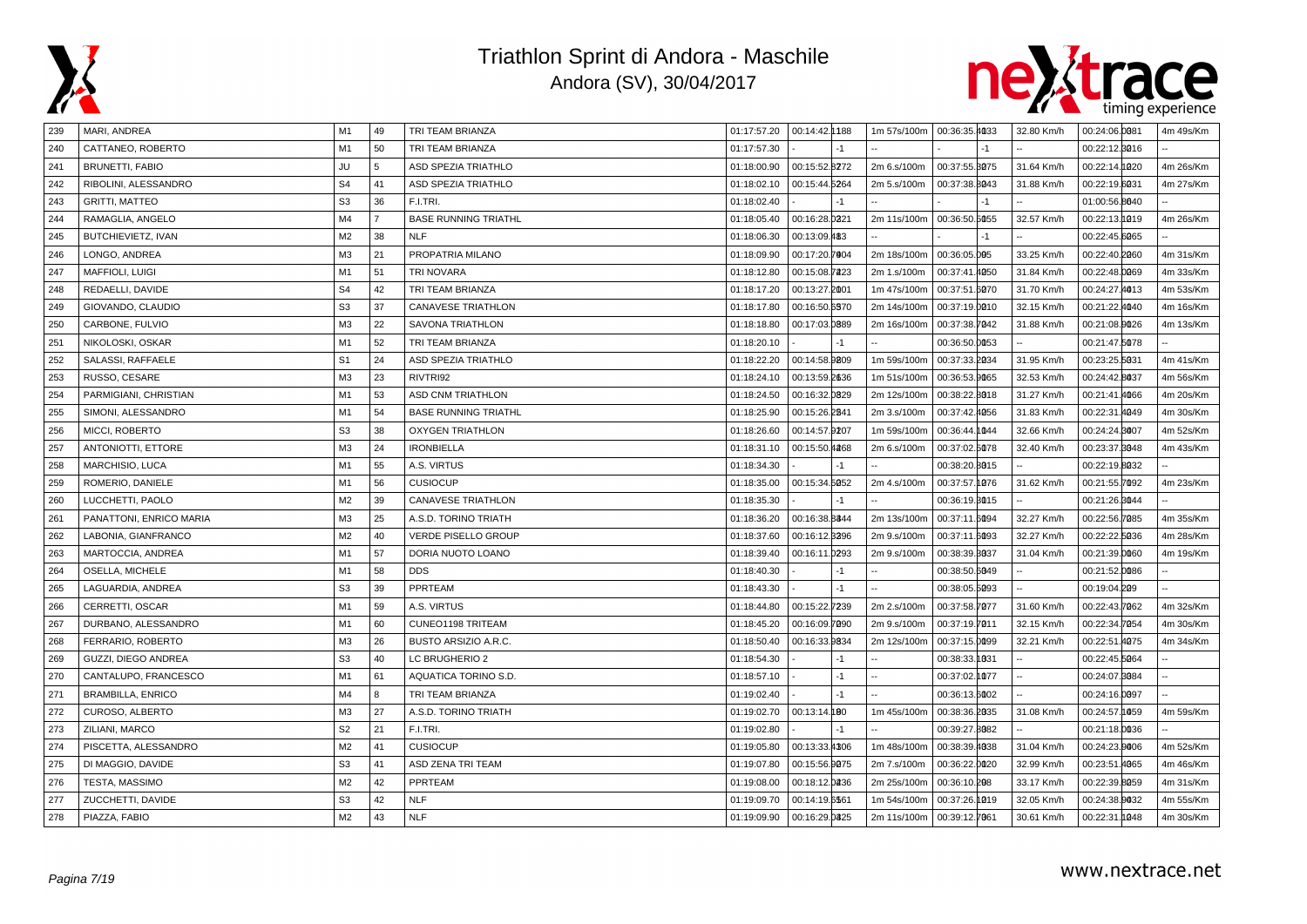



| 279 | VONA, LEONARDO             | M <sub>5</sub> | 3  | TRITEAMTRAPANI            | 01:19:12.40 | -1            |             | 00:38:27.5023 |      |            | 00:23:27.2034 |           |
|-----|----------------------------|----------------|----|---------------------------|-------------|---------------|-------------|---------------|------|------------|---------------|-----------|
| 280 | SCHINA, MARCO              | S <sub>3</sub> | 43 | <b>EVO TEAM</b>           | 01:19:13.30 | 00:15:46.7866 | 2m 6.s/100m | 00:40:08.7013 |      | 29.90 Km/h | 00:21:12.2033 | 4m 14s/Km |
| 281 | SOAVE, RICCARDO            | M <sub>2</sub> | 44 | PPRTEAM                   | 01:19:13.50 | 00:16:31.8828 | 2m 12s/100m | 00:37:15.2000 |      | 32.21 Km/h | 00:23:19.1026 | 4m 39s/Km |
| 282 | CIANCALEONI, MAURIZIO      | M <sub>3</sub> | 28 | <b>CUSIOCUP</b>           | 01:19:15.20 | -1            |             | 00:37:39.7045 |      |            | 00:23:49.0062 |           |
| 283 | MARCIANI, FABIO            | S <sub>3</sub> | 44 | AQUATICA TORINO S.D.      | 01:19:16.90 | 00:16:38.1043 | 2m 13s/100m | 00:37:15.3001 |      | 32.21 Km/h | 00:23:03.8003 | 4m 36s/Km |
| 284 | AGOSTINI, LUCA             | M3             | 29 | TRI TEAM BRIANZA          | 01:19:18.40 | 00:16:09.1289 | 2m 9.s/100m | 00:38:14.6002 |      | 31.38 Km/h | 00:21:44.2070 | 4m 20s/Km |
| 285 | CHIRI, MATTEO ANTONIO      | S <sub>4</sub> | 43 | PPRTEAM                   | 01:19:18.80 | 00:14:44.8693 | 1m 57s/100m | 00:36:51.2059 |      | 32.56 Km/h | 00:25:27.1093 | 5m 5 s/Km |
| 286 | BRAGGIO, ALESSANDRO        | M <sub>2</sub> | 45 | SAVONA TRIATHLON          | 01:19:22.10 | 00:15:39.9259 | 2m 5.s/100m | 00:37:40.2046 |      | 31.85 Km/h | 00:23:18.8024 | 4m 39s/Km |
| 287 | MARCHESI, PAOLO            | M <sub>4</sub> | 10 | PROPATRIA MILANO          | 01:19:25.10 | -1            |             | 00:37:41.7053 |      |            | 00:24:28.0016 |           |
| 288 | MELLIA, GIUSEPPE           | M <sub>4</sub> | 9  | <b>GRANBIKE TRIATHLON</b> | 01:19:25.10 | 00:16:06.4286 | 2m 8.s/100m | 00:37:59.9081 |      | 31.59 Km/h | 00:22:16.3028 | 4m 27s/Km |
| 289 | DONATI, STEFANO            | S <sub>3</sub> | 45 | TRI TEAM BRIANZA          | 01:19:26.50 | 00:16:20.0308 | 2m 10s/100m | 00:39:01.9054 |      | 30.75 Km/h | 00:20:43.191  | 4m 8 s/Km |
| 290 | DEL VESCOVO, MASSIMILIANO  | M1             | 62 | <b>TRILAKE</b>            | 01:19:30.10 | 00:15:20.7335 | 2m 2.s/100m | 00:38:46.0044 |      | 30.95 Km/h | 00:21:50.4082 | 4m 21s/Km |
| 291 | BERLINGERI, STEFANO        | S <sub>4</sub> | 44 | SAVONA TRIATHLON          | 01:19:31.80 | 00:15:33.3250 | 2m 4.s/100m | 00:38:14.9003 |      | 31.38 Km/h | 00:22:47.6067 | 4m 33s/Km |
| 292 | CARUBINI, LUCA             | M1             | 63 | ASD ZENA TRI TEAM         | 01:19:34.80 | 00:15:40.9860 | 2m 5.s/100m | 00:37:04.4080 |      | 32.37 Km/h | 00:23:24.8030 | 4m 40s/Km |
| 293 | GUIDETTI, MAURO            | M3             | 30 | SAVONA TRIATHLON          | 01:19:37.20 | $-1$          |             | 00:40:26.2036 |      |            | 00:22:14.2021 |           |
| 294 | ARRIGONI, PAOLO            | S <sub>3</sub> | 46 | SPORTEGO TEAM             | 01:19:42.20 | 00:16:48.7365 | 2m 14s/100m | 00:37:31.0030 |      | 31.98 Km/h | 00:21:15.8034 | 4m 15s/Km |
| 295 | RASCANO, ANTONIO           | M3             | 31 | OASI LAURA VICUNA         | 01:19:43.70 | $-1$          |             |               | $-1$ |            | 01:19:42.8647 |           |
| 296 | GALLORINI, GIANPAOLO       | M1             | 64 | TRI TEAM BRIANZA          | 01:19:43.90 | $-1$          |             | 00:38:02.1086 |      |            | 00:21:42.2068 |           |
| 297 | FAMA', PAOLO               | M1             | 65 | <b>CINGHIALI MANNARI</b>  | 01:19:44.40 | 00:17:47.8224 | 2m 22s/100m | 00:38:33.4032 |      | 31.12 Km/h | 00:20:32.780  | 4m 6 s/Km |
| 298 | SPINELLI, GABRIO           | M <sub>1</sub> | 66 | SPARTACUS TRILECCO        | 01:19:45.40 | 00:14:44.1692 | 1m 57s/100m | 00:37:10.0090 |      | 32.28 Km/h | 00:25:05.8072 | 5m 0 s/Km |
| 299 | SALA, LORENZO              | S <sub>4</sub> | 45 | TRI TEAM BRIANZA          | 01:19:45.90 | 00:15:02.9818 | 2m 0.s/100m | 00:39:27.8081 |      | 30.41 Km/h | 00:22:51.1074 | 4m 34s/Km |
| 300 | PASSARO, ANTONIO           | M1             | 67 | A.S.D. TORINO TRIATH      | 01:19:46.00 | $-1$          |             | 00:56:44.8008 |      |            | 00:21:40.5062 |           |
| 301 | TORNOTTI, GIORGIO          | S <sub>3</sub> | 47 | K3 CREMONA                | 01:19:47.80 | $-1$          |             | 00:37:04.6081 |      |            | 00:24:21.0001 |           |
| 302 | BRUZZONE, MASSIMO          | M <sub>2</sub> | 46 | POL.MAREMOLA              | 01:19:48.40 | $-1$          |             | 00:37:13.6097 |      |            | 00:24:45.6040 |           |
| 303 | RIVOLTA, ANDREA            | S <sub>4</sub> | 46 | TRI TEAM BRIANZA          | 01:19:49.20 | 00:14:50.4197 | 1m 58s/100m | 00:38:00.1082 |      | 31.57 Km/h | 00:24:39.8034 | 4m 55s/Km |
| 304 | DIAMANTI, YURI             | S <sub>2</sub> | 22 | SAVONA TRIATHLON          | 01:19:50.30 | 00:13:09.784  | 1m 45s/100m | 00:38:48.8046 |      | 30.92 Km/h | 00:25:56.1019 | 5m 11s/Km |
| 305 | DEMAESTRI, ALBERTO         | M <sub>2</sub> | 47 | AQUATICA TORINO S.D.      | 01:19:53.00 | 00:11:59.606  | 1m 35s/100m | 00:41:25.1090 |      | 28.97 Km/h | 00:23:42.1053 | 4m 44s/Km |
| 306 | MARTINELLI, FULVIO         | M <sub>4</sub> | 11 | RASCHIANI TRI PAVESE      | 01:19:56.30 |               |             |               | $-1$ |            | 00:22:53.2078 |           |
| 307 | GRASSO, CRISTIANO          | M <sub>2</sub> | 48 | FRA-AS MONACO TRI.        | 01:19:56.90 | 00:16:01.7279 | 2m 8.s/100m | 00:38:04.9090 |      | 31.52 Km/h | 00:23:31.6044 | 4m 42s/Km |
| 308 | <b>GRASSI, MAURIZIO</b>    | M4             | 12 | BUSTO ARSIZIO A.R.C.      | 01:19:57.90 | 00:16:40.9850 | 2m 13s/100m | 00:37:49.0066 |      | 31.73 Km/h | 00:22:39.7058 | 4m 31s/Km |
| 309 | UMBACH, ALBERTO            | S <sub>2</sub> | 23 | F.I.TRI.                  | 01:19:57.90 | 00:14:04.8743 | 1m 52s/100m | 00:40:17.8028 |      | 29.78 Km/h | 00:22:33.3052 | 4m 30s/Km |
| 310 | BOMBARA, MICHELE           | M1             | 68 | AQUATICA TORINO S.D.      | 01:19:58.80 | $-1$          |             | 00:37:24.8017 |      |            | 00:23:52.6068 |           |
| 311 | PERDONCIN, ANDREA          | S <sub>4</sub> | 47 | TRI.RN.MAROSTICA          | 01:20:00.10 | 00:16:53.4875 | 2m 15s/100m | 00:38:06.1094 |      | 31.49 Km/h | 00:21:57.2096 | 4m 23s/Km |
| 312 | PETANI, ALESSANDRO         | M3             | 32 | PROPATRIA MILANO          | 01:20:02.60 | 00:13:53.0427 | 1m 51s/100m | 00:41:05.7072 |      | 29.20 Km/h | 00:22:38.5056 | 4m 31s/Km |
| 313 | PRANDI, ANDREA             | M <sub>1</sub> | 69 | SAVONA TRIATHLON          | 01:20:04.30 | 00:16:42.6351 | 2m 13s/100m | 00:37:00.5074 |      | 32.43 Km/h | 00:23:30.4041 | 4m 42s/Km |
| 314 | MARCHESELLI, MARIO CLAUDIO | M3             | 33 | TEAM DISANTO COACHIN      | 01:20:04.90 | 00:16:15.8800 | 2m 9.s/100m | 00:38:19.5010 |      | 31.31 Km/h | 00:23:10.0011 | 4m 38s/Km |
| 315 | RAO, ENRICO                | M <sub>2</sub> | 49 | <b>GRANBIKE TRIATHLON</b> | 01:20:08.60 | 00:16:15.3299 | 2m 9.s/100m | 00:38:03.9088 |      | 31.53 Km/h | 00:23:07.2007 | 4m 37s/Km |
| 316 | NICORA, FABIO              | S <sub>4</sub> | 48 | TRI GENOVA                | 01:20:10.00 | $-1$          |             | 00:41:09.4073 |      |            | 00:22:56.5084 |           |
| 317 | LUCCHETTA, SIMONE          | S <sub>3</sub> | 48 | TRI TEAM BRIANZA          | 01:20:10.30 | 00:15:55.7973 | 2m 7.s/100m | 00:37:33.3035 |      | 31.95 Km/h | 00:24:24.4008 | 4m 52s/Km |
| 318 | <b>BERNARDI, STEFANO</b>   | S <sub>4</sub> | 49 | <b>VALBOSSA TRIATHLON</b> | 01:20:11.90 | 00:18:38.6849 | 2m 29s/100m | 00:36:50.2054 |      | 32.57 Km/h | 00:22:10.2011 | 4m 26s/Km |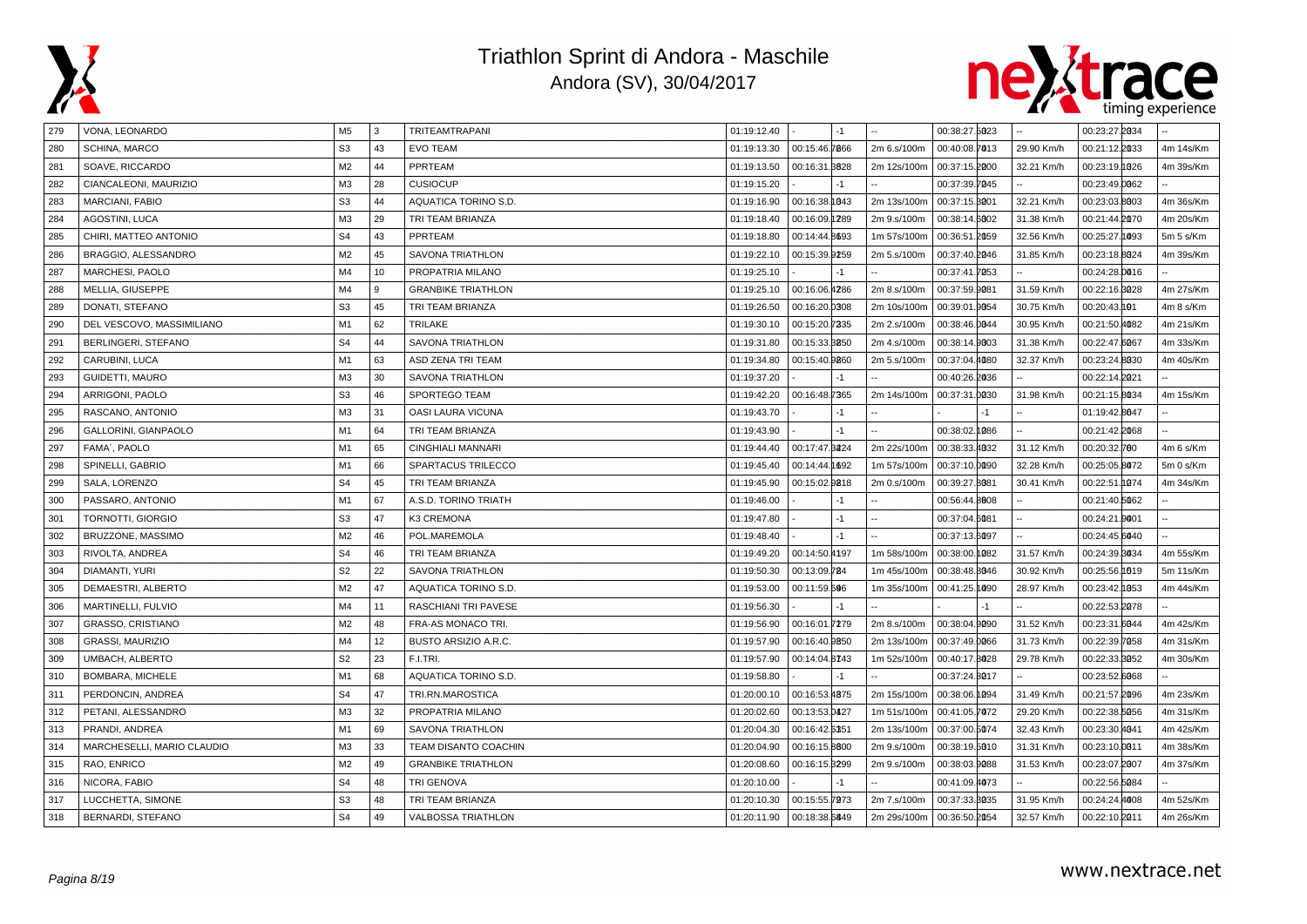



| 319 | COMI, ALBERTO              | M2             | 50             | <b>NLF</b>                  |             | 01:20:17.70  00:16:05.8984 | 2m 8.s/100m | 00:37:07.7084     | 32.33 Km/h | 00:24:22.0003 | 4m 52s/Km |
|-----|----------------------------|----------------|----------------|-----------------------------|-------------|----------------------------|-------------|-------------------|------------|---------------|-----------|
| 320 | <b>BAUDINO, FEDERICO</b>   | S <sub>1</sub> | 25             | A.S.D. TORINO TRIATH        | 01:20:17.80 | 00:15:28.2243              | 2m 3.s/100m | 00:39:06.7058     | 30.69 Km/h | 00:24:47.4045 | 4m 57s/Km |
| 321 | ARESE, MASSIMO             | M <sub>3</sub> | 34             | PROPATRIA MILANO            | 01:20:18.40 | 00:15:58.8877              | 2m 7.s/100m | 00:36:49.7051     | 32.59 Km/h | 00:25:05.7071 | 5m 0 s/Km |
| 322 | MORICI, FRANCESCO          | M1             | 70             | RIVTRI92                    | 01:20:19.10 | 00:16:18.9305              | 2m 10s/100m | 00:39:31.6086     | 30.36 Km/h | 00:20:43.602  | 4m 8 s/Km |
| 323 | GALBIATI, ALESSANDRO       | S <sub>4</sub> | 50             | TRI TEAM BRIANZA            | 01:20:26.50 |                            |             | 00:40:38.9054     |            | 00:21:10.0029 |           |
| 324 | CIMIANO, MASSIMO           | M <sub>1</sub> | 71             | A.S. VIRTUS                 | 01:20:28.70 | 00:16:24.8516              | 2m 11s/100m | 00:38:20.0012     | 31.30 Km/h | 00:23:18.2022 | 4m 39s/Km |
| 325 | GALLOCCHIO, CRISTIAN       | S <sub>4</sub> | 51             | <b>VALBOSSA TRIATHLON</b>   | 01:20:30.30 | $-1$                       |             | 00:38:32.9030     |            | 00:22:59.8094 |           |
| 326 | PIAZZA, ALBERTO            | M <sub>1</sub> | 72             | <b>NLF</b>                  | 01:20:31.20 | $-1$                       |             | 00:56:20.0007     |            | 00:22:49.9072 |           |
| 327 | ROMANO, GIUSEPPE           | M4             | 13             | <b>NLF</b>                  | 01:20:31.30 | 00:12:51.568               | 1m 42s/100m | 00:38:47.8045     | 30.94 Km/h | 00:25:34.6098 | 5m 6 s/Km |
| 328 | TOMASSINI, GIOVANNI        | M <sub>3</sub> | 35             | <b>SAVONA TRIATHLON</b>     | 01:20:36.80 | -1                         |             | 00:39:19.0067     |            | 00:23:28.8038 |           |
| 329 | <b>BERNARDI, LORIS</b>     | S <sub>4</sub> | 52             | <b>TRIVIVISPORT</b>         | 01:20:36.80 | $-1$                       |             | 00:40:21.9031     |            | 00:21:07.2024 |           |
| 330 | LOMBARDO, THOMAS           | S <sub>2</sub> | 24             | <b>CUSIOCUP</b>             | 01:20:40.50 | 00:14:57.4205              | 1m 59s/100m | 00:37:46.3062     | 31.77 Km/h | 00:25:59.1822 | 5m 11s/Km |
| 331 | FLABOREA, MARCO            | S <sub>4</sub> | 53             | TRI TEAM BRIANZA            | 01:20:40.70 | 00:14:21.9563              | 1m 54s/100m | 00:38:23.1019     | 31.26 Km/h | 00:25:48.7614 | 5m 9 s/Km |
| 332 | ORLANDO, FABIO             | M1             | 73             | 707                         | 01:20:43.50 | 00:16:49.5367              |             | $-1$              |            | 00:22:19.0033 |           |
| 333 | COLOMBO, LUCA              | S <sub>4</sub> | 54             | TRI TEAM BRIANZA            | 01:20:46.10 | 00:16:59.5883              | 2m 15s/100m | 00:37:41.1048     | 31.84 Km/h | 00:23:12.1015 | 4m 38s/Km |
| 334 | LUCIANI, SILVANO           | M <sub>3</sub> | 36             | <b>ASD SPEZIA TRIATHLO</b>  | 01:20:46.70 | 00:17:30.4011              | 2m 20s/100m | 00:37:50.8069     | 31.71 Km/h | 00:23:02.4001 | 4m 36s/Km |
| 335 | <b>BO, MICHELE</b>         | S <sub>2</sub> | 25             | <b>GRANBIKE TRIATHLON</b>   | 01:20:47.60 | 00:14:42.1489              | 1m 57s/100m | 00:39:15.7064     | 30.57 Km/h | 00:24:47.8044 | 4m 57s/Km |
| 336 | MANIACI, ROBERTO           | M <sub>2</sub> | 51             | TEAM BIKE GUSSAGO AS        | 01:20:57.30 | 00:17:10.0897              | 2m 17s/100m | 00:39:29.2084     | 30.39 Km/h | 00:21:46.1074 | 4m 21s/Km |
| 337 | MASCHERONI, UGO            | S <sub>4</sub> | 55             | F.I.TRI.                    | 01:20:58.50 | 00:15:00.7014              | 2m 0.s/100m | 00:38:21.<br>1016 | 31.29 Km/h | 00:25:07.0073 | 5m 1 s/Km |
| 338 | ALBERA, ALESSANDRO         | S <sub>3</sub> | 49             | <b>TRI NOVARA</b>           | 01:21:01.40 | -1                         |             | 00:37:44.6059     |            | 00:23:14.8018 |           |
| 339 | FERRARIS, MARCO            | M <sub>2</sub> | 52             | A.S.D. TORINO TRIATH        | 01:21:02.00 | 00:14:34.8578              | 1m 56s/100m | 00:40:25.1034     | 29.69 Km/h | 00:23:06.7005 | 4m 37s/Km |
| 340 | MAINO, STEFANO             | M1             | 74             | TRI TEAM BRIANZA            | 01:21:02.40 | 00:13:40.5012              | 1m 49s/100m | 00:41:40.7094     | 28.8 Km/h  | 00:23:34.8047 | 4m 42s/Km |
| 341 | GRASSO, DAVIDE             | M1             | 75             | MMTT                        | 01:21:05.00 | 00:16:35.6938              | 2m 12s/100m | 00:39:14.5062     | 30.58 Km/h | 00:22:12.0018 | 4m 26s/Km |
| 342 | <b>BIAGGI, ALBERTO</b>     | S <sub>3</sub> | 50             | SPORTEGO TEAM               | 01:21:05.30 | 00:17:16.0601              | 2m 18s/100m | 00:37:21.2013     | 32.12 Km/h | 00:23:10.5014 | 4m 38s/Km |
| 343 | OLDANI, SIMONE             | S <sub>4</sub> | 56             | <b>SKY LINE NUOTO</b>       | 01:21:05.50 | 00:14:39.3785              | 1m 57s/100m | 00:40:31.0045     | 29.61 Km/h | 00:22:02.8003 | 4m 24s/Km |
| 344 | <b>BIONDA, FABIO</b>       | M <sub>1</sub> | 76             | TRILAKE                     | 01:21:05.50 |                            |             |                   |            | 00:26:05.7623 |           |
| 345 | TOPPI, JUAN FELIPE         | S <sub>2</sub> | 26             | TRI TEAM BRIANZA            | 01:21:08.00 | 00:14:25.0467              | 1m 55s/100m | 00:39:46.0095     | 30.17 Km/h | 00:22:28.7044 | 4m 29s/Km |
| 346 | BERNARDINI, FRANCESCO      | S <sub>3</sub> | 51             | AQUATICA TORINO S.D.        | 01:21:08.60 |                            |             | 00:40:22.8032     |            | 00:21:40.8063 |           |
| 347 | GARAVAGLIA, FRANCESCO      | M1             | 77             | <b>TRYLOGY</b>              | 01:21:10.50 | 00:15:52.5071              | 2m 6.s/100m | 00:37:48.5065     | 31.74 Km/h | 00:24:56.6056 | 4m 59s/Km |
| 348 | ZANCHI, MATTEO             | S <sub>3</sub> | 52             | <b>CUSIOCUP</b>             | 01:21:17.50 | 00:17:36.9015              | 2m 20s/100m | 00:37:26.1020     | 32.05 Km/h | 00:23:20.0027 | 4m 40s/Km |
| 349 | MELLONI, LUIGI             | M <sub>2</sub> | 54             | A.S.D. TORINO TRIATH        | 01:21:17.60 | 00:16:37.4842              | 2m 12s/100m | 00:36:43.7042     | 32.68 Km/h | 00:24:41.8036 | 4m 56s/Km |
| 350 | FABRICATORE, FEDERICO      | M <sub>2</sub> | 53             | <b>TTS</b>                  | 01:21:17.60 |                            |             | 00:38:54.2050     |            | 00:23:10.1012 |           |
| 351 | <b>GALBARINI, GIUSEPPE</b> | M <sub>5</sub> | $\overline{4}$ | <b>CINGHIALI MANNARI</b>    | 01:21:17.80 | 00:17:06.9996              | 2m 16s/100m | 00:37:18.9009     | 32.17 Km/h | 00:23:42.5054 | 4m 44s/Km |
| 352 | SASSO, DIEGO               | S <sub>4</sub> | 57             | F.I.TRI.                    | 01:21:19.60 | 00:16:14.2398              | 2m 9.s/100m | 00:39:20.8072     | 30.50 Km/h | 00:22:25.8039 | 4m 29s/Km |
| 353 | PISTOLATO, MARCO           | M4             | 14             | <b>BASE RUNNING TRIATHL</b> | 01:21:19.80 | 00:15:56.8274              | 2m 7.s/100m | 00:38:00.3083     | 31.57 Km/h | 00:24:34.0024 | 4m 54s/Km |
| 354 | CHISCI, SERGIO             | M4             | 15             | <b>TTS</b>                  | 01:21:23.10 | $-1$                       |             | 00:38:09.7098     |            | 00:25:04.8068 |           |
| 355 | <b>BUSCHINI, OMAR</b>      | M <sub>1</sub> | 78             | <b>CUSIOCUP</b>             | 01:21:25.30 | 00:16:57.8081              | 2m 15s/100m | 00:37:29.7027     | 32.01 Km/h | 00:23:02.8000 | 4m 36s/Km |
| 356 | SARTORI, GIULIO            | M <sub>3</sub> | 37             | SAVONA TRIATHLON            | 01:21:25.90 | 00:15:00.8215              | 2m 0.s/100m | 00:37:59.7079     | 31.59 Km/h | 00:24:48.5048 | 4m 57s/Km |
| 357 | CIRILLO, CARMINE           | M4             | 16             | <b>CANAVESE TRIATHLON</b>   | 01:21:26.40 | 00:16:43.6354              | 2m 13s/100m | 00:36:42.6040     | 32.69 Km/h | 00:24:51.7053 | 4m 58s/Km |
| 358 | DE LUCA, ANTONIO           | M1             | 79             | PROPATRIA MILANO            | 01:21:29.20 | 00:16:22.2013              | 2m 10s/100m | 00:38:01.6084     | 31.56 Km/h | 00:24:01.6073 | 4m 48s/Km |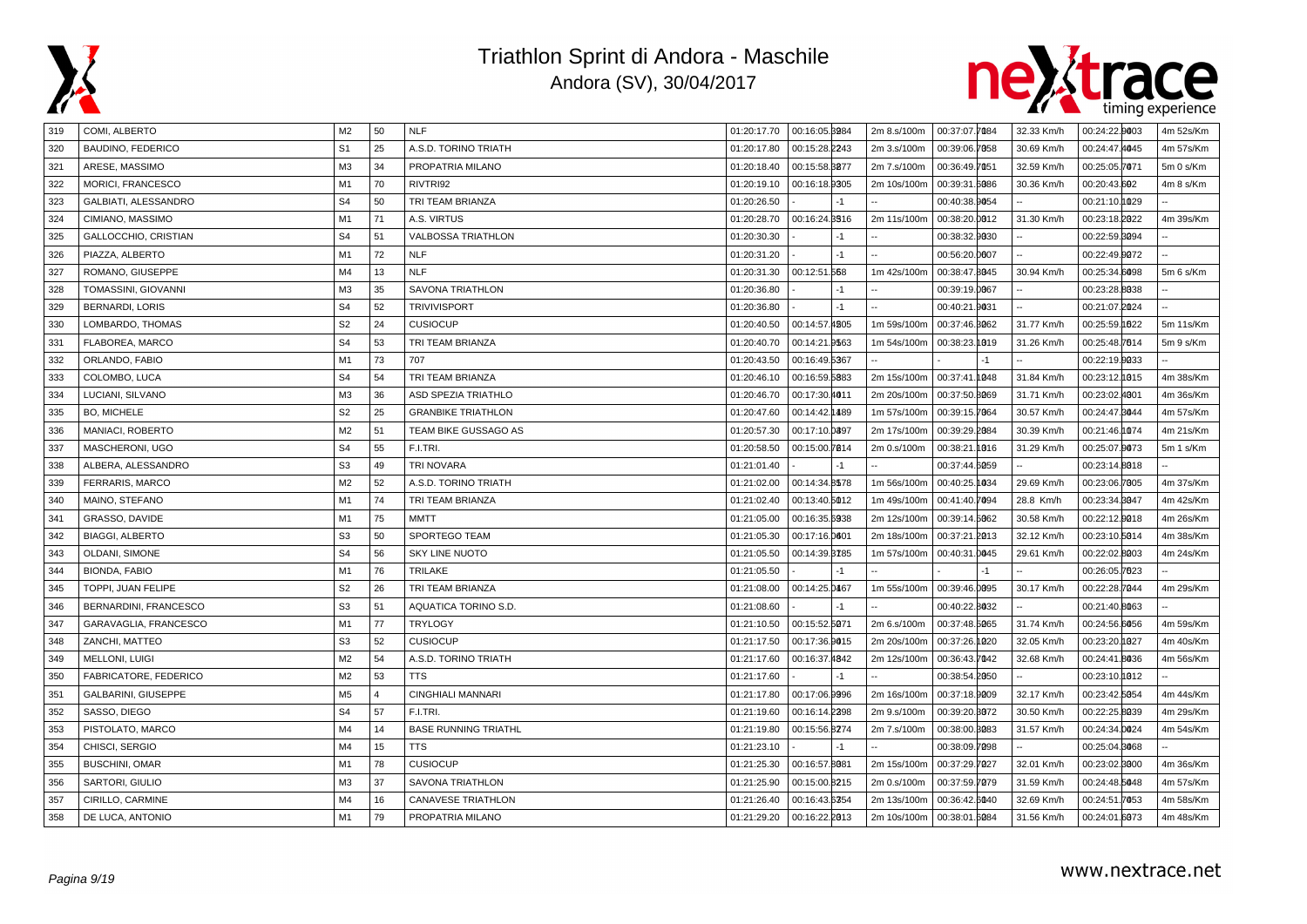



| 359 | BERNARDI, ROBERTO            | S <sub>4</sub> | 58 | TRI TEAM BRIANZA            | 01:21:34.90 |               | $-1$  |             | 00:40:15.8024 |      |            | 00:23:31.4043 |           |
|-----|------------------------------|----------------|----|-----------------------------|-------------|---------------|-------|-------------|---------------|------|------------|---------------|-----------|
| 360 | SCIACCALUGA, ROBERTO         | M1             | 80 | ASD ZENA TRI TEAM           | 01:21:35.80 |               | $-1$  |             | 00:41:17.7082 |      |            | 00:22:19.0030 |           |
| 361 | FINAZZI, CESARE              | S <sub>4</sub> | 59 | <b>OLIMPIC TRIATHLON</b>    | 01:21:40.70 |               | $-1$  |             | 00:39:46.7097 |      |            | 00:21:52.5087 |           |
| 362 | ELETTRINI, NICOLA            | M <sub>2</sub> | 55 | <b>NLF</b>                  | 01:21:41.70 | 00:15:58.0276 |       |             |               | $-1$ |            | 00:24:51.0054 |           |
| 363 | SETTI, RICCARDO              | S <sub>3</sub> | 53 | RASCHIANI TRI PAVESE        | 01:21:42.20 | 00:15:16.5932 |       | 2m 2.s/100m | 00:41:21.1086 |      | 29.02 Km/h | 00:22:53.0077 | 4m 34s/Km |
| 364 | <b>BELLINI, NICOLA</b>       | M <sub>2</sub> | 56 | <b>GRANBIKE TRIATHLON</b>   | 01:21:44.70 | 00:13:45.7619 |       | 1m 49s/100m | 00:40:34.0049 |      | 29.58 Km/h | 00:25:20.0087 | 5m 3 s/Km |
| 365 | GALLESIO, GABRIELE           | M <sub>2</sub> | 57 | <b>GRANBIKE TRIATHLON</b>   | 01:21:45.30 | 00:14:23.9665 |       | 1m 55s/100m | 00:40:20.6030 |      | 29.75 Km/h | 00:24:49.5049 | 4m 57s/Km |
| 366 | SCAGLIOLA, MARCO             | M1             | 81 | A.S. VIRTUS                 | 01:21:48.10 | 00:15:00.5012 |       | 2m 0.s/100m | 00:37:45.4060 |      | 31.78 Km/h | 00:20:59.3014 | 4m 11s/Km |
| 367 | <b>BORGHETTI, MARCO</b>      | M <sub>2</sub> | 58 | <b>DA PAURA</b>             | 01:21:53.80 | 00:17:49.6425 |       | 2m 22s/100m | 00:37:52.9071 |      | 31.69 Km/h | 00:23:09.0010 | 4m 37s/Km |
| 368 | DABBENE, CRISTIAN            | M1             | 82 | A.S.D. TORINO TRIATH        | 01:21:54.80 |               | $-1$  |             | 00:40:11.0017 |      |            | 00:23:50.7064 |           |
| 369 | TEALDI, CORRADO              | S <sub>3</sub> | 54 | <b>GRANBIKE TRIATHLON</b>   | 01:21:56.90 | 00:15:11.1826 |       | 2m 1.s/100m | 00:40:17.7027 |      | 29.78 Km/h | 00:23:56.2069 | 4m 47s/Km |
| 370 | ANTONINI, LORENZO            | M <sub>2</sub> | 59 | TTS                         | 01:22:03.00 | 00:16:24.9218 |       | 2m 11s/100m | 00:37:27.0021 |      | 32.04 Km/h | 00:25:01.5064 | 5m 0 s/Km |
| 371 | <b>INCARNATO, PIERO</b>      | M4             | 17 | TRI GENOVA                  | 01:22:04.30 | 00:17:43.4919 |       | 2m 21s/100m | 00:37:39.0044 |      | 31.87 Km/h | 00:24:18.0099 | 4m 51s/Km |
| 372 | TRISOLINO, FILIPPO           | M <sub>3</sub> | 38 | A.S.D. TORINO TRIATH        | 01:22:06.00 | 00:13:54.4830 |       | 1m 51s/100m | 00:40:36.1051 |      | 29.55 Km/h | 00:25:21.7089 | 5m 4 s/Km |
| 373 | SACCHI, FABIO                | M <sub>2</sub> | 60 | SPORTEGO TEAM               | 01:22:13.80 | 00:16:04.4983 |       | 2m 8.s/100m | 00:37:36.1041 |      | 31.91 Km/h | 00:24:14.4092 | 4m 50s/Km |
| 374 | DESIDERIO, ALESSANDRO        | M <sub>2</sub> | 61 | <b>CUSIOCUP</b>             | 01:22:14.10 | 00:16:15.9001 |       | 2m 9.s/100m | 00:39:19.5069 |      | 30.52 Km/h | 00:23:06.7006 | 4m 37s/Km |
| 375 | PRAVETTONI, LORENZO          | S <sub>3</sub> | 55 | TRI TEAM BRIANZA            | 01:22:14.70 | 00:17:02.5386 |       | 2m 16s/100m | 00:38:19.5011 |      | 31.31 Km/h | 00:23:56.7070 | 4m 47s/Km |
| 376 | LOCCI, LUIGI                 | M <sub>3</sub> | 39 | <b>ASD TEAM HIBISCUS</b>    | 01:22:15.00 | 00:16:32.4331 |       | 2m 12s/100m | 00:38:15.9006 |      | 31.37 Km/h | 00:24:46.1041 | 4m 57s/Km |
| 377 | BOZZO, DAVIDE                | S <sub>2</sub> | 27 | ASD ZENA TRI TEAM           | 01:22:15.20 |               | $-1$  |             | 00:39:08.2060 |      |            | 00:25:19.8085 |           |
| 378 | CASTIGLIONE, DAVIDE          | S <sub>3</sub> | 56 | <b>FOGGIA TRIATHLON ASD</b> | 01:22:16.10 | 00:16:42.9952 |       | 2m 13s/100m | 00:38:24.9020 |      | 31.25 Km/h | 00:23:26.8032 | 4m 41s/Km |
| 379 | GIBBONI, SIMONE              | S <sub>4</sub> | 60 | A.S.D. VARESE TRIATH        | 01:22:17.10 | 00:16:39.4548 |       | 2m 13s/100m | 00:37:16.0003 |      | 32.20 Km/h | 00:23:45.6057 | 4m 44s/Km |
| 380 | CARBONARA, GIUSEPPE FABIO    | M <sub>3</sub> | 40 | A.S.D. TORINO TRIATH        | 01:22:18.40 | 00:14:43.5590 |       | 1m 57s/100m | 00:40:55.9062 |      | 29.32 Km/h | 00:24:18.9098 | 4m 51s/Km |
| 381 | <b>BOITREL, ALBERIC</b>      | M1             | 83 | <b>GRANBIKE TRIATHLON</b>   | 01:22:21.80 | 00:17:57.0430 |       | 2m 23s/100m | 00:39:20.6073 |      | 30.50 Km/h | 00:21:36.0054 | 4m 19s/Km |
| 382 | BONAFIN, VALENTINO           | M <sub>2</sub> | 62 | <b>CUSIOCUP</b>             | 01:22:25.90 | 00:16:02.9282 |       | 2m 8.s/100m | 00:37:31.2031 |      | 31.98 Km/h | 00:25:49.6615 | 5m 9 s/Km |
| 383 | SCARIOLO, MARCO              | S <sub>4</sub> | 61 | DE RAN CLAB                 | 01:22:26.10 | 00:16:28.8324 |       | 2m 11s/100m | 00:38:17.7008 |      | 31.34 Km/h | 00:23:29.1040 | 4m 41s/Km |
| 384 | FUSE', IVANO                 | M <sub>2</sub> | 63 | TRIMM TEAM BY LIFE L        | 01:22:29.10 | 00:18:26.2445 |       |             |               | $-1$ |            | 00:22:15.1024 |           |
| 385 | FIORDALISO, FRANCESCO        | S <sub>4</sub> | 62 | ASD ZENA TRI TEAM           | 01:22:32.10 | 00:16:01      | .9881 | 2m 8.s/100m | 00:38:49.3048 |      | 30.91 Km/h | 00:24:27.6014 | 4m 53s/Km |
| 386 | STELLA, ROBERTO              | M <sub>1</sub> | 84 | A.S.D. VARESE TRIATH        | 01:22:32.30 | 00:16:19.4307 |       | 2m 10s/100m | 00:38:36.2034 |      | 31.08 Km/h | 00:23:21.8029 | 4m 40s/Km |
| 387 | MALAGRINO', GIANPAOLO COSIMO | S <sub>2</sub> | 28 | <b>EVO TEAM</b>             | 01:22:32.60 |               | $-1$  |             | 00:40:13.9022 |      |            | 00:21:55.8093 |           |
| 388 | ROSTAN, GIORGIO              | M4             | 18 | A.S.D. TORINO TRIATH        | 01:22:37.30 |               | $-1$  |             | 00:37:59.5078 |      |            | 00:22:26.2041 |           |
| 389 | TERENZIANI, MASSIMO          | M <sub>2</sub> | 64 | <b>ASD SPEZIA TRIATHLO</b>  | 01:22:38.30 | 00:17:02.7688 |       | 2m 16s/100m | 00:37:29.1025 |      | 32.01 Km/h | 00:25:57.7620 | 5m 11s/Km |
| 390 | <b>BELLINI, STEFANO</b>      | M1             | 85 | VALBOSSA TRIATHLON          | 01:22:38.70 |               | $-1$  |             | 00:40:49.8060 |      |            | 00:20:22.002  |           |
| 391 | CORSETTO, SIMONE             | M1             | 86 | <b>IRONBIELLA</b>           | 01:22:40.60 |               | $-1$  |             | 00:41:00.6066 |      |            | 00:21:50.7083 |           |
| 392 | <b>BASSI, FEDERICO</b>       | M1             | 87 | A.S.D. TORINO TRIATH        | 01:22:41.10 | 00:15:41.8861 |       | 2m 5.s/100m | 00:39:22.0074 |      | 30.48 Km/h | 00:24:05.2079 | 4m 48s/Km |
| 393 | CIMOLATO, MAURIZIO           | M1             | 88 | <b>SAVONA TRIATHLON</b>     | 01:22:41.20 | 00:16:29.8326 |       | 2m 11s/100m | 00:37:41.4051 |      | 31.84 Km/h | 00:25:28.7094 | 5m 5 s/Km |
| 394 | TANI, GILBERTO               | M3             | 41 | RASCHIANI TRI PAVESE        | 01:22:44.10 | 00:17:01.8085 |       | 2m 16s/100m | 00:37:25.4018 |      | 32.07 Km/h | 00:24:47.8046 | 4m 57s/Km |
| 395 | VALSECCHI, LUIGI             | S <sub>4</sub> | 63 | TRI TEAM BRIANZA            | 01:22:47.20 | 00:14:59.5210 |       | 1m 59s/100m | 00:39:39.0092 |      | 30.26 Km/h | 00:26:13.5628 | 5m 14s/Km |
| 396 | CANNISTRARO, MARCO           | M1             | 89 | RIVTRI92                    | 01:22:48.80 | 00:16:54.0376 |       | 2m 15s/100m | 00:38:10.2000 |      | 31.44 Km/h | 00:24:03.8075 | 4m 48s/Km |
| 397 | CASTELLO, EMILIANO           | M1             | 90 | SAI FRECCE BIANCHE          | 01:22:51.30 |               | $-1$  |             | 00:40:13.3021 |      |            | 00:22:03.0004 |           |
| 398 | DI MAIO, ANDREA              | MЗ             | 42 | PROPATRIA MILANO            | 01:22:53.50 |               | $-1$  |             | 00:38:36.2036 |      |            | 00:23:31.7045 |           |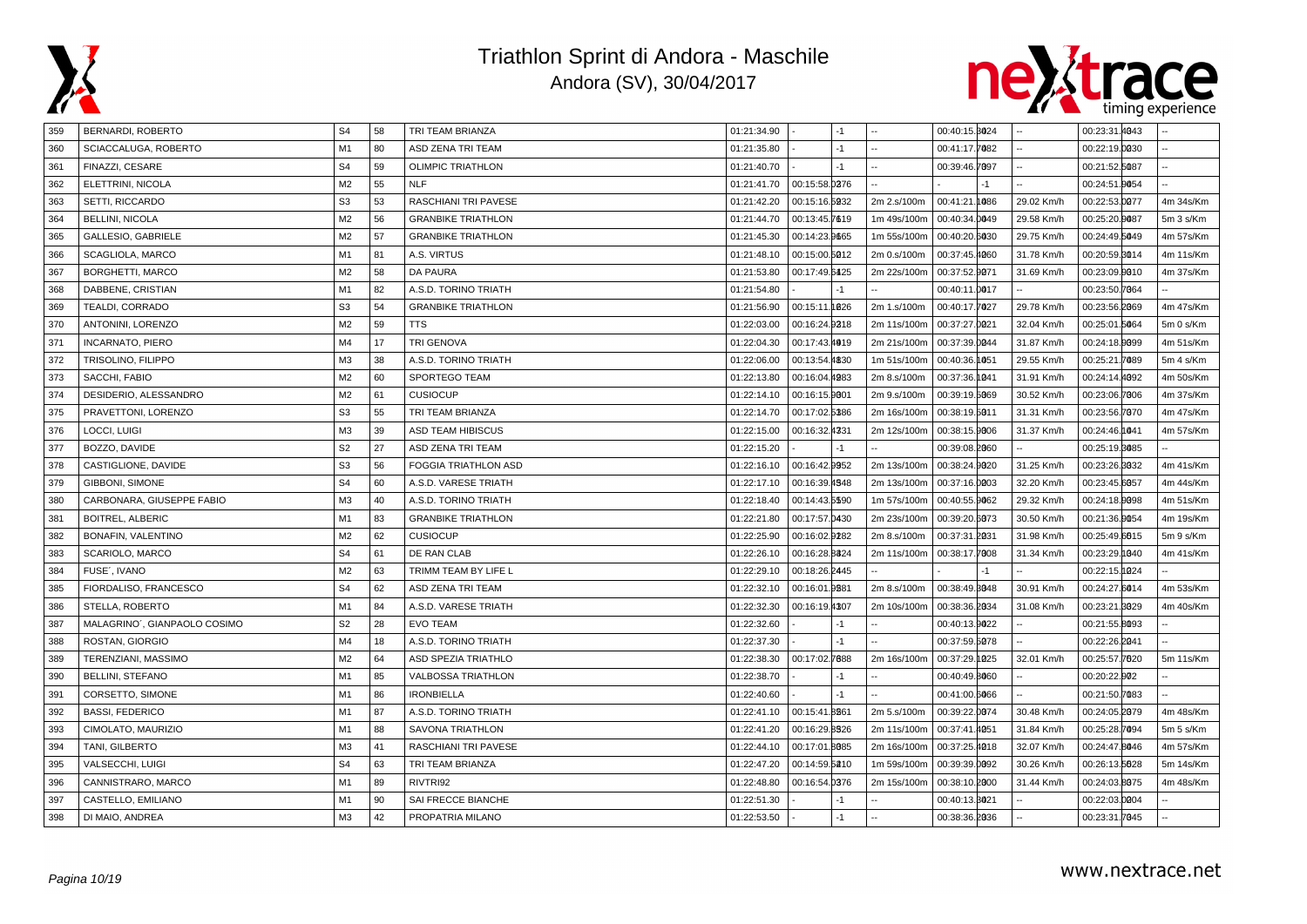



| 399 | ZUNINO, FABIO              | M <sub>2</sub> | 65                   | <b>TRITALY ASD</b>        | 01:22:56.40 | 00:16:33.5333 | 2m 12s/100m | 00:38:05.5092 | 31.50 Km/h | 00:25:30.8097 | 5m 5 s/Km |
|-----|----------------------------|----------------|----------------------|---------------------------|-------------|---------------|-------------|---------------|------------|---------------|-----------|
| 400 | <b>CURCI, SIMONE</b>       | S <sub>3</sub> | 57                   | ASD TEAM HIBISCUS         | 01:22:57.50 |               |             | 00:37:09.9089 |            | 00:26:17.4632 |           |
| 401 | AMATO, FLAVIO              | M <sub>2</sub> | 66                   | OASI LAURA VICUNA         | 01:22:57.90 | 00:15:29.1848 | 2m 3.s/100m | 00:39:23.4076 | 30.46 Km/h | 00:25:36.0001 | 5m 7 s/Km |
| 402 | GRUA, PAOLO                | M <sub>2</sub> | 67                   | F.I.TRI.                  | 01:22:59.10 | -1            |             |               |            | 00:23:08.4009 |           |
| 403 | BRIANO, ROBERTO            | S <sub>4</sub> | 64                   | S.S.D. IDEASPORT A R      | 01:23:01.20 | $-1$          |             | 00:41:02.5069 |            | 00:23:28.0036 |           |
| 404 | MENSA, PAOLO               | M <sub>2</sub> | 68                   | AQUATICA TORINO S.D.      | 01:23:08.50 | 00:17:06.4595 | 2m 16s/100m | 00:39:23.7077 | 30.46 Km/h | 00:23:28.6037 | 4m 41s/Km |
| 405 | DE RUOSI, ANTIMO           | S <sub>4</sub> | 65                   | A.S.D. TORINO TRIATH      | 01:23:13.00 | 00:13:03.376  | 1m 44s/100m | 00:42:38.8020 | 28.14 Km/h | 00:24:15.4095 | 4m 50s/Km |
| 406 | GALASSO, CARMINE           | S <sub>4</sub> | 66                   | ASD CNM TRIATHLON         | 01:23:15.90 | 00:17:59.8831 | 2m 23s/100m | 00:39:27.0080 | 30.41 Km/h | 00:23:41.5051 | 4m 44s/Km |
| 407 | DEMAIO, FRANCESCO          | <b>P4</b>      | $\blacktriangleleft$ | OASI LAURA VICUNA         | 01:23:16.60 | 00:18:21.6842 | 2m 26s/100m | 00:40:26.3037 | 29.67 Km/h | 00:21:06.7023 | 4m 13s/Km |
| 408 | COMELLI, ANTONIO           | M3             | 43                   | TRI TEAM BRIANZA          | 01:23:28.30 | -1            |             | 00:39:30.0085 |            | 00:22:32.0050 |           |
| 409 | VALSECCHI, WILLIAM         | M <sub>2</sub> | 69                   | TRI TEAM BRIANZA          | 01:23:32.50 | 00:16:21.6910 | 2m 10s/100m | 00:38:25.8022 | 31.23 Km/h | 00:26:27.2039 | 5m 17s/Km |
| 410 | CAVINA, FULVIO             | M <sub>3</sub> | 44                   | <b>GRANBIKE TRIATHLON</b> | 01:23:36.80 | 00:15:37.8257 | 2m 4.s/100m | 00:40:49.4058 | 29.39 Km/h | 00:24:47.8047 | 4m 57s/Km |
| 411 | PICCARDO, MARCO            | S <sub>2</sub> | 29                   | F.I.TRI.                  | 01:23:37.90 | 00:13:19.094  | 1m 46s/100m | 00:39:14.5063 | 30.58 Km/h | 00:26:36.5643 | 5m 19s/Km |
| 412 | FALLANCA, MATTEO           | S <sub>4</sub> | 67                   | TRI TEAM BRIANZA          | 01:23:38.90 | 00:14:32.5974 | 1m 56s/100m | 00:40:56.0063 | 29.31 Km/h | 00:25:40.7604 | 5m 8 s/Km |
| 413 | LISSONI, FABIO             | S <sub>4</sub> | 68                   | TRI TEAM BRIANZA          | 01:23:41.40 | 00:18:41.8450 | 2m 29s/100m | 00:36:33.7031 | 32.83 Km/h | 00:26:09.8025 | 5m 13s/Km |
| 414 | BELTRAMI, GIANLUCA         | S <sub>4</sub> | 69                   | TRI TEAM BRIANZA          | 01:23:42.20 | 00:16:49.5568 | 2m 14s/100m | 00:40:09.1014 | 29.88 Km/h | 00:24:08.1085 | 4m 49s/Km |
| 415 | MORTARA, GIORGIO           | M <sub>5</sub> | 5                    | A.S.D. TORINO TRIATH      | 01:23:42.30 | 00:15:35.5255 | 2m 4.s/100m | 00:40:27.5038 | 29.66 Km/h | 00:24:06.3082 | 4m 49s/Km |
| 416 | ARCURI, ANDREA             | M1             | 91                   | A.S.D. TORINO TRIATH      | 01:23:43.20 | 00:18:28.0046 | 2m 27s/100m | 00:39:22.0075 | 30.48 Km/h | 00:23:18.8025 | 4m 39s/Km |
| 417 | ALLASIA, GIORGIO           | M3             | 45                   | <b>TRI GENOVA</b>         | 01:23:46.60 | 00:17:23.2606 | 2m 19s/100m | 00:37:31.9032 | 31.98 Km/h | 00:25:48.1013 | 5m 9 s/Km |
| 418 | MARABESE, MASSIMO          | M <sub>1</sub> | 92                   | TRI TEAM BRIANZA          | 01:23:48.10 | 00:15:03.5220 | 2m 0.s/100m | 00:40:04.5010 | 29.95 Km/h | 00:26:16.8630 | 5m 15s/Km |
| 419 | MASTRANDREA, SIMONE        | S <sub>3</sub> | 58                   | TRI TEAM BRIANZA          | 01:23:48.20 | 00:16:55.8378 | 2m 15s/100m | 00:39:58.6004 | 30.02 Km/h | 00:22:12.2015 | 4m 26s/Km |
| 420 | CARDAZZI, DAVIDE           | M <sub>2</sub> | 70                   | RASCHIANI TRI PAVESE      | 01:23:49.00 | 00:17:06.0993 |             | $-1$          |            | 00:23:56.7071 |           |
| 421 | OTTAGGIO, EMANUELE         | M <sub>2</sub> | 71                   | TRI GENOVA                | 01:23:50.80 | 00:16:34.1035 | 2m 12s/100m | 00:40:02.5009 | 29.97 Km/h | 00:23:45.6058 | 4m 44s/Km |
| 422 | CANESE, ANTONINO           | S <sub>4</sub> | 70                   | <b>TRI GENOVA</b>         | 01:23:51.00 | 00:16:55.6377 | 2m 15s/100m | 00:38:25.0021 | 31.23 Km/h | 00:24:35.7027 | 4m 55s/Km |
| 423 | <b>BLASI, SIMONE</b>       | M2             | 72                   | <b>ASD CNM TRIATHLON</b>  | 01:23:51.10 | 00:15:27.4942 | 2m 3.s/100m | 00:41:01.5067 | 29.25 Km/h | 00:24:31.5022 | 4m 54s/Km |
| 424 | ANASTASI, GIANLUCA         | M <sub>1</sub> | 93                   | <b>ANDORA TRI</b>         | 01:23:51.40 | 00:20:13.6081 | 2m 41s/100m | 00:38:42.9040 | 31.00 Km/h | 00:21:01.7018 | 4m 12s/Km |
| 425 | FOZIBO, ANDREA             | M <sub>1</sub> | 94                   | <b>NLF</b>                | 01:23:53.70 | $-1$          |             | 00:40:32.6046 |            | 00:22:48.5070 |           |
| 426 | PERINO, ROBERTO            | M <sub>2</sub> | 73                   | F.I.TRI.                  | 01:23:56.40 | 00:15:42.0262 |             |               |            | 00:24:28.2017 |           |
| 427 | DAVOGLIO, ALESSANDRO       | M2             | 74                   | SPORTEGO TEAM             | 01:24:06.50 | 00:15:09.8024 | 2m 1.s/100m | 00:42:36.1019 | 28.16 Km/h | 00:22:56.3083 | 4m 35s/Km |
| 428 | CARBONE, GIUSEPPE          | M <sub>2</sub> | 75                   | <b>GRANBIKE TRIATHLON</b> | 01:24:09.70 | 00:16:36.6340 | 2m 12s/100m | 00:38:54.6051 | 30.84 Km/h | 00:24:56.1055 | 4m 59s/Km |
| 429 | CONTI, FABIO               | S <sub>3</sub> | 59                   | PPRTEAM                   | 01:24:11.40 | 00:15:17.5233 | 2m 2.s/100m | 00:40:12.5020 | 29.85 Km/h | 00:25:34.8099 | 5m 6 s/Km |
| 430 | <b>BASILE, GIOVANNI</b>    | S <sub>3</sub> | 60                   | F.I.TRI.                  | 01:24:21.40 | 00:14:29.0769 | 1m 55s/100m | 00:42:03.0607 | 28.53 Km/h | 00:24:37.2030 | 4m 55s/Km |
| 431 | BADA, PAOLO                | M <sub>3</sub> | 46                   | TRI TEAM BRIANZA          | 01:24:21.50 | 00:16:45.7358 | 2m 14s/100m | 00:38:09.6097 | 31.45 Km/h | 00:26:19.5634 | 5m 15s/Km |
| 432 | MASPERO, FABIO             | S <sub>4</sub> | 71                   | F.I.TRI.                  | 01:24:22.20 | 00:16:59.0282 | 2m 15s/100m | 00:38:44.6042 | 30.98 Km/h | 00:24:04.5077 | 4m 48s/Km |
| 433 | SCHIAVO, GIULIANO          | S <sub>3</sub> | 61                   | F.I.TRI.                  | 01:24:22.20 | 00:16:23.5314 |             |               |            | 00:24:04.8076 |           |
| 434 | TAMBURINI, ACHILLE         | M3             | 47                   | F.I.TRI.                  | 01:24:23.40 | -1            |             | 00:41:12.5079 |            | 00:25:24.6091 |           |
| 435 | ZANARDI, TRANQUILLO        | M2             | 76                   | TRI TEAM BRIANZA          | 01:24:27.40 | $-1$          |             | 00:39:32.0088 |            | 00:26:48.7649 |           |
| 436 | GRAGLIA, GIOVANNI BATTISTA | M2             | 77                   | SPORT MANAGEMENT          | 01:24:28.80 | 00:13:07.281  | 1m 44s/100m | 00:38:55.4052 | 30.83 Km/h | 00:30:33.0023 | 6m 6 s/Km |
| 437 | LA MOTTA, DOMENICO         | M <sub>2</sub> | 78                   | PROPATRIA MILANO          | 01:24:31.00 | 00:16:39.0847 | 2m 13s/100m | 00:40:33.0047 | 29.59 Km/h | 00:24:25.2010 | 4m 53s/Km |
| 438 | PONTI, ANDREA CARLO        | M1             | 95                   | TRI TEAM BRIANZA          | 01:24:33.30 | 00:17:53.1628 | 2m 23s/100m | 00:37:36.1040 | 31.91 Km/h | 00:24:49.0050 | 4m 57s/Km |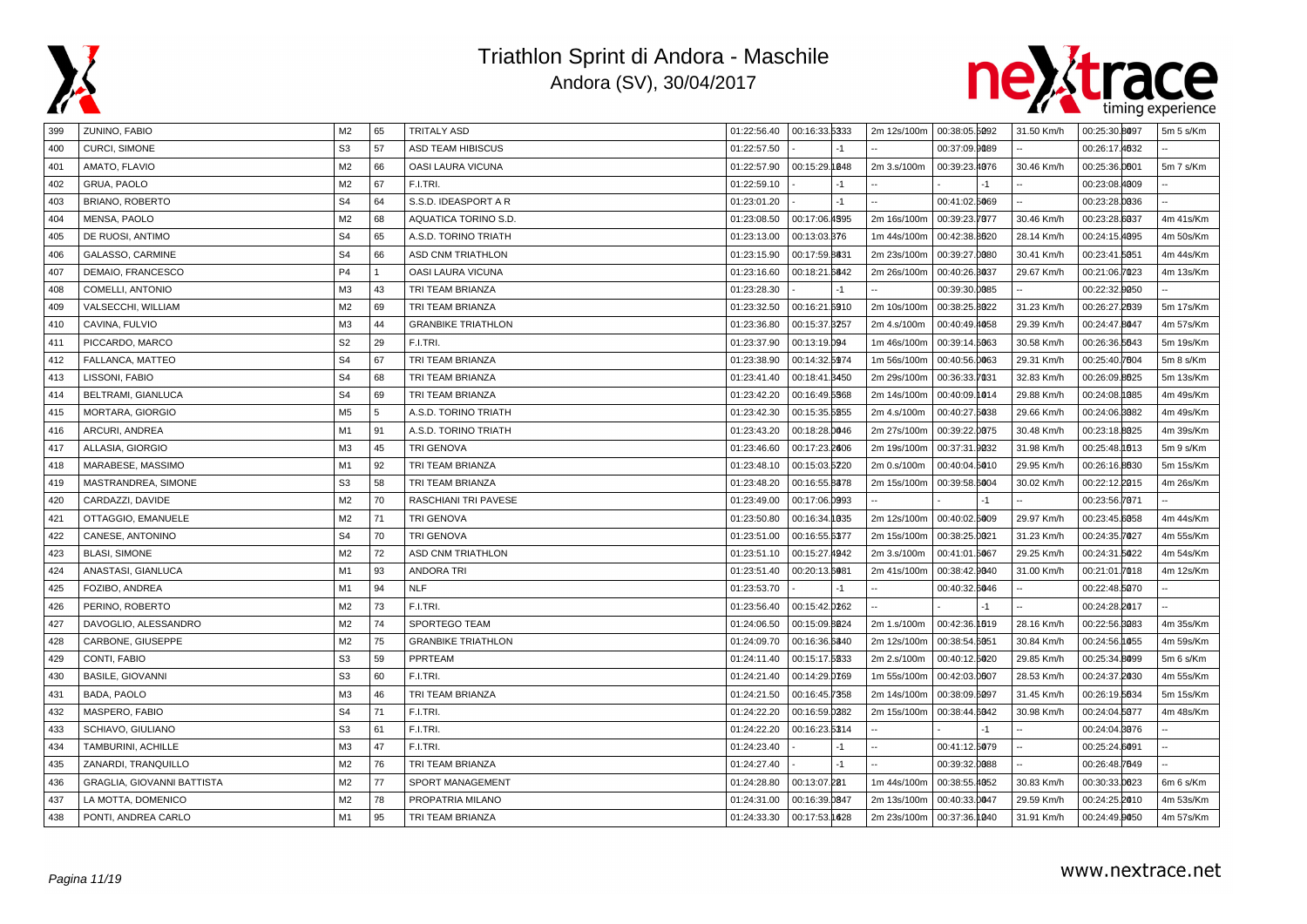



| 439 | GILETTO, FRANCESCO       | S <sub>4</sub> | 72             | DE RAN CLAB                | 01:24:33.40 | 00:17:20.1403 |      | 2m 18s/100m | 00:39:59.9007     | 30.01 Km/h | 00:23:45.0059 | 4m 44s/Km |
|-----|--------------------------|----------------|----------------|----------------------------|-------------|---------------|------|-------------|-------------------|------------|---------------|-----------|
| 440 | OSTINELLI, ALESSANDRO    | M2             | 79             | SNEF SSD A R.L             | 01:24:34.20 | 00:16:51.5672 |      | 2m 14s/100m | 00:41:10.7077     | 29.14 Km/h | 00:23:52.8067 | 4m 46s/Km |
| 441 | SALVI, ALESSANDRO        | M1             | 96             | TRI TEAM BRIANZA           | 01:24:40.10 |               | $-1$ |             | 00:40:41.8055     |            | 00:23:41.6052 |           |
| 442 | MOSCA, DANIELE           | S <sub>4</sub> | 73             | TRI TEAM BRIANZA           | 01:24:40.10 | 00:14:49.0895 |      | 1m 58s/100m | 00:41:28.4091     | 28.93 Km/h | 00:25:12.4077 | 5m 2 s/Km |
| 443 | IMHOFF, MATTHIAS         | M4             | 19             | <b>GER-MTV AURICH TRIA</b> | 01:24:43.60 | 00:14:52.1999 |      | 1m 58s/100m | 00:37:08.0085     | 32.31 Km/h | 00:26:52.5650 | 5m 22s/Km |
| 444 | GIOANOLA, LUCA           | M <sub>1</sub> | 97             | SAI FRECCE BIANCHE         | 01:24:47.20 |               |      |             | 00:40:11.7018     |            | 00:24:31.8021 |           |
| 445 | MITTON, STEFANO          | M1             | 98             | IN SPORT SRL SSD           | 01:24:47.80 | 00:14:49.1296 |      | 1m 58s/100m | 00:41:10.3074     | 29.14 Km/h | 00:24:36.0028 | 4m 55s/Km |
| 446 | CALANDRA, DIEGO          | S <sub>3</sub> | 62             | TRI TEAM BRIANZA           | 01:24:48.60 | 00:15:42.8263 |      | 2m 5.s/100m | 00:38:31.<br>7028 | 31.15 Km/h | 00:28:33.7000 | 5m 42s/Km |
| 447 | LAI, STEFANO             | S <sub>2</sub> | 30             | F.I.TRI.                   | 01:24:53.80 | 00:19:56.7677 |      | 2m 39s/100m | 00:39:19.1068     | 30.52 Km/h | 00:22:49.0071 | 4m 33s/Km |
| 448 | TANCREDI, RICHARD        | M <sub>1</sub> | 99             | RASCHIANI TRI PAVESE       | 01:24:54.40 | 00:18:56.5360 |      |             |                   |            | 00:23:18.5023 |           |
| 449 | AGHILAR, DAVIDE          | M <sub>2</sub> | 80             | <b>EVO TEAM</b>            | 01:24:55.70 | 00:19:08.0463 |      | 2m 33s/100m | 00:39:07.8059     | 30.67 Km/h | 00:24:14.0091 | 4m 50s/Km |
| 450 | TAGLIAMONTE, GENNARO     | M <sub>1</sub> | 100            | ASD SPEZIA TRIATHLO        | 01:25:00.80 | 00:18:21.2441 |      | 2m 26s/100m | 00:39:59.7006     | 30.01 Km/h | 00:24:01.0074 | 4m 48s/Km |
| 451 | LAURENTI, GILBERTO       | M <sub>2</sub> | 81             | A.S.D. TORINO TRIATH       | 01:25:03.60 | 00:17:01.6384 |      | 2m 16s/100m | 00:42:22.4013     | 28.32 Km/h | 00:22:47.8066 | 4m 33s/Km |
| 452 | FERRARI, PAOLO           | S <sub>2</sub> | 31             | VALLE D'AOSTA              | 01:25:04.20 | 00:15:35.3254 |      | 2m 4.s/100m | 00:40:58.9065     | 29.29 Km/h | 00:25:45.6009 | 5m 9 s/Km |
| 453 | <b>BIOLCHI, VALTER</b>   | M3             | 48             | TRI TEAM BRIANZA           | 01:25:04.30 | 00:18:55.7457 |      | 2m 31s/100m | 00:40:38.8053     | 29.53 Km/h | 00:22:12.1013 | 4m 26s/Km |
| 454 | COMMONE, LUCIANO         | M <sub>1</sub> | 101            | <b>TRI GENOVA</b>          | 01:25:05.50 | 00:18:05.3335 |      | 2m 24s/100m | 00:40:25.6035     | 29.69 Km/h | 00:23:39.2050 | 4m 43s/Km |
| 455 | PASSARO, FRANCESCO       | M <sub>1</sub> | 102            | SAVONA TRIATHLON           | 01:25:06.80 | 00:15:51.5070 |      |             |                   |            | 00:22:47.8068 |           |
| 456 | FRANCHINI, DOMENICO      | M4             | 20             | AQUATICA TORINO S.D.       | 01:25:10.30 | 00:17:39.0417 |      | 2m 21s/100m | 00:39:05.0057     | 30.70 Km/h | 00:25:18.7084 | 5m 3 s/Km |
| 457 | ARECCO, ALESSANDRO       | S <sub>2</sub> | 32             | F.I.TRI.                   | 01:25:10.60 | 00:16:40.8049 |      | 2m 13s/100m | 00:43:24.2041     | 27.64 Km/h | 00:24:13.8090 | 4m 50s/Km |
| 458 | COPPETA, ALESSIO         | S <sub>2</sub> | 33             | F.I.TRI.                   | 01:25:13.20 | 00:18:45.8454 |      | 2m 30s/100m | 00:39:20.2071     | 30.50 Km/h | 00:24:37.4031 | 4m 55s/Km |
| 459 | PENNATI, FABRIZIO        | M <sub>2</sub> | 82             | TRI TEAM BRIANZA           | 01:25:14.20 | 00:19:25.8069 |      | 2m 35s/100m | 00:39:17.6065     | 30.54 Km/h | 00:23:20.3028 | 4m 40s/Km |
| 460 | <b>BOGNI, MARCO</b>      | M1             | 103            | <b>CANAVESE TRIATHLON</b>  | 01:25:18.10 | 00:13:42.6014 |      | 1m 49s/100m | 00:41:15.5080     | 29.09 Km/h | 00:26:12.4627 | 5m 14s/Km |
| 461 | TOSINI, FABIO            | M2             | 83             | RASCHIANI TRI PAVESE       | 01:25:18.10 | 00:16:49.1366 |      | 2m 14s/100m | 00:39:31.7087     | 30.36 Km/h | 00:25:34.8000 | 5m 6 s/Km |
| 462 | SPALLINA, SIMONE         | M1             | 105            | A.S.D. TORINO TRIATH       | 01:25:18.30 |               | $-1$ |             |                   |            | 00:25:46.9611 |           |
| 463 | SOSSO, GABRIELE          | M1             | 104            | <b>GRANBIKE TRIATHLON</b>  | 01:25:18.30 | 00:17:37.6416 |      | 2m 20s/100m | 00:39:50.7098     | 30.12 Km/h | 00:27:49.5683 | 5m 33s/Km |
| 464 | OGLIETTI, LUIGI          | M2             | 84             | RASCHIANI TRI PAVESE       | 01:25:18.50 | 00:16:19.3906 |      | 2m 10s/100m | 00:40:14.7023     | 29.82 Km/h | 00:25:21.4088 | 5m 4 s/Km |
| 465 | CURTOLO, YURI            | M <sub>1</sub> | 106            | ANDORA TRI                 | 01:25:21.80 |               | -1   |             | 00:40:34.0048     |            | 00:24:59.5061 |           |
| 466 | LONGARETTI, FABIO        | M1             | 107            | <b>NLF</b>                 | 01:25:24.30 |               | $-1$ |             | 00:40:12.2019     |            | 00:24:23.7005 |           |
| 467 | SIGNORE, MASSIMILIANO    | M1             | 108            | OASI LAURA VICUNA          | 01:25:27.50 |               | $-1$ |             |                   |            | 00:26:33.4642 |           |
| 468 | MANGHERINI, DAVIDE       | M2             | 85             | TEAM DISANTO COACHIN       | 01:25:30.80 | 00:15:00.7813 |      | 2m 0.s/100m | 00:41:48.5099     | 28.70 Km/h | 00:25:37.8003 | 5m 7 s/Km |
| 469 | <b>GAGINO, GIAN LUCA</b> | S <sub>4</sub> | 74             | <b>DDS</b>                 | 01:25:35.20 | 00:15:13.2227 |      | 2m 1.s/100m | 00:40:28.4039     | 29.65 Km/h | 00:26:37.5644 | 5m 19s/Km |
| 470 | SANTORIELLO, LUCA        | YB             | $\overline{4}$ | SAVONA TRIATHLON           | 01:25:35.70 | 00:13:25.199  |      | 1m 47s/100m | 00:44:59.5662     | 26.67 Km/h | 00:25:09.0074 | 5m 1 s/Km |
| 471 | MONDOU, BENJAMIN         | M1             | 109            | FRA-                       | 01:25:36.60 | 00:16:27.1320 |      | 2m 11s/100m | 00:39:03.8055     | 30.72 Km/h | 00:27:03.0058 | 5m 24s/Km |
| 472 | PIROVANO, MARCO          | M <sub>1</sub> | 110            | F.I.TRI.                   | 01:25:43.80 |               | $-1$ |             | -1                |            | 00:22:33.6053 |           |
| 473 | LUCHESCHI, STANISLAO     | M2             | 86             | F.I.TRI.                   | 01:25:46.20 | 00:17:45.4422 |      |             | $-1$              |            | 00:21:31.6049 |           |
| 474 | DONEDDU, DIEGO           | S <sub>4</sub> | 75             | F.I.TRI.                   | 01:25:51.60 | 00:18:54.2056 |      | 2m 31s/100m | 00:38:16.6007     | 31.35 Km/h | 00:25:03.1066 | 5m 0 s/Km |
| 475 | BONACCURSO, GIANFRANCO   | M <sub>1</sub> | 111            | TRI TEAM BRIANZA           | 01:25:54.60 | 00:18:23.8843 |      | 2m 27s/100m | 00:39:58.2003     | 30.02 Km/h | 00:24:23.0004 | 4m 52s/Km |
| 476 | PIRROTTA, LUCA           | M1             | 112            | <b>TTS</b>                 | 01:25:55.60 | 00:16:12.0895 |      | 2m 9.s/100m | 00:41:01.7068     | 29.25 Km/h | 00:25:46.0012 | 5m 9 s/Km |
| 477 | <b>BELLI, ALBERTO</b>    | M3             | 49             | <b>IRONBIELLA</b>          | 01:25:56.00 |               | $-1$ |             | 00:38:31<br>1026  |            | 00:26:40.2046 |           |
| 478 | BELTRAMI, DANIELE        | M1             | 113            | <b>DDS</b>                 | 01:26:02.30 | 00:17:43.6420 |      | 2m 21s/100m | 00:39:57.2002     | 30.03 Km/h | 00:26:16.0029 | 5m 15s/Km |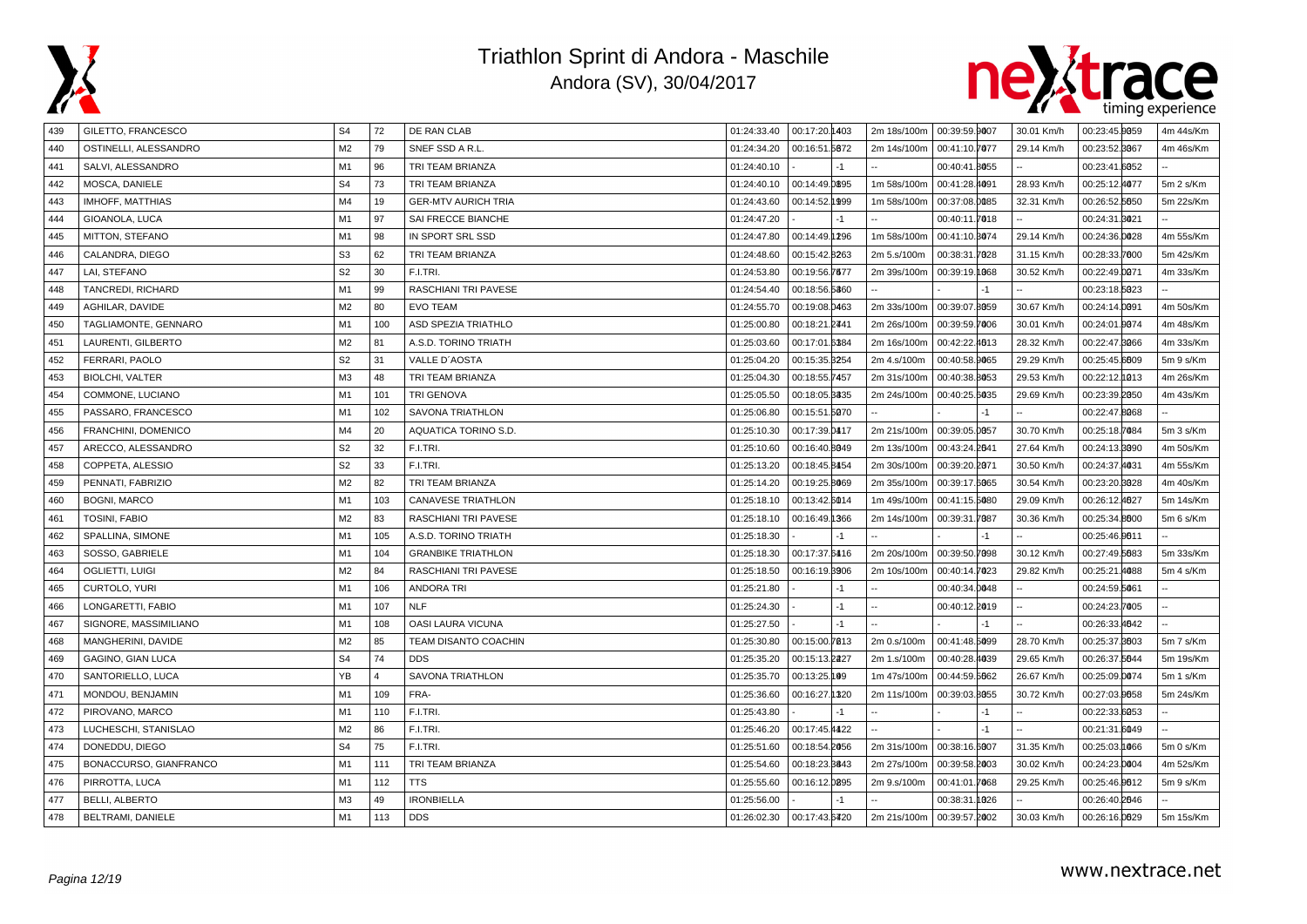



| 479 | MONTAGNINI, RICCARDO           | S4             | 76  | F.I.TRI.                    | 01:26:04.40  00:17:51.8826 |               |      |             | 2m 22s/100m   00:42:26.7617 | 28.27 Km/h | 00:23:00.5098 | 4m 35s/Km |
|-----|--------------------------------|----------------|-----|-----------------------------|----------------------------|---------------|------|-------------|-----------------------------|------------|---------------|-----------|
| 480 | PEISINO, ALESSANDRO            | M1             | 114 | ASD SPEZIA TRIATHLO         | 01:26:04.70                | 00:16:43.4353 |      | 2m 13s/100m | 00:41:20.0084               | 29.03 Km/h | 00:25:17.5082 | 5m 3 s/Km |
| 481 | PERATA, ROBERTO                | M <sub>2</sub> | 87  | <b>MB TRIATHLON</b>         | 01:26:05.00                | 00:16:47.5263 |      | 2m 14s/100m | 00:39:25.9079               | 30.44 Km/h | 00:26:38.6645 | 5m 19s/Km |
| 482 | GIUNTI, FAUSTO                 | M2             | 88  | TRI TEAM BRIANZA            | 01:26:06.30                | 00:17:23.8008 |      | 2m 19s/100m | 00:39:33.3089               | 30.34 Km/h | 00:25:04.1067 | 5m 0 s/Km |
| 483 | LUPI, FRANCO                   | M <sub>4</sub> | 21  | <b>CINGHIALI MANNARI</b>    | 01:26:06.80                | 00:16:53.0274 |      | 2m 15s/100m | 00:40:15.6025               | 29.81 Km/h | 00:25:43.1006 | 5m 8 s/Km |
| 484 | SCOTTO, ROBERTO                | M <sub>2</sub> | 89  | <b>TRIVIVISPORT</b>         | 01:26:12.00                |               | -1   |             | 00:38:49.0047               |            | 00:24:50.4051 |           |
| 485 | TALDO, GIACOMO                 | M <sub>1</sub> | 115 | TRI TEAM BRIANZA            | 01:26:14.40                |               | $-1$ |             | 00:38:15.9005               |            | 00:26:31.8641 |           |
| 486 | GORREA, RICCARDO               | S <sub>3</sub> | 63  | A.S.D. TORINO TRIATH        | 01:26:15.70                | 00:17:23.8407 |      | 2m 19s/100m | 00:41:48.2098               | 28.70 Km/h | 00:24:31.1020 | 4m 54s/Km |
| 487 | GIUBERGIA, FABIO               | S <sub>4</sub> | 77  | <b>TRIVIVISPORT</b>         | 01:26:22.10                |               |      |             | 00:41:16.1081               |            | 00:21:56.5095 |           |
| 488 | MARINI MEURRA, MIRKO           | M1             | 116 | <b>MMTT</b>                 | 01:26:23.60                | 00:16:10.6292 |      | 2m 9.s/100m | 00:39:46.2096               | 30.17 Km/h | 00:27:47.6682 | 5m 33s/Km |
| 489 | CORIGLIANO, GIOVANNI FRANCESCO | S <sub>3</sub> | 64  | A.S.D. VARESE TRIATH        | 01:26:24.10                | 00:17:16.4602 |      | 2m 18s/100m | 00:41:21.1087               | 29.02 Km/h | 00:24:09.0086 | 4m 49s/Km |
| 490 | MAGNANO, FEDERICO              | M1             | 117 | CUNEO1198 TRITEAM           | 01:26:26.00                |               | -1   |             | 00:39:54.8001               |            | 00:26:09.0624 |           |
| 491 | MODINI, GIANLUCA               | M2             | 90  | ASD TEAM HIBISCUS           | 01:26:26.00                | 00:14:56.2202 |      | 1m 59s/100m | 00:43:28.4643               | 27.60 Km/h | 00:25:22.0090 | 5m 4 s/Km |
| 492 | VOLA, FABIO                    | M3             | 50  | <b>ALBA TRI</b>             | 01:26:28.40                | 00:19:20.0267 |      | 2m 34s/100m | 00:40:07.8012               | 29.91 Km/h | 00:24:24.6009 | 4m 52s/Km |
| 493 | TORACCA, MARCO                 | M <sub>2</sub> | 91  | ASD SPEZIA TRIATHLO         | 01:26:30.00                |               | $-1$ |             | 00:40:30.4043               |            | 00:24:57.5060 |           |
| 494 | <b>BRUSTIA, ALEX</b>           | M <sub>1</sub> | 118 | F.I.TRI.                    | 01:26:35.50                |               | $-1$ |             | 00:39:59.2005               |            | 00:27:36.1877 |           |
| 495 | VILLANI, DANIELE               | S <sub>4</sub> | 78  | <b>CUSIOCUP</b>             | 01:26:40.80                | 00:16:50.0969 |      | 2m 14s/100m | 00:40:50.0061               | 29.38 Km/h | 00:27:11.0061 | 5m 26s/Km |
| 496 | LORUSSO, SIMONE                | S <sub>1</sub> | 26  | <b>CANAVESE TRIATHLON</b>   | 01:26:42.40                |               | -1   |             | 00:41:12.0078               |            | 00:23:15.2020 |           |
| 497 | GALLO, ENRICO                  | M3             | 51  | OASI LAURA VICUNA           | 01:26:45.10                | 00:17:05.9892 |      | 2m 16s/100m | 00:38:30.1025               | 31.16 Km/h | 00:28:13.6694 | 5m 38s/Km |
| 498 | MONTALDO, DANILO               | M <sub>4</sub> | 22  | ASD ZENA TRI TEAM           | 01:26:46.80                | 00:16:39.0346 |      | 2m 13s/100m | 00:38:43.5041               | 30.99 Km/h | 00:26:54.8052 | 5m 22s/Km |
| 499 | <b>GENTA, MARCELLO</b>         | M1             | 119 | <b>SAVONA TRIATHLON</b>     | 01:26:51.10                | 00:16:32.8332 |      | 2m 12s/100m | 00:41:10.5075               | 29.14 Km/h | 00:24:05.1078 | 4m 48s/Km |
| 500 | <b>BISETTI, DORIAN</b>         | M <sub>2</sub> | 92  | F.I.TRI.                    | 01:26:51.20                | 00:12:56.032  |      | 1m 43s/100m | 00:45:20.2068               | 26.47 Km/h | 00:27:01.8657 | 5m 24s/Km |
| 501 | ROVERE, PAOLO                  | S <sub>4</sub> | 79  | <b>VALBOSSA TRIATHLON</b>   | 01:26:53.70                | 00:21:29.5089 |      | 2m 51s/100m | 00:40:05.8011               | 29.93 Km/h | 00:22:00.0002 | 4m 24s/Km |
| 502 | MAGGIANI, LUCA                 | S <sub>3</sub> | 65  | F.I.TRI.                    | 01:26:54.50                | 00:17:11.8399 |      | 2m 17s/100m | 00:40:37.1052               | 29.54 Km/h | 00:25:15.8081 | 5m 2 s/Km |
| 503 | LEONORI, LORENZO               | M <sub>3</sub> | 52  | <b>OXYGEN TRIATHLON</b>     | 01:26:56.10                | 00:14:30.9372 |      | 1m 55s/100m | 00:43:49.9647               | 27.38 Km/h | 00:24:06.8083 | 4m 49s/Km |
| 504 | RICCO, ROBERTO                 | S <sub>4</sub> | 80  | <b>TRITALY ASD</b>          | 01:27:00.20                | 00:16:37.8841 |      | 2m 12s/100m | 00:42:25.3015               | 28.29 Km/h | 00:24:34.9025 | 4m 54s/Km |
| 505 | GARDUMO, CORRADO               | M <sub>2</sub> | 93  | TRI TEAM BRIANZA            | 01:27:00.70                | 00:17:44.9621 |      | 2m 21s/100m | 00:40:29.6042               | 29.64 Km/h | 00:25:12.8079 | 5m 2 s/Km |
| 506 | COLOMBO, GIORGIO               | M <sub>3</sub> | 53  | F.I.TRI.                    | 01:27:03.50                | 00:17:03.4990 |      |             |                             |            | 00:27:41.5680 |           |
| 507 | LIUT, FRANCESCO                | M <sub>1</sub> | 120 | <b>TRIATHLON BERGAMO</b>    | 01:27:04.30                | 00:18:56.1058 |      | 2m 31s/100m | 00:39:51.7099               | 30.11 Km/h | 00:25:20.2086 | 5m 3 s/Km |
| 508 | PIRAS, MASSIMO                 | M <sub>1</sub> | 121 | NJOY TRI VA                 | 01:27:06.60                | 00:18:18.2440 |      | 2m 26s/100m | 00:38:35.9033               | 31.10 Km/h | 00:27:22.1667 | 5m 28s/Km |
| 509 | BERTELLI, ANGELO               | M4             | 23  | PPRTEAM                     | 01:27:06.60                |               | $-1$ |             | 00:41:22.8088               |            | 00:25:42.7605 |           |
| 510 | SCOLARI, DOMENICO              | S <sub>4</sub> | 81  | TRI TEAM BRIANZA            | 01:27:19.30                | 00:15:02.4217 |      | 2m 0.s/100m | 00:43:17.7639               | 27.72 Km/h | 00:24:36.5029 | 4m 55s/Km |
| 511 | CERRATO, ALDO                  | M3             | 54  | <b>TRIVIVISPORT</b>         | 01:27:21.10                |               | $-1$ |             | 00:39:59.9008               |            | 00:27:32.8674 |           |
| 512 | CAPODAGLIO, ITALO              | M3             | 55  | TRI TEAM BRIANZA            | 01:27:23.30                |               | $-1$ | ÷.          | 00:42:16.4011               |            | 00:23:32.0046 |           |
| 513 | BONETTO, ANTONIO               | M <sub>2</sub> | 94  | <b>GRANBIKE TRIATHLON</b>   | 01:27:29.20                |               | $-1$ |             | $-1$                        |            | 00:26:45.5648 |           |
| 514 | GIARDINI, DOMENICO             | M <sub>3</sub> | 56  | <b>BASE RUNNING TRIATHL</b> | 01:27:37.50                |               | $-1$ |             | 00:41:43.5096               |            | 00:25:45.2008 |           |
| 515 | BARZAGHI, ANDREA               | M2             | 95  | TRI TEAM BRIANZA            | 01:27:37.60                | 00:18:42.7252 |      | 2m 29s/100m | 00:41:40.8095               | 28.8 Km/h  | 00:24:26.0012 | 4m 53s/Km |
| 516 | SILVA, LUCA                    | M <sub>2</sub> | 96  | TRI TEAM BRIANZA            | 01:27:38.00                |               | $-1$ |             | 00:41:53.4602               |            | 00:25:50.6616 |           |
| 517 | <b>GALLI, GIORGIO</b>          | M2             | 97  | <b>EUROPA SSD</b>           | 01:27:38.70                | 00:15:13.5228 |      | 2m 1.s/100m | 00:42:04.5608               | 28.52 Km/h | 00:25:52.1017 | 5m 10s/Km |
| 518 | SIBELLI, FRANCESCO             | M1             | 122 | F.I.TRI.                    | 01:27:40.80                | 00:15:21.3237 |      | 2m 2.s/100m | 00:43:01.7631               | 27.89 Km/h | 00:24:26.0011 | 4m 53s/Km |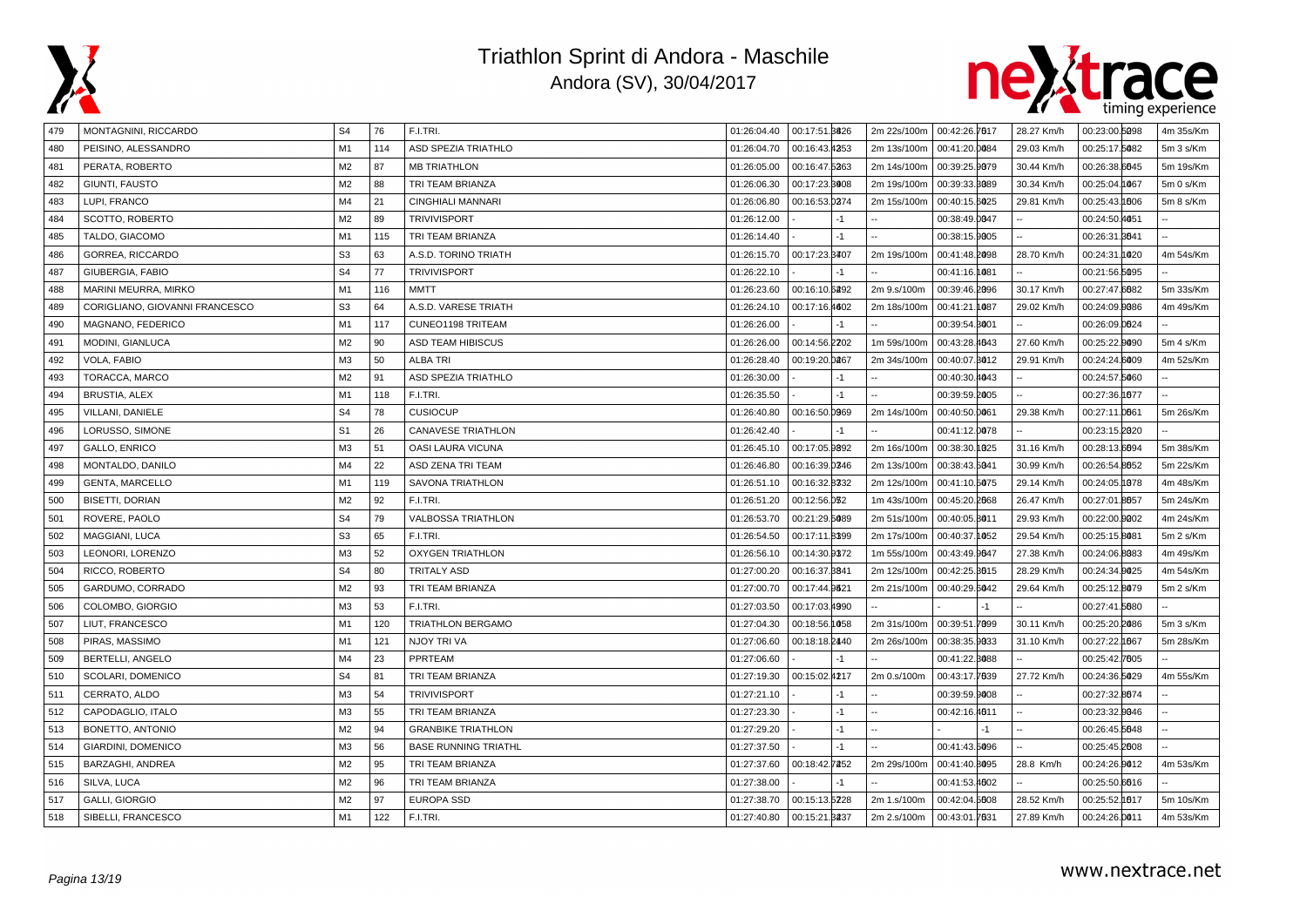



| 519 | GIUSSANI, GIUSEPPE        | M2             | 98           | <b>OXYGEN TRIATHLON</b>     | 01:27:44.30 | 00:16:38.9345               | 2m 13s/100m 00:40:42.9056 |               |      | 29.48 Km/h | 00:26:21.6637 | 5m 16s/Km |
|-----|---------------------------|----------------|--------------|-----------------------------|-------------|-----------------------------|---------------------------|---------------|------|------------|---------------|-----------|
| 520 | CEREDA, MARCO             | M1             | 123          | <b>TRILAKE</b>              | 01:27:56.30 | 00:18:24.8844               | 2m 27s/100m               | 00:40:57.7064 |      | 29.30 Km/h | 00:24:29.7018 | 4m 53s/Km |
| 521 | FISSORE, BARTOLOMEO       | M <sub>6</sub> | $\mathbf{1}$ | <b>LOS TIGRES</b>           | 01:27:57.60 | 00:16:01.7980               | 2m 8.s/100m               | 00:42:22.7614 |      | 28.32 Km/h | 00:26:31.0040 | 5m 18s/Km |
| 522 | MARTELLI, MATTEO          | S <sub>3</sub> | 66           | AQUATICA TORINO S.D.        | 01:27:58.10 | $-1$                        |                           | 00:40:36.1050 |      |            | 00:24:15.7096 |           |
| 523 | RATTI, RICCARDO           | M1             | 124          | F.I.TRI.                    | 01:27:59.20 | $-1$                        |                           | 00:39:34.2090 |      |            | 00:24:05.5080 |           |
| 524 | MELLANO, FRANCO           | M3             | 57           | TRI TEAM SAVIGLIANO         | 01:28:12.40 | 00:18:52.7355               | 2m 30s/100m               | 00:41:18.7083 |      | 29.05 Km/h | 00:25:30.6096 | 5m 5 s/Km |
| 525 | VILLA, FABIO STEFANO      | M4             | 24           | TRI TEAM BRIANZA            | 01:28:14.50 | $-1$                        |                           | 00:38:01.7085 |      |            | 00:29:06.6007 |           |
| 526 | LANDONI, GUIDO            | M <sub>2</sub> | 99           | HAPPY RUNNER CLUB           | 01:28:15.40 | 00:15:03.0219               | 2m 0.s/100m               | 00:41:46.6097 |      | 28.73 Km/h | 00:27:53.1885 | 5m 34s/Km |
| 527 | MARCHIORO, LUCA           | S <sub>4</sub> | 82           | SPARTACUS TRILECCO          | 01:28:19.30 | 00:17:11.8898               | 2m 17s/100m               | 00:40:30.6044 |      | 29.62 Km/h | 00:27:03.9659 | 5m 24s/Km |
| 528 | MORGANTI, ALBERTO         | M <sub>4</sub> | 25           | ASD TEAM HIBISCUS           | 01:28:19.90 | 00:17:55.6829               | 2m 23s/100m               | 00:40:10.4016 |      | 29.87 Km/h | 00:25:58.6621 | 5m 11s/Km |
| 529 | RUSSO, MATTEO             | M1             | 125          | <b>CANAVESE TRIATHLON</b>   | 01:28:21.10 | $-1$                        |                           |               | $-1$ |            | 00:24:28.0015 |           |
| 530 | DECISI, SERGIO            | M4             | 26           | <b>TRYLOGY</b>              | 01:28:24.00 | $-1$                        |                           | 00:40:29.5041 |      |            | 00:27:22.1668 |           |
| 531 | CHI_, VITTORIO            | S <sub>4</sub> | 83           | F.I.TRI.                    | 01:28:27.40 | $-1$                        |                           | 00:40:10.0015 |      |            | 00:26:58.4655 |           |
| 532 | PELLINO, ALESSANDRO       | M1             | 126          | <b>CANAVESE TRIATHLON</b>   | 01:28:30.00 | 00:17:29.0609               |                           |               | $-1$ |            | 00:27:13.7664 |           |
| 533 | LOMBARDI, GIUSEPPE        | M <sub>3</sub> | 58           | TRISPORTS.IT TEAM           | 01:28:32.40 | $-1$                        |                           | 00:42:10.9609 |      |            | 00:24:15.3094 |           |
| 534 | CROSTA, SILVANO           | M3             | 59           | <b>VALBOSSA TRIATHLON</b>   | 01:28:35.20 | 00:22:56.0494               | 3m 3.s/100m               | 00:40:15.9026 |      | 29.81 Km/h | 00:21:51.1085 | 4m 22s/Km |
| 535 | <b>BARBERA, ALAIN</b>     | M <sub>2</sub> | 100          | <b>SAVONA TRIATHLON</b>     | 01:28:41.30 | 00:16:56.5379               | 2m 15s/100m               | 00:42:45.8622 |      | 28.07 Km/h | 00:25:00.0062 | 5m 0 s/Km |
| 536 | GIORDANO, ANDREA          | M1             | 127          | <b>BASE RUNNING TRIATHL</b> | 01:28:47.40 | 00:17:32.4513               | 2m 20s/100m               | 00:41:52.5601 |      | 28.66 Km/h | 00:24:45.3039 | 4m 57s/Km |
| 537 | GARIGLIO, MAURIZIO        | S <sub>4</sub> | 84           | OASI LAURA VICUNA           | 01:28:50.10 | 00:21:32.7690               | 2m 52s/100m               | 00:43:10.3033 |      | 27.79 Km/h | 00:19:51.862  | 3m 58s/Km |
| 538 | BERGAMASCO, MASSIMO       | M4             | 27           | <b>ALBA TRI</b>             | 01:28:50.50 | 00:15:33.4251               | 2m 4.s/100m               | 00:41:55.9603 |      | 28.62 Km/h | 00:27:20.0666 | 5m 28s/Km |
| 539 | RENACCO, FABRIZIO         | M <sub>3</sub> | 60           | A.S.D. TORINO TRIATH        | 01:28:53.60 | 00:16:35.0336               | 2m 12s/100m               | 00:44:09.8649 |      | 27.18 Km/h | 00:24:45.1038 | 4m 57s/Km |
| 540 | FRANCIOSO, EDOARDO        | S <sub>1</sub> | 27           | TRI TEAM BRIANZA            | 01:28:58.80 | 00:18:15.8838               | 2m 25s/100m               | 00:39:39.5093 |      | 30.26 Km/h | 00:28:38.8002 | 5m 43s/Km |
| 541 | FOCHESATO, ALESSANDRO     | S <sub>4</sub> | 85           | PPRTEAM                     | 01:29:02.30 | 00:16:09.7291               | 2m 9.s/100m               | 00:43:11.8634 |      | 27.78 Km/h | 00:27:28.0072 | 5m 29s/Km |
| 542 | PIANTANIDA, MICHELE       | M <sub>3</sub> | 61           | A.S.D. VARESE TRIATH        | 01:29:04.60 | 00:18:03.6433               | 2m 24s/100m               | 00:42:01.0006 |      | 28.56 Km/h | 00:24:11.0088 | 4m 50s/Km |
| 543 | MARSANASCO, GIUSEPPE      | M3             | 62           | HAPPY RUNNER CLUB           | 01:29:07.40 | 00:16:56.7380               | 2m 15s/100m               | 00:41:24.1089 |      | 28.98 Km/h | 00:26:43.8647 | 5m 20s/Km |
| 544 | PILATI, ROBERTO           | M <sub>1</sub> | 128          | CUNEO1198 TRITEAM           | 01:29:20.90 | 00:14:05.0344               | 1m 52s/100m               | 00:43:23.7640 |      | 27.66 Km/h | 00:27:13.8665 | 5m 26s/Km |
| 545 | <b>GALLI, GIULIANO</b>    | M <sub>2</sub> | 101          | TRI TEAM BRIANZA            | 01:29:37.00 | -1                          |                           | 00:40:49.4059 |      |            | 00:25:18.4083 |           |
| 546 | HENSEL, UWE               | M <sub>4</sub> | 28           | TRI TEAM BRIANZA            | 01:29:37.50 | 00:17:14.6200               | 2m 17s/100m               | 00:37:47.7064 |      | 31.76 Km/h | 00:30:23.8021 | 6m 4 s/Km |
| 547 | MINNONE, SALVATORE DARIO  | <b>NC</b>      |              | FRA-C.SAN PAUL LA CO        | 01:29:39.40 | 00:14:58.5208               | 1m 59s/100m               | 00:43:16.2037 |      | 27.73 Km/h | 00:27:22.5669 | 5m 28s/Km |
| 548 | BRAMBILLA, MARCO GIUSEPPE | M <sub>2</sub> | 102          | DE RAN CLAB                 | 01:29:41.00 | 00:20:38.8484               | 2m 45s/100m               | 00:39:25.9078 |      | 30.44 Km/h | 00:25:28.0095 | 5m 5 s/Km |
| 549 | VENDRAME, VALTER          | M <sub>3</sub> | 63           | CANAVESE TRIATHLON          | 01:29:41.50 | 00:19:24.8068               | 2m 35s/100m               | 00:40:24.2033 |      | 29.70 Km/h | 00:26:21.3636 | 5m 16s/Km |
| 550 | MARTELLI, PAOLO           | M <sub>5</sub> | 6            | <b>TRI NOVARA</b>           | 01:29:47.40 | $-1$                        |                           | 00:42:00.4605 |      |            | 00:28:18.5697 |           |
| 551 | CASSIANI, MARCO           | M <sub>1</sub> | 129          | IN SPORT SRL SSD            | 01:29:48.60 | 00:18:41.4451               | 2m 29s/100m               | 00:42:57.5629 |      | 27.93 Km/h | 00:22:26.6042 | 4m 29s/Km |
| 552 | <b>BRUSETTI, MARCO</b>    | M <sub>2</sub> | 103          | F.I.TRI.                    | 01:29:52.70 | 00:14:21.7562               | 1m 54s/100m               | 00:42:52.2027 |      | 27.99 Km/h | 00:27:52.0684 | 5m 34s/Km |
| 553 | TRABACE, ANTONIO          | S <sub>4</sub> | 86           | F.I.TRI.                    | 01:29:54.60 | 00:18:00.1532               | 2m 23s/100m               | 00:39:34.6091 |      | 30.32 Km/h | 00:28:56.1006 | 5m 47s/Km |
| 554 | PRODONI, DIEGO            | S <sub>4</sub> | 87           | F.I.TRI.                    | 01:29:58.80 | 00:18:16.9539               |                           |               | $-1$ |            | 00:22:59.5095 |           |
| 555 | MORELLI, ANDREA           | M1             | 130          | F.I.TRI.                    | 01:30:04.60 | -1                          |                           | 00:42:28.7018 |      |            | 00:28:05.0689 |           |
| 556 | RIGNANESE, ALESSANDRO     | M1             | 131          | F.I.TRI.                    | 01:30:10.70 | 00:17:21.4305               | 2m 18s/100m               | 00:44:25.0053 |      | 27.01 Km/h | 00:25:04.7069 | 5m 0 s/Km |
| 557 | FALLANCA, ANGELO          | S <sub>3</sub> | 67           | TRI TEAM BRIANZA            | 01:30:11.10 | $-1$                        |                           | 00:42:46.8023 |      |            | 00:26:20.7635 |           |
| 558 | BOSCOLO, EMANUELE         | M1             | 132          | A.S.D. TORINO TRIATH        |             | $01:30:17.40$ 00:16:47.1362 | 2m 14s/100m 00:45:37.2070 |               |      | 26.30 Km/h | 00:24:39.0033 | 4m 55s/Km |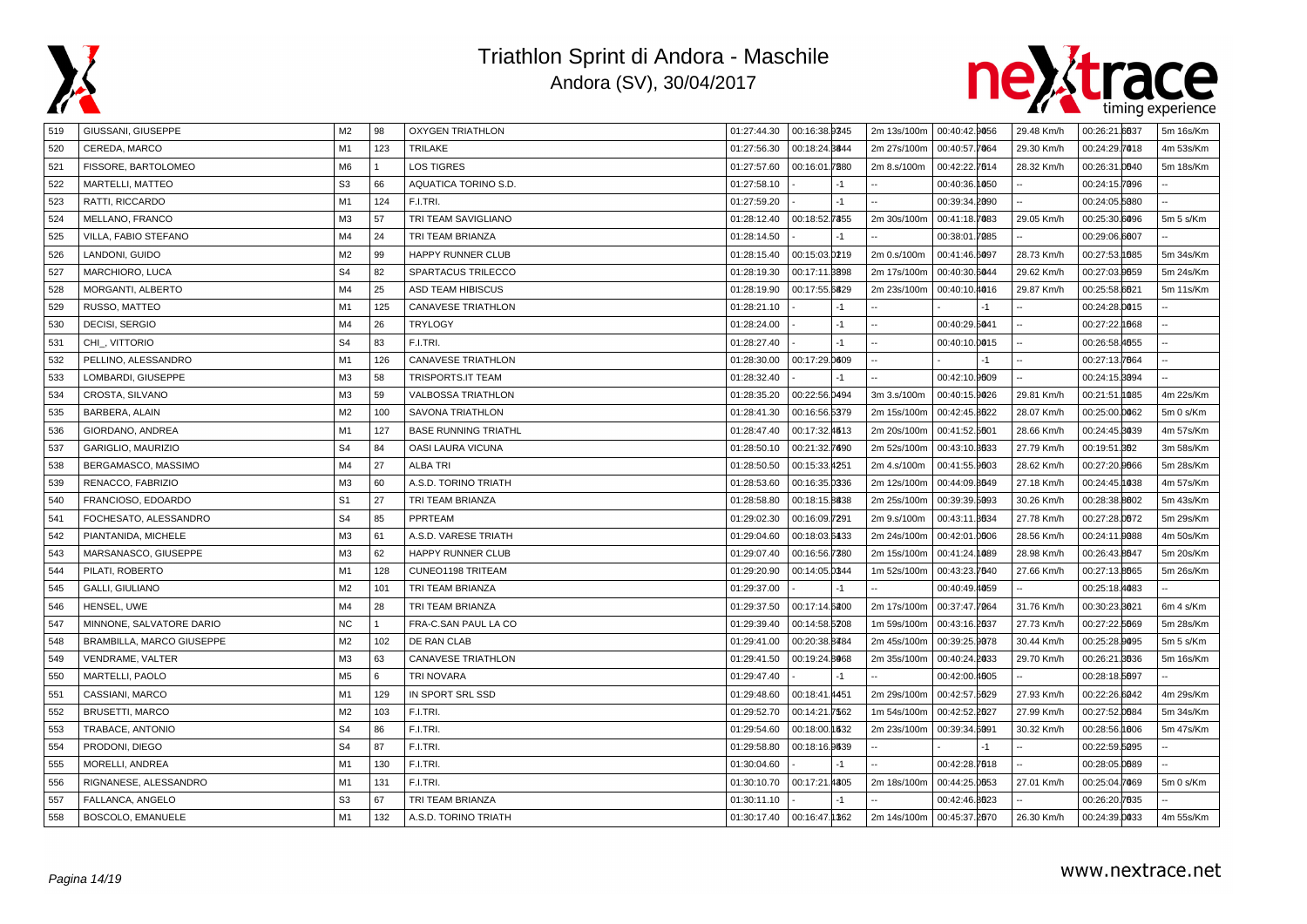



| 559 | MANENTI, ANDREA             | M3             | 64  | F.I.TRI.                  | 01:30:18.60 | 00:17:36.0414 |             | 2m 20s/100m   00:41:29.8092 | 28.92 Km/h | 00:25:54.2018 | 5m 10s/Km |
|-----|-----------------------------|----------------|-----|---------------------------|-------------|---------------|-------------|-----------------------------|------------|---------------|-----------|
| 560 | D'ASCOLI, ALBERTO           | S <sub>3</sub> | 68  | 19HUNDRED ASD             | 01:30:28.10 | 00:17:06.3394 | 2m 16s/100m | 00:44:34.8058               | 26.92 Km/h | 00:24:29.7019 | 4m 53s/Km |
| 561 | STENGHEL, STEFANO           | M <sub>4</sub> | 29  | <b>ASD CNM TRIATHLON</b>  | 01:30:40.40 | 00:16:30.9327 | 2m 12s/100m | 00:42:19.0012               | 28.35 Km/h | 00:28:16.3095 | 5m 39s/Km |
| 562 | CERNUTO, DENIS              | M <sub>2</sub> | 104 | ASD TEAM HIBISCUS         | 01:30:40.50 | 00:16:32.2830 | 2m 12s/100m | 00:41:58.1004               | 28.59 Km/h | 00:27:55.2087 | 5m 34s/Km |
| 563 | VILLA, MARCO                | S <sub>2</sub> | 34  | TRI TEAM BRIANZA          | 01:30:48.90 | 00:16:07.1288 | 2m 8.s/100m | 00:45:16.4666               | 26.50 Km/h | 00:25:46.0010 | 5m 9 s/Km |
| 564 | CHIAROLLA, SIMONE           | P <sub>1</sub> |     | PROPATRIA MILANO          | 01:30:55.10 | -1            |             | 00:48:22.8099               |            | 00:20:22.601  |           |
| 565 | MEIRANA, DIEGO              | S <sub>2</sub> | 35  | F.I.TRI.                  | 01:30:57.10 | 00:19:57.5478 | 2m 39s/100m | 00:38:40.6039               | 31.03 Km/h | 00:28:03.4688 | 5m 36s/Km |
| 566 | OSSUM, LORENZO              | M <sub>3</sub> | 65  | SAVONA TRIATHLON          | 01:31:08.20 | 00:19:10.0864 | 2m 33s/100m | 00:41:10.5076               | 29.14 Km/h | 00:27:12.062  | 5m 26s/Km |
| 567 | MARGAGLIOTTA, DAVIDE        | M <sub>2</sub> | 105 | TRI TEAM BRIANZA          | 01:31:09.10 | 00:16:35.9339 | 2m 12s/100m | 00:41:30.2093               | 28.91 Km/h | 00:27:07.8660 | 5m 25s/Km |
| 568 | ALBERA, GIACOMO             | M <sub>3</sub> | 66  | <b>TRI NOVARA</b>         | 01:31:13.60 | 00:19:11.8866 | 2m 33s/100m | 00:41:50.4000               | 28.68 Km/h | 00:25:36.7002 | 5m 7 s/Km |
| 569 | PRIANO, NICCOLO             | S <sub>2</sub> | 36  | TRI TEAM BRIANZA          | 01:31:19.20 | 00:16:21.9311 | 2m 10s/100m | 00:45:28.2069               | 26.39 Km/h | 00:26:17.4631 | 5m 15s/Km |
| 570 | SIMON, YOANN                | S <sub>4</sub> | 88  | TRI TEAM BRIANZA          | 01:31:19.30 | 00:16:51.1371 | 2m 14s/100m | 00:44:05.9048               | 27.22 Km/h | 00:27:13.7663 | 5m 26s/Km |
| 571 | PARMESANI, DIEGO            | S <sub>4</sub> | 89  | F.I.TRI.                  | 01:31:29.90 | 00:15:31.1849 | 2m 4.s/100m | 00:44:38.8660               | 26.88 Km/h | 00:26:11.5626 | 5m 14s/Km |
| 572 | <b>BIBBONA, ENRICO</b>      | M1             | 133 | A.S.D. TORINO TRIATH      | 01:31:52.40 | 00:16:16.0302 | 2m 10s/100m | 00:46:36.6681               | 25.75 Km/h | 00:24:46.0042 | 4m 57s/Km |
| 573 | SEDDA, ROBERTO              | M <sub>3</sub> | 67  | <b>SAVONA TRIATHLON</b>   | 01:32:11.60 | $-1$          |             | 00:46:03.4076               |            | 00:23:49.1063 |           |
| 574 | GALLIANI, GIACOMO           | S <sub>2</sub> | 37  | <b>MMTT</b>               | 01:32:17.10 | 00:19:57.8879 | 2m 39s/100m | 00:42:15.4010               | 28.40 Km/h | 00:25:01.8063 | 5m 0 s/Km |
| 575 | CHIODINI, GIANLUCA          | M <sub>2</sub> | 106 | <b>ROAD RUNNERS</b>       | 01:32:28.80 | $-1$          |             | 00:41:03.1070               |            | 00:30:25.8022 |           |
| 576 | AMATO, FABIO                | S <sub>3</sub> | 69  | F.I.TRI.                  | 01:32:31.10 | 00:19:52.1076 | 2m 38s/100m | 00:43:30.8644               | 27.58 Km/h | 00:25:44.7607 | 5m 8 s/Km |
| 577 | PITTAMIGLIO, PAOLO          | M <sub>2</sub> | 107 | F.I.TRI.                  | 01:32:33.30 | 00:16:24.1315 | 2m 11s/100m | 00:43:44.5645               | 27.43 Km/h | 00:27:35.1876 | 5m 30s/Km |
| 578 | MANGILI, GIAMPIETRO         | M <sub>2</sub> | 108 | <b>TRIATHLON BERGAMO</b>  | 01:32:36.10 | 00:18:59.8062 | 2m 31s/100m | 00:41:03.3071               | 29.23 Km/h | 00:29:21.6012 | 5m 52s/Km |
| 579 | BORELLO, MAURO              | M <sub>2</sub> | 109 | <b>TRIVIVISPORT</b>       | 01:32:45.80 | $-1$          |             | 00:46:14.2078               |            | 00:23:15.0019 |           |
| 580 | PESATORI, CLAUDIO           | M1             | 134 | F.I.TRI.                  | 01:32:53.20 | 00:18:44.1253 |             | $-1$                        |            | 00:26:25.7638 |           |
| 581 | DEMICHELIS, VALERIO         | M <sub>4</sub> | 30  | AQUATICA TORINO S.D.      | 01:32:57.30 | 00:20:10.4680 | 2m 41s/100m | 00:42:25.9016               | 28.29 Km/h | 00:26:19.4633 | 5m 15s/Km |
| 582 | INNOCENTI GRANACCI, MARCO   | M <sub>2</sub> | 110 | F.I.TRI.                  | 01:33:04.90 | 00:16:24.9317 | 2m 11s/100m | 00:45:46.2073               | 26.21 Km/h | 00:27:36.7679 | 5m 31s/Km |
| 583 | TOMMASI, FLAVIO             | M <sub>2</sub> | 111 | A.S.D. TORINO TRIATH      | 01:33:13.70 | 00:19:30.2471 |             | $-1$                        |            | 00:23:27.5035 |           |
| 584 | ARENA, LUCA                 | S <sub>2</sub> | 38  | ASD SPEZIA TRIATHLO       | 01:33:36.70 | $-1$          |             | 00:44:47.1661               |            | 00:28:49.7003 |           |
| 585 | PASCALE, LUIGI              | M <sub>1</sub> | 135 | <b>FORUM</b>              | 01:33:44.30 | 00:20:27.7382 | 2m 43s/100m | 00:42:51.9026               | 28.00 Km/h | 00:25:25.4092 | 5m 4 s/Km |
| 586 | DI LECCE, PIERANDREA SERGIO | M <sub>2</sub> | 112 | CINGHIALI MANNARI         | 01:33:49.40 |               |             | 00:40:28.9040               |            | 00:29:42.0015 |           |
| 587 | <b>BISLERI, PAOLO</b>       | M <sub>2</sub> | 113 | RASCHIANI TRI PAVESE      | 01:33:49.50 | 00:21:25.1388 | 2m 51s/100m | 00:40:47.6057               | 29.42 Km/h | 00:28:06.0092 | 5m 37s/Km |
| 588 | RIVA, PAOLO FRANCO          | M <sub>2</sub> | 114 | CINGHIALI MANNARI         | 01:33:50.10 | 00:13:52.0425 | 1m 50s/100m | 00:44:11.6050               | 27.15 Km/h | 00:31:33.0026 | 6m 18s/Km |
| 589 | DI DENTE, MAURO             | M1             | 136 | F.I.TRI.                  | 01:33:50.60 | 00:19:36.2074 | 2m 36s/100m | 00:43:08.4632               | 27.82 Km/h | 00:26:56.4653 | 5m 23s/Km |
| 590 | MICHIARDI, STEFANO          | M1             | 137 | PPRTEAM                   | 01:33:51.30 | 00:18:59.7461 | 2m 31s/100m | 00:42:51.6025               | 28.00 Km/h | 00:27:41.0081 | 5m 32s/Km |
| 591 | SPINELLI, ALFREDO           | M <sub>2</sub> | 115 | TRI TEAM BRIANZA          | 01:33:52.70 | 00:23:17.2697 |             |                             |            | 00:21:47.7080 |           |
| 592 | PELUCCHI, MAURO GIUSEPPE    | M <sub>3</sub> | 68  | TRI TEAM BRIANZA          | 01:33:54.20 | -1            |             | 00:45:15.4065               |            | 00:28:55.0005 |           |
| 593 | PANAGIA, GIUSEPPE           | S <sub>2</sub> | 39  | PROPATRIA MILANO          | 01:33:57.90 | 00:20:58.1086 | 2m 47s/100m | 00:44:34.1057               | 26.92 Km/h | 00:25:02.4065 | 5m 0 s/Km |
| 594 | <b>BERTOLINI, MARCO</b>     | M <sub>4</sub> | 31  | <b>NLF</b>                | 01:33:59.50 | 00:18:15.6037 | 2m 25s/100m | 00:43:16.3638               | 27.73 Km/h | 00:27:30.7673 | 5m 30s/Km |
| 595 | GIALAIN, ALESSANDRO         | M <sub>1</sub> | 138 | SPORTEGO TEAM             | 01:34:06.50 | 00:18:56.4459 | 2m 31s/100m | 00:44:36.0059               | 26.90 Km/h | 00:27:36.5678 | 5m 31s/Km |
| 596 | TRABUCCO, ORANTE            | M3             | 69  | SPORT MANAGEMENT          | 01:34:08.30 | 00:17:02.7387 | 2m 16s/100m | 00:44:20.9652               | 27.06 Km/h | 00:27:55.0086 | 5m 34s/Km |
| 597 | GRAZIANO, VALTER            | M <sub>3</sub> | 70  | <b>GRANBIKE TRIATHLON</b> | 01:34:31.90 | 00:18:33.8647 | 2m 28s/100m | 00:42:41.0021               | 28.11 Km/h | 00:29:14.8010 | 5m 50s/Km |
| 598 | ZERBOLA, ROBERTO            | M <sub>4</sub> | 32  | <b>CANAVESE TRIATHLON</b> | 01:34:33.70 | $-1$          |             | 00:43:12.8635               |            | 00:24:47.8043 |           |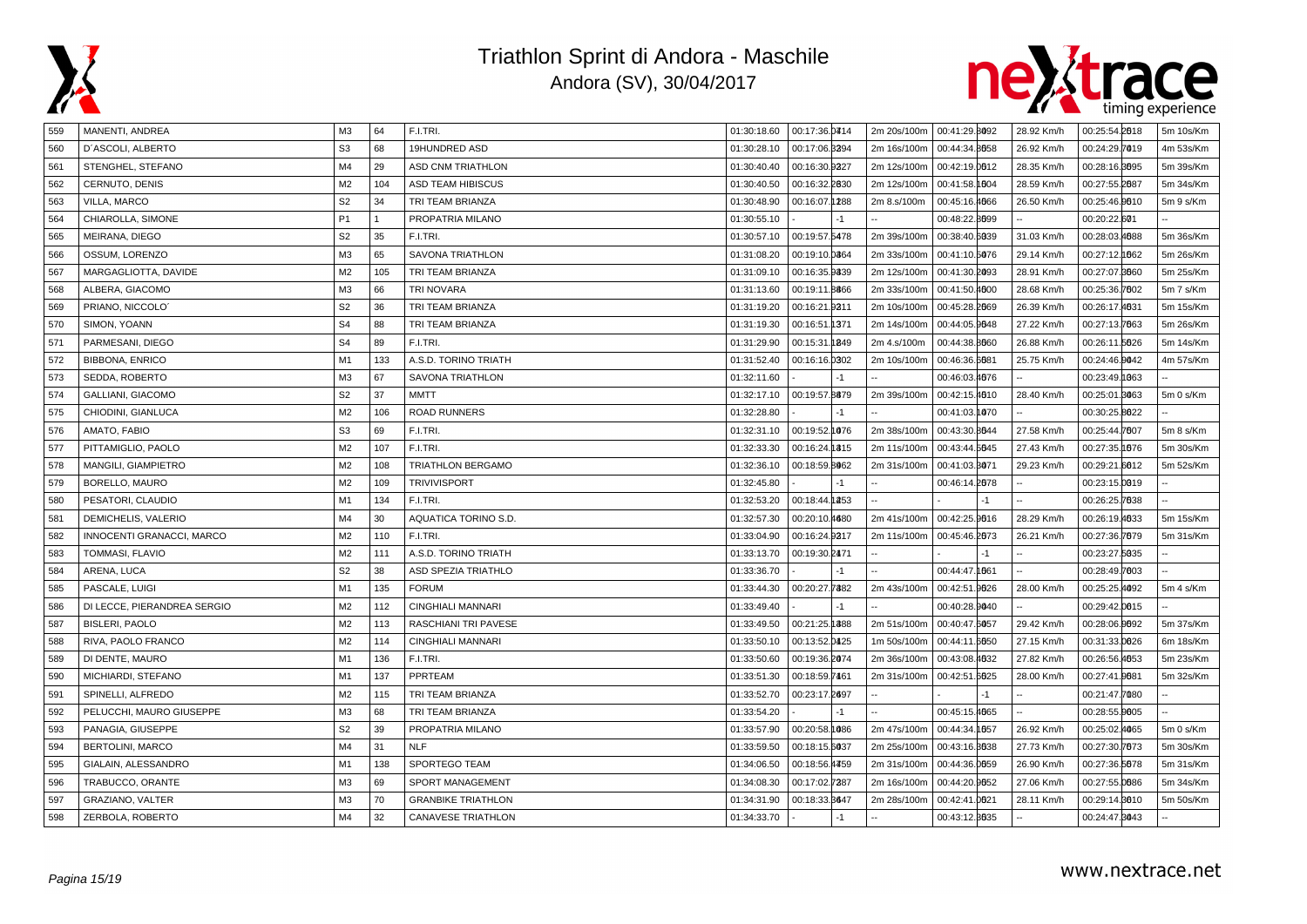



| 599 | DURANDO, GIOVANNI                 | M2             | 116            | F.I.TRI.                    | 01:34:41.30 | 00:16:46.3360 |      |                           |               | $-1$ |            | 00:28:06.5691 |           |
|-----|-----------------------------------|----------------|----------------|-----------------------------|-------------|---------------|------|---------------------------|---------------|------|------------|---------------|-----------|
| 600 | ABBIATI, DIEGO                    | M <sub>2</sub> | 117            | <b>GRUPPO ETHOS RUNNING</b> | 01:34:42.30 | 00:17:30.8412 |      | 2m 20s/100m               | 00:45:42.5671 |      | 26.25 Km/h | 00:27:24.1070 | 5m 28s/Km |
| 601 | LO CURTO, ALESSANDRO              | M1             | 139            | <b>OXYGEN TRIATHLON</b>     | 01:34:47.00 | 00:16:25.1319 |      | 2m 11s/100m               | 00:43:44.8646 |      | 27.43 Km/h | 00:28:10.0093 | 5m 38s/Km |
| 602 | RESCINITI, MARCO                  | M <sub>3</sub> | 71             | OTRI 1 COMO                 | 01:34:48.40 | 00:16:45.8859 |      | 2m 14s/100m               | 00:45:19.5667 |      | 26.48 Km/h | 00:29:10.1008 | 5m 49s/Km |
| 603 | DAMONTE, GEROLAMO                 | M3             | 72             | F.I.TRI.                    | 01:35:00.90 | 00:16:05.7285 |      |                           |               | $-1$ |            | 00:27:33.4675 |           |
| 604 | BRUZZONE, FABRIZIO                | M <sub>2</sub> | 118            | SAVONA TRIATHLON            | 01:35:02.50 | 00:17:04.0891 |      | 2m 16s/100m               | 00:48:57.8002 |      | 24.51 Km/h | 00:25:12.7078 | 5m 2 s/Km |
| 605 | BRUCIAMONTI, MARCO GIULIO ATTILIO | M1             | 140            | <b>ASD CNM TRIATHLON</b>    | 01:35:18.10 | 00:19:26.2470 |      | 2m 35s/100m               | 00:43:13.7636 |      | 27.76 Km/h | 00:28:35.2001 | 5m 43s/Km |
| 606 | GULLO, ROSOLINO                   | M <sub>6</sub> | $\overline{2}$ | A.S.D. TORINO TRIATH        | 01:35:29.20 |               | $-1$ |                           | 00:42:54.1028 |      |            | 00:27:01.2056 |           |
| 607 | ANZALONE, DANIELE                 | M <sub>1</sub> | 141            | F.I.TRI.                    | 01:35:41.10 | 00:17:45.8423 |      | 2m 22s/100m               | 00:46:05.1677 |      | 26.03 Km/h | 00:27:27.5671 | 5m 29s/Km |
| 608 | MACCHIONE, ANDREA                 | M <sub>1</sub> | 142            | <b>GRANBIKE TRIATHLON</b>   | 01:35:44.50 | 00:20:47.2285 |      | 2m 46s/100m               | 00:46:51.9684 |      | 25.61 Km/h | 00:23:52.2066 | 4m 46s/Km |
| 609 | BERNASCONI, PIERINO               | M <sub>5</sub> | $\overline{7}$ | <b>FCZ TRIATHLON</b>        | 01:35:58.80 | 00:14:59.8211 |      | 1m 59s/100m               | 00:46:00.9675 |      | 26.08 Km/h | 00:31:32.2025 | 6m 18s/Km |
| 610 | PROFICO, DAVIDE                   | S <sub>3</sub> | 70             | F.I.TRI.                    | 01:36:12.40 |               | $-1$ |                           | 00:47:09.1687 |      |            | 00:24:22.4002 |           |
| 611 | QUINN, DEAN ANTHONY               | M4             | 33             | A.S.D. TORINO TRIATH        | 01:36:15.60 |               | $-1$ |                           | 00:44:18.8051 |      |            | 00:25:11.0076 |           |
| 612 | ANGELI, BRUNO                     | M4             | 34             | F.I.TRI.                    | 01:36:21.10 |               | $-1$ |                           | 00:40:20.1029 |      |            | 00:28:05.0090 |           |
| 613 | VECCHIA, MAURIZIO ARTURO          | M4             | 35             | PROPATRIA MILANO            | 01:36:25.00 | 00:21:39.0691 |      | 2m 53s/100m               | 00:46:43.8682 |      | 25.68 Km/h | 00:23:44.4055 | 4m 44s/Km |
| 614 | STUCCHI, PAOLO                    | S <sub>2</sub> | 40             | DE RAN CLAB                 | 01:36:32.30 | 00:19:38.9675 |      | 2m 37s/100m               | 00:47:12.0089 |      | 25.42 Km/h | 00:24:56.9058 | 4m 59s/Km |
| 615 | FERRARI, FRANCESCO                | M <sub>1</sub> | 143            | TRI TEAM BRIANZA            | 01:36:44.30 | 00:22:46.7293 |      | 3m 2.s/100m               | 00:44:32.9656 |      | 26.94 Km/h | 00:25:05.4070 | 5m 0 s/Km |
| 616 | ALIBERTI, EMILIANO                | M <sub>1</sub> | 144            | F.I.TRI.                    | 01:36:50.00 | 00:17:30.0410 |      | 2m 20s/100m               | 00:43:25.1642 |      | 27.63 Km/h | 00:31:52.6627 | 6m 22s/Km |
| 617 | ABATI, FABIO EMILIO               | M <sub>2</sub> | 119            | PROPATRIA MILANO            | 01:37:00.10 | 00:17:39.6618 |      | 2m 21s/100m               | 00:45:05.9664 |      | 26.61 Km/h | 00:31:05.3624 | 6m 13s/Km |
| 618 | DESTEFANIS, RICCARDO              | M4             | 36             | FLIPPER EIFFEL ASCOL        | 01:37:05.70 |               | $-1$ |                           | 00:42:50.5624 |      |            | 00:30:10.4018 |           |
| 619 | PANIZZA, LUCIANO                  | M <sub>5</sub> | 8              | VALLE GESSO SPORT           | 01:37:11.90 | 00:19:11.6065 |      | 2m 33s/100m               | 00:43:01.5630 |      | 27.89 Km/h | 00:30:18.5020 | 6m 3 s/Km |
| 620 | DELFINO, LUIGI                    | M <sub>3</sub> | 73             | <b>ROAD RUNNERS</b>         | 01:37:15.40 | 00:16:28.1922 |      | 2m 11s/100m               | 00:46:59.1685 |      | 25.54 Km/h | 00:30:15.0019 | 6m 2 s/Km |
| 621 | NARDINI, ROBERTO                  | M4             | 37             | HAPPY RUNNER CLUB           | 01:37:21.40 | 00:16:35.1837 |      | 2m 12s/100m               | 00:47:10.6688 |      | 25.44 Km/h | 00:30:05.4617 | 6m 0 s/Km |
| 622 | GUELLA, CLAUDIO                   | M1             | 145            | <b>CINGHIALI MANNARI</b>    | 01:37:50.10 | 00:15:58.7078 |      | 2m 7.s/100m               | 00:41:20.1085 |      | 29.03 Km/h | 00:35:22.8038 | 7m 4 s/Km |
| 623 | SCIUTO, ENRICO                    | M1             | 146            | DE RAN CLAB                 | 01:37:58.80 | 00:19:33.8072 |      | 2m 36s/100m               | 00:47:38.8092 |      | 25.19 Km/h | 00:26:54.8651 | 5m 22s/Km |
| 624 | CONDOLO, ALESSANDRO               | M <sub>1</sub> | 147            | F.I.TRI.                    | 01:38:09.90 |               | $-1$ |                           | 00:44:25.9654 |      |            | 00:25:10.4075 |           |
| 625 | PONTE, LUCA                       | M <sub>2</sub> | 120            | ASD ZENA TRI TEAM           | 01:38:14.50 |               | $-1$ |                           | 00:46:35.7680 |      |            | 00:29:25.2014 |           |
| 626 | POLI, ROSARIO                     | M4             | 38             | HAPPY RUNNER CLUB           | 01:38:34.20 | 00:23:15.1096 |      | 3m 6.s/100m               | 00:46:00.7674 |      | 26.08 Km/h | 00:26:58.4654 | 5m 23s/Km |
| 627 | TRONCIA, MASSIMILIANO             | S <sub>4</sub> | 90             | F.I.TRI.                    | 01:38:53.60 |               | $-1$ |                           | 00:52:56.5005 |      |            | 00:29:21.8013 |           |
| 628 | BERNARD, GIANLUCA                 | S <sub>3</sub> | 71             | ASD ZENA TRI TEAM           | 01:39:29.10 | 00:19:35.5673 |      | 2m 36s/100m               | 00:48:02.9697 |      | 24.98 Km/h | 00:28:23.5698 | 5m 40s/Km |
| 629 | LADDAGA, FRANCESCO                | S <sub>3</sub> | 72             | TRI TEAM BRIANZA            | 01:39:41.10 | 00:18:04.8034 |      | 2m 24s/100m               | 00:48:19.5698 |      | 24.83 Km/h | 00:28:51.5604 | 5m 46s/Km |
| 630 | IMPERIALE, DIEGO                  | M1             | 148            | F.I.TRI.                    | 01:41:02.60 | 00:20:59.4687 |      | 2m 47s/100m               | 00:47:08.7686 |      | 25.45 Km/h | 00:28:24.8699 | 5m 40s/Km |
| 631 | SPECIALE, ANGELO                  | M1             | 149            | F.I.TRI.                    | 01:41:14.40 |               | $-1$ |                           | 00:47:47.4694 |      |            | 00:25:13.5080 |           |
| 632 | SERAFINO, DAVIDE                  | M <sub>2</sub> | 121            | F.I.TRI.                    | 01:41:58.70 | 00:15:39.8258 |      | 2m 5.s/100m               | 00:47:42.7693 |      | 25.15 Km/h | 00:34:27.5635 | 6m 53s/Km |
| 633 | <b>BRUNETTI, LUIGI</b>            | M <sub>3</sub> | 74             | <b>ASD SPEZIA TRIATHLO</b>  | 01:42:29.20 |               | $-1$ |                           | 00:48:46.2001 |      |            | 00:29:15.5611 |           |
| 634 | MAURI, CRISTIAN                   | M1             | 150            | TRI TEAM BRIANZA            | 01:43:24.20 |               | $-1$ |                           |               | $-1$ |            | 01:21:08.2049 |           |
| 635 | FIORE, LUCIANO                    | M <sub>7</sub> |                | A.S.D. TORINO TRIATH        | 01:43:35.00 |               | $-1$ |                           | 00:46:46.2083 |      |            | 00:32:21.7029 |           |
| 636 | MARIANI, VALTER                   | M <sub>3</sub> | 75             | TRI TEAM BRIANZA            | 01:43:41.30 |               | $-1$ |                           | 00:47:22.2091 |      |            | 00:34:45.0036 |           |
| 637 | MORANDI, ROBERTO                  | M4             | 39             | TRI TEAM BRIANZA            | 01:43:41.90 |               |      |                           | 00:47:17.5690 |      |            | 00:33:36.1032 |           |
| 638 | DE NOBILI, SILVESTRO              | M <sub>6</sub> | 3              | SAI FRECCE BIANCHE          | 01:44:45.90 | 00:20:33.8383 |      | 2m 44s/100m 00:46:21.7679 |               |      | 25.88 Km/h | 00:29:49.8016 | 5m 57s/Km |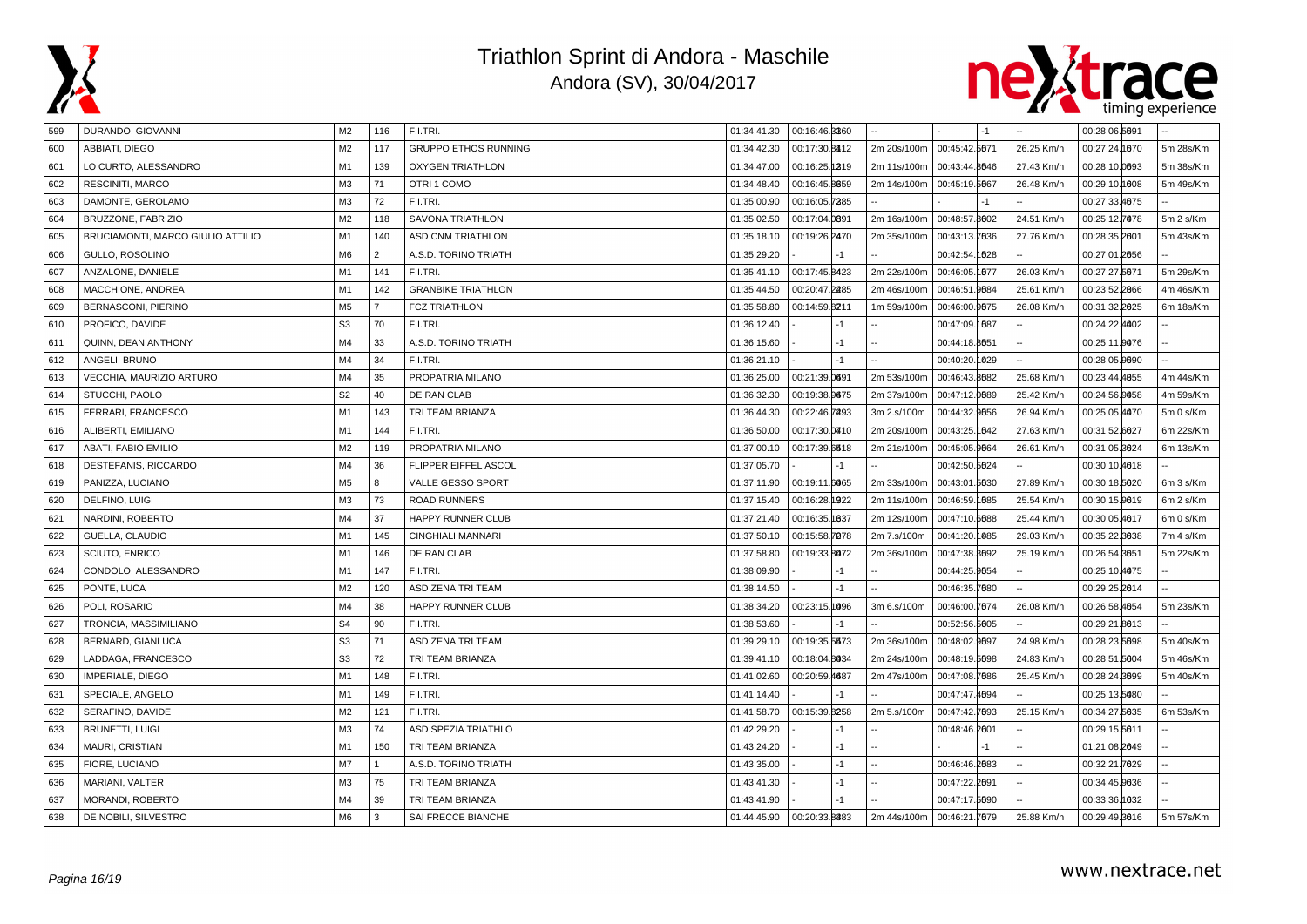



| 639        | MACCHIONI, SERGIO          | M <sub>5</sub> | 9              | <b>BASE RUNNING TRIATHL</b> | 01:45:06.50  00:18:34.2848 |               |       | 2m 28s/100m 00:45:46.0072 |               |      | 26.21 Km/h | 00:34:11.8634 |      | 6m 50s/Km      |
|------------|----------------------------|----------------|----------------|-----------------------------|----------------------------|---------------|-------|---------------------------|---------------|------|------------|---------------|------|----------------|
| 640        | BOCCARDO, ROBERTO          | M4             | 40             | A.S.D. TORINO TRIATH        | 01:46:38.20                |               | $-1$  |                           | 00:49:43.4003 |      |            | 00:28:16.0096 |      |                |
| 641        | MARTELLI, AURELIO          | M1             | 151            | <b>ASD CNM TRIATHLON</b>    | 01:47:13.30                | 00:23:59.7499 |       | 3m 11s/100m               | 00:48:36.2000 |      | 24.69 Km/h | 00:29:11.0009 |      | 5m 50s/Km      |
| 642        | <b>BELLUCCI, LUIGI</b>     | M <sub>2</sub> | 122            | F.I.TRI.                    | 01:49:00.70                |               | $-1$  |                           | 00:33:26.275  |      |            | 01:12:18.4645 |      |                |
| 643        | SANGALLI, PAOLO            | M <sub>3</sub> | 76             | ATLETICA LAMBRO             | 01:50:16.50                |               | $-1$  |                           | 00:52:25.1004 |      |            | 00:34:10.0033 |      |                |
| 644        | AMADEI, LORENZO            | M7             | $\overline{2}$ | ASD SPEZIA TRIATHLO         | 01:50:39.20                |               | -1    |                           | 00:45:05.7663 |      |            | 00:35:05.2037 |      | Ξ.             |
| 645        | MACRÌ, CLAUDIO             | M <sub>2</sub> | 123            | <b>ANDORA TRI</b>           | 01:50:45.80                |               | -1    |                           | 00:55:00.0006 |      |            | 00:33:05.4631 |      |                |
| 646        | BOTTO, AMBROGIO            | M <sub>5</sub> | 10             | F.I.TRI.                    | 01:52:50.00                | 00:23:08.4695 |       |                           |               | -1   |            | 00:32:33.1830 |      | ÷.             |
| 647        | <b>GUIDI, ANGELO</b>       | M <sub>3</sub> | 77             | ASD ZENA TRI TEAM           | 01:54:56.70                |               | -1    |                           |               | $-1$ |            | 00:32:04.8028 |      |                |
| 648        | GRECO, LUCA                | M1             | 152            | F.I.TRI.                    | 01:54:56.70                |               | $-1$  |                           |               | $-1$ |            | 01:20:10.4048 |      | $\overline{a}$ |
| <b>DNF</b> | ARIAUDO, IGOR              |                | $\mathbf 0$    | ASD ZENA TRI TEAM           | <b>DNF</b>                 |               | -1    |                           | 00:39:53.2800 |      |            |               | $-1$ |                |
| <b>DNF</b> | NICOLOSI, MASSIMO          |                | $\mathbf 0$    | <b>ANDORA TRI</b>           | <b>DNF</b>                 | 00:13:14.592  |       |                           |               | $-1$ |            |               | $-1$ |                |
| <b>DNF</b> | CHIUMENTI, MARCO SIMONE    |                | $\mathbf 0$    | <b>NLF</b>                  | <b>DNF</b>                 |               | -1    |                           |               | -1   |            |               | $-1$ |                |
| <b>DNF</b> | CAPPELLI, IVAN             |                | $\mathbf{0}$   | DORIA NUOTO LOANO           | <b>DNF</b>                 |               | $-1$  |                           | 00:34:52.702  |      |            |               | $-1$ |                |
| <b>DNF</b> | BETTUCCHI, GIANNI GIUSEPPE |                | $\mathbf 0$    | SAI FRECCE BIANCHE          | <b>DNF</b>                 | 00:23:31      | .7498 |                           |               | $-1$ |            |               | $-1$ |                |
| <b>DNF</b> | CAPOZZA, MIRCO             |                | $\mathbf 0$    | ASD SPEZIA TRIATHLO         | <b>DNF</b>                 | 00:12:44.061  |       |                           |               | $-1$ |            |               | $-1$ |                |
| <b>DNF</b> | D'AGOSTINO, MARCO          |                | $\mathbf 0$    | TRI TEAM BRIANZA            | <b>DNF</b>                 | 00:16:21.5309 |       |                           |               | $-1$ |            |               | $-1$ |                |
| <b>DNF</b> | <b>BACCI, GUILLERMO</b>    |                | $\mathbf{0}$   | <b>TTS</b>                  | <b>DNF</b>                 | 00:14:06.8845 |       |                           | 00:47:49.0095 |      |            |               | $-1$ |                |
| <b>DNS</b> | BARBERO, PAOLO             |                | $\mathbf 0$    | <b>SAVONA TRIATHLON</b>     | <b>DNS</b>                 |               | -1    |                           |               | $-1$ |            |               | $-1$ |                |
| DNS        | CUSCELA, PIETRO            |                | $\mathbf 0$    | <b>MMTT</b>                 | <b>DNS</b>                 |               | $-1$  |                           |               | $-1$ |            |               | $-1$ |                |
| <b>DNS</b> | BERTONA, MARCO             |                | $\mathbf 0$    | SAI FRECCE BIANCHE          | <b>DNS</b>                 |               | -1    |                           |               | -1   |            |               | $-1$ |                |
| <b>DNS</b> | VICECONTE, ALBERTO         |                | $\mathbf{0}$   | TRI TEAM BRIANZA            | <b>DNS</b>                 |               | $-1$  |                           |               | $-1$ |            |               | $-1$ |                |
| <b>DNS</b> | DI STEFANO, MASSIMO        |                | $\mathbf 0$    | TRI TEAM BRIANZA            | <b>DNS</b>                 |               | -1    |                           |               | $-1$ |            |               | $-1$ |                |
| <b>DNS</b> | CARLINI, NICOLÒ            |                | $\mathbf 0$    | AQUARIUM VALLESCRIVI        | <b>DNS</b>                 |               | $-1$  |                           |               | $-1$ |            |               | $-1$ |                |
| <b>DNS</b> | BORDESE, FRANCESCO         |                | $\mathbf 0$    | <b>DDS</b>                  | <b>DNS</b>                 |               | $-1$  |                           |               | $-1$ |            |               | $-1$ |                |
| <b>DNS</b> | LANTERI, ERIC              |                | $\mathbf 0$    | FRA-PONENTE TRIATH.         | <b>DNS</b>                 |               | $-1$  |                           |               | $-1$ |            |               | $-1$ |                |
| <b>DNS</b> | RATTI, NICOLA              |                | $\mathbf 0$    | T.D. CREMONA                | <b>DNS</b>                 |               | -1    |                           |               | $-1$ |            |               | $-1$ |                |
| <b>DNS</b> | <b>GALLO, GIAN LUCA</b>    |                | $\mathbf 0$    | RHO TRIATHLON CLUB          | <b>DNS</b>                 |               | $-1$  |                           |               | $-1$ |            |               | $-1$ |                |
| <b>DNS</b> | SCACCABAROZZI, DIEGO       |                | $\mathbf 0$    | <b>TRIATHLON BERGAMO</b>    | <b>DNS</b>                 |               | $-1$  |                           |               | -1   |            |               | $-1$ |                |
| <b>DNS</b> | SARANGA, PAOLO GIANNI      |                | $\Omega$       | F.I.TRI.                    | <b>DNS</b>                 |               | $-1$  |                           |               | $-1$ |            |               | $-1$ |                |
| <b>DNS</b> | ERRICO, MICHELE            |                | $\mathbf 0$    | F.I.TRI.                    | <b>DNS</b>                 |               | -1    |                           |               | $-1$ |            |               | $-1$ |                |
| <b>DNS</b> | PAGNINI, FRANCESCO         |                | $\mathbf 0$    | TRI TEAM BRIANZA            | <b>DNS</b>                 |               | $-1$  |                           |               | $-1$ |            |               | $-1$ |                |
| <b>DNS</b> | RUSSO, RAFFAELLO           |                | $\mathbf 0$    | <b>ANDORA TRI</b>           | <b>DNS</b>                 |               | $-1$  |                           |               | -1   |            |               | $-1$ |                |
| <b>DNS</b> | BRUZZONE, GIAN LUCA        |                | $\Omega$       | <b>TRI GENOVA</b>           | <b>DNS</b>                 |               | $-1$  |                           |               | $-1$ |            |               | $-1$ |                |
| <b>DNS</b> | FRATI, PIER DAVIDE         |                | $\mathbf 0$    | <b>CUNEO TRI</b>            | <b>DNS</b>                 |               | $-1$  |                           |               | $-1$ |            |               | $-1$ |                |
| <b>DNS</b> | MASLOWSKY, ALESSANDRO      |                | $\mathbf 0$    | <b>CUSIOCUP</b>             | <b>DNS</b>                 |               | $-1$  |                           |               | -1   |            |               | $-1$ |                |
| <b>DNS</b> | DENTONE, ANDREA            |                | $\mathbf 0$    | <b>ASD CNM TRIATHLON</b>    | <b>DNS</b>                 |               | $-1$  |                           |               | -1   |            |               | $-1$ |                |
| <b>DNS</b> | RISSO, CLAUDIO             |                | $\mathbf{0}$   | <b>CUS TORINO TRIATHLON</b> | <b>DNS</b>                 |               | $-1$  |                           |               | -1   |            |               | $-1$ |                |
| <b>DNS</b> | <b>BUSCHINI, NICOLA</b>    |                | $\mathbf 0$    | <b>CUSIOCUP</b>             | <b>DNS</b>                 |               | $-1$  |                           |               | -1   |            |               | $-1$ | щ,             |
| <b>DNS</b> | CARBONERO, ANDREA          |                | $\Omega$       | A.S.D. TORINO TRIATH        | <b>DNS</b>                 |               | $-1$  |                           |               | $-1$ |            |               | $-1$ |                |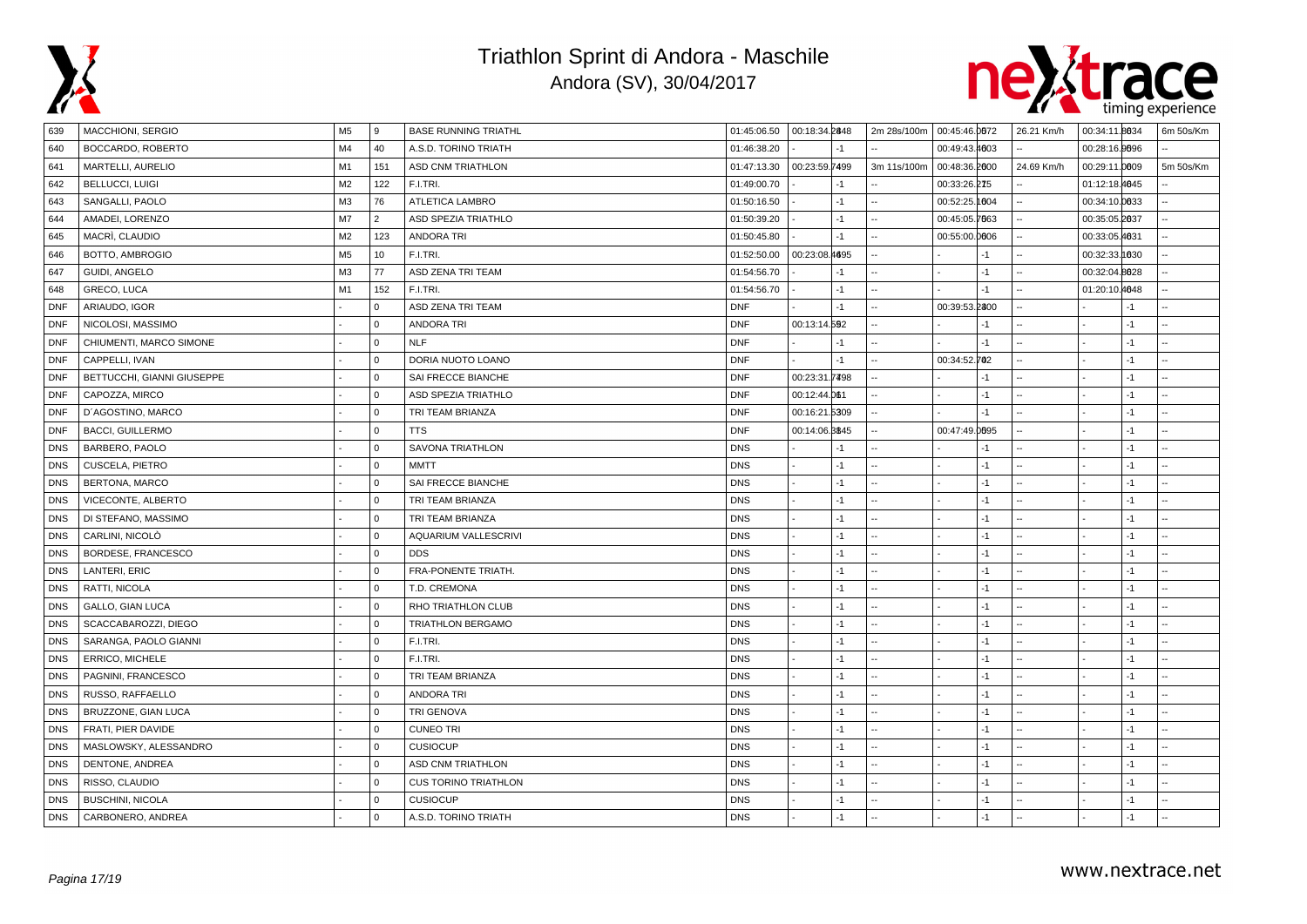



| DNS        | DE LUCA, LUCA                 | $\mathbf 0$  | MERAVIGLIE TRIATHLON      | <b>DNS</b> | $-1$ |  | -1   |  | $-1$ |  |
|------------|-------------------------------|--------------|---------------------------|------------|------|--|------|--|------|--|
| <b>DNS</b> | PALICI DI SUNI, MARIO IGNAZIO | $\mathbf 0$  | ASD CNM TRIATHLON         | <b>DNS</b> | -1   |  | $-1$ |  | $-1$ |  |
| <b>DNS</b> | <b>GORNATI, FABIO</b>         | $\Omega$     | DE RAN CLAB               | <b>DNS</b> | $-1$ |  | $-1$ |  | $-1$ |  |
| <b>DNS</b> | LAGOMARSINO, BRUNO            | $\mathbf 0$  | PPRTEAM                   | <b>DNS</b> | $-1$ |  | -1   |  | $-1$ |  |
| <b>DNS</b> | PANE, ALESSANDRO              | $\Omega$     | PORTA SARAGOZZA BO        | <b>DNS</b> | $-1$ |  | -1   |  | $-1$ |  |
| <b>DNS</b> | TRIPODI, NINO                 | $\mathbf 0$  | 19HUNDRED ASD             | <b>DNS</b> | $-1$ |  | $-1$ |  | $-1$ |  |
| <b>DNS</b> | THIBAULT, CATALOT             | $\mathbf 0$  | FRA-TRI VAL DE GRAY       | <b>DNS</b> | $-1$ |  | -1   |  | $-1$ |  |
| <b>DNS</b> | ANDRE', THOMAS                | $\mathbf 0$  | FRA-SAINT-RAPHAEL TR      | <b>DNS</b> | $-1$ |  | -1   |  | $-1$ |  |
| <b>DNS</b> | MOOSBRUGGER, MAXIME HUEBER    | $\mathbf 0$  | FRA-                      | <b>DNS</b> | $-1$ |  | -1   |  | $-1$ |  |
| <b>DNS</b> | MANGIFESTA, DANIELE           | $\mathbf 0$  | SPORT 64                  | <b>DNS</b> | $-1$ |  | $-1$ |  | $-1$ |  |
| <b>DNS</b> | WATRIN, DENIS                 | $\Omega$     | FRA-AS MONACO TRI.        | <b>DNS</b> | $-1$ |  | $-1$ |  | $-1$ |  |
| <b>DNS</b> | STAPLEY, MAX                  | $\mathbf 0$  | FRA-TCG 79 PARTHENAY      | <b>DNS</b> | $-1$ |  | -1   |  | $-1$ |  |
| <b>DNS</b> | IMPEDUGLIA, CHRISTIAN         | $\mathbf 0$  | CINGHIALI MANNARI         | <b>DNS</b> | $-1$ |  | -1   |  | $-1$ |  |
| <b>DNS</b> | LOFRANO, FRANCESCO            | $\mathbf 0$  | <b>TRI GENOVA</b>         | <b>DNS</b> | -1   |  | -1   |  | $-1$ |  |
| <b>DNS</b> | VIGANÒ, AURELIO               | $\mathbf 0$  | <b>TRIATHLON BERGAMO</b>  | <b>DNS</b> | $-1$ |  | -1   |  | $-1$ |  |
| <b>DNS</b> | DE MARTINO, STEFANO           | $\mathbf 0$  | <b>TERNI TRIATHLON</b>    | <b>DNS</b> | $-1$ |  | $-1$ |  | $-1$ |  |
| <b>DNS</b> | RAPPELLI, NICOLAS             | $\mathbf 0$  | ASD SPEZIA TRIATHLO       | <b>DNS</b> | $-1$ |  | $-1$ |  | $-1$ |  |
| <b>DNS</b> | MATALUCCI, STEFANO            | $\mathbf 0$  | TP ACADEMY TEAM           | <b>DNS</b> | -1   |  | -1   |  | $-1$ |  |
| <b>DNS</b> | ROSSI, DIEGO                  | $\Omega$     | ASD SPEZIA TRIATHLO       | <b>DNS</b> | $-1$ |  | $-1$ |  | $-1$ |  |
| <b>DNS</b> | RIBEZZO, ALBERTO              | $\mathbf 0$  | <b>TRIVIVISPORT</b>       | <b>DNS</b> | $-1$ |  | -1   |  | $-1$ |  |
| <b>DNS</b> | PEDOTO, ANDREA                | $\mathbf 0$  | TRI TEAM BRIANZA          | <b>DNS</b> | $-1$ |  | -1   |  | $-1$ |  |
| <b>DNS</b> | MANFREDINI, MAURIZIO          | $\mathbf{0}$ | TRIATHLON CREMONA ST      | <b>DNS</b> | $-1$ |  | $-1$ |  | $-1$ |  |
| <b>DNS</b> | GIUDICE, MARCO                | $\mathbf{0}$ | A.S.D. VARESE TRIATH      | <b>DNS</b> | $-1$ |  | $-1$ |  | $-1$ |  |
| <b>DNS</b> | VERDOJA, GABRIELE             | $\mathbf 0$  | PPRTEAM                   | <b>DNS</b> | $-1$ |  | -1   |  | $-1$ |  |
| <b>DNS</b> | GRIBALDO, ALESSANDRO          | $\mathbf 0$  | <b>GRANBIKE TRIATHLON</b> | <b>DNS</b> | $-1$ |  | -1   |  | $-1$ |  |
| <b>DNS</b> | RICCA, ALBERTO                | $\mathbf 0$  | <b>ALBA TRI</b>           | <b>DNS</b> | $-1$ |  | $-1$ |  | $-1$ |  |
| <b>DNS</b> | PANDIANI, MARIO               | $\mathbf{0}$ | OTRI 1 COMO               | <b>DNS</b> | -1   |  | $-1$ |  | $-1$ |  |
| <b>DNS</b> | DELLA SALA, GIOVANNI          | $\mathbf 0$  | <b>TTS</b>                | <b>DNS</b> | $-1$ |  | $-1$ |  | $-1$ |  |
| <b>DNS</b> | MUZZARELLI, GIANMARCO         | $\mathbf 0$  | STEEL T - BG              | <b>DNS</b> | $-1$ |  | -1   |  | $-1$ |  |
| <b>DNS</b> | BINARELLI, CLAUDIO            | $\mathbf 0$  | TRI TEAM BRIANZA          | <b>DNS</b> | $-1$ |  | -1   |  | $-1$ |  |
| <b>DNS</b> | LO FARO, FABRIZIO             | $\mathbf 0$  | TRI TEAM BRIANZA          | <b>DNS</b> | -1   |  | -1   |  | $-1$ |  |
| <b>DNS</b> | SERRA, MASSIMILIANO           | $\mathbf 0$  | A.S.D. TORINO TRIATH      | <b>DNS</b> | $-1$ |  | $-1$ |  | $-1$ |  |
| <b>DNS</b> | VERONICA, DEMETRIO            | $\mathbf 0$  | A TEAM                    | <b>DNS</b> | $-1$ |  | -1   |  | $-1$ |  |
| <b>DNS</b> | MANCA, LORENZO                | $\Omega$     | <b>FORHANS TEAM</b>       | <b>DNS</b> | $-1$ |  | $-1$ |  | $-1$ |  |
| <b>DNS</b> | CLERICI, DAVIDE               | $\mathsf 0$  | TRI TEAM BRIANZA          | <b>DNS</b> | $-1$ |  | $-1$ |  | $-1$ |  |
| <b>DNS</b> | RINALDO, FABRIZIO             | $\Omega$     | DORIA NUOTO LOANO         | <b>DNS</b> | $-1$ |  | -1   |  | $-1$ |  |
| <b>DNS</b> | PICCHINI, FEDERICO            | $\mathbf 0$  | <b>TRI NOVARA</b>         | <b>DNS</b> | $-1$ |  | -1   |  | $-1$ |  |
| <b>DNS</b> | SANA, SERGIO A.               | $\mathbf 0$  | PROPATRIA MILANO          | <b>DNS</b> | $-1$ |  | -1   |  | $-1$ |  |
| <b>DNS</b> | CHIESA, LUCIO                 | $\mathbf 0$  | PROPATRIA MILANO          | <b>DNS</b> | -1   |  | -1   |  | $-1$ |  |
| <b>DNS</b> | DE LEO, DAVIDE                | $\Omega$     | A.S.D. TORINO TRIATH      | <b>DNS</b> | $-1$ |  | $-1$ |  | $-1$ |  |